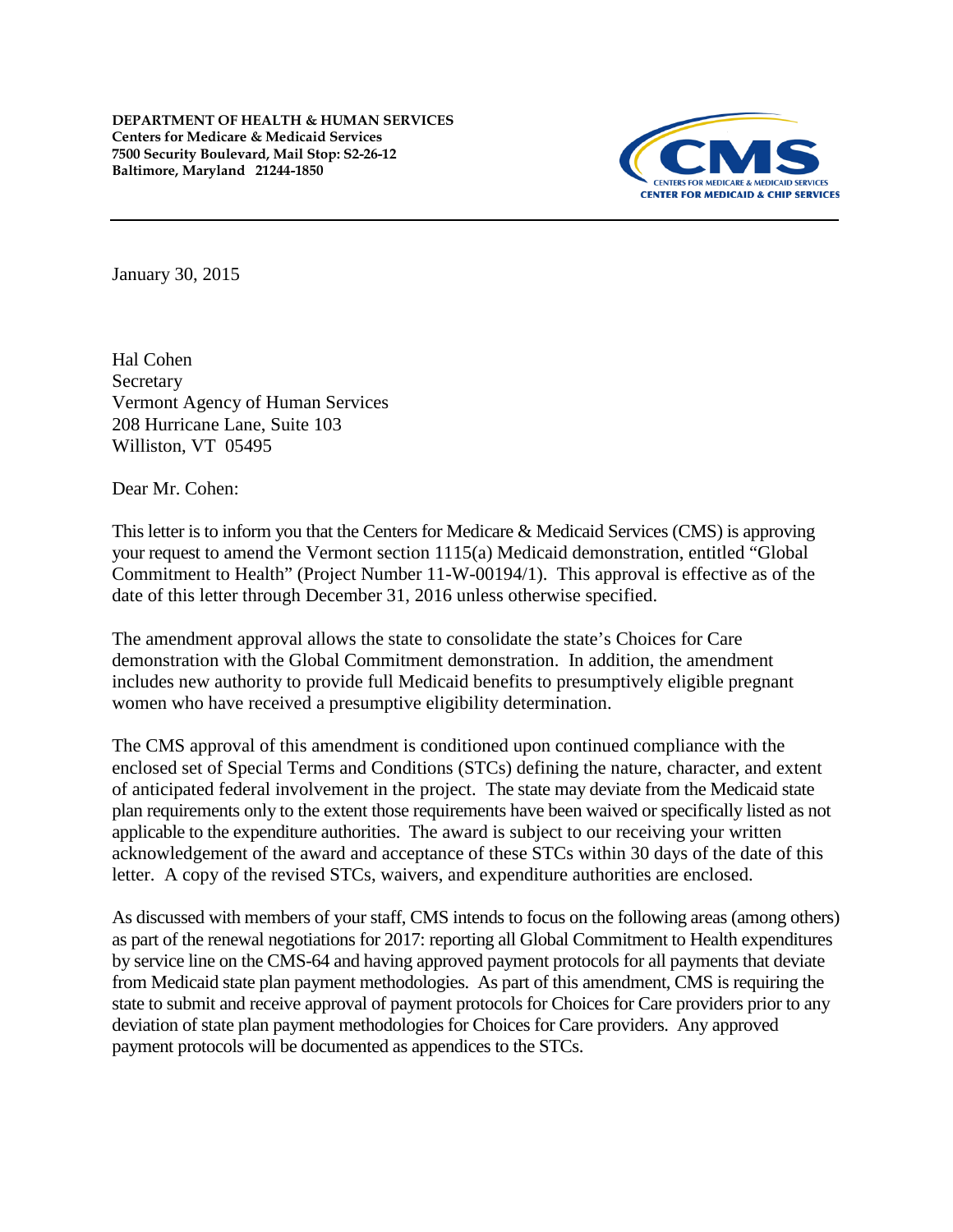#### Page 2 – Mr. Hal Cohen

Finally, as discussed with members of your staff, the state will work with CMS to ensure compliance with standard Medicaid rules regarding non-payment of premiums. The state must submit its plan on how it will make changes to its current processes within 30 days of approval of this amendment. We continue to be available to assist the state in making changes to its current processes.

Your project officer for this demonstration is Ms. Brenda Blunt. She is available to answer any questions concerning your Section 1115 demonstration. Her contact information is as follows:

> Centers for Medicare & Medicaid Services Center for Medicaid & CHIP Services 7500 Security Boulevard, Mail Stop: S2-01-16 Baltimore, MD 21244-1850 Telephone: (410) 786-8802 Facsimile: (410) 786-5882 E-mail: Brenda.Blunt@cms.hhs.gov

Official communications regarding program matters should be sent simultaneously to Ms. Blunt and to Mr. Richard McGreal, Associate Regional Administrator in our Boston Regional Office.

Mr. McGreal's contact information is as follows:

Centers for Medicare & Medicaid Services JFK Federal Building, Room 2275 Boston, MA 02203-0003 Telephone: (617) 565-1226 E-mail: Richard.McGreal@cms.hhs.gov

If you have questions regarding this approval, please contact Mr. Eliot Fishman, Director of the Children and Adults Health Programs Group in the Centers for Medicaid & CHIP Services at (410) 786-5647.

Sincerely,

/s/

#### Vikki Wachino Acting Director

Enclosures

cc: Mr. Richard McGreal, ARA, Boston Regional Office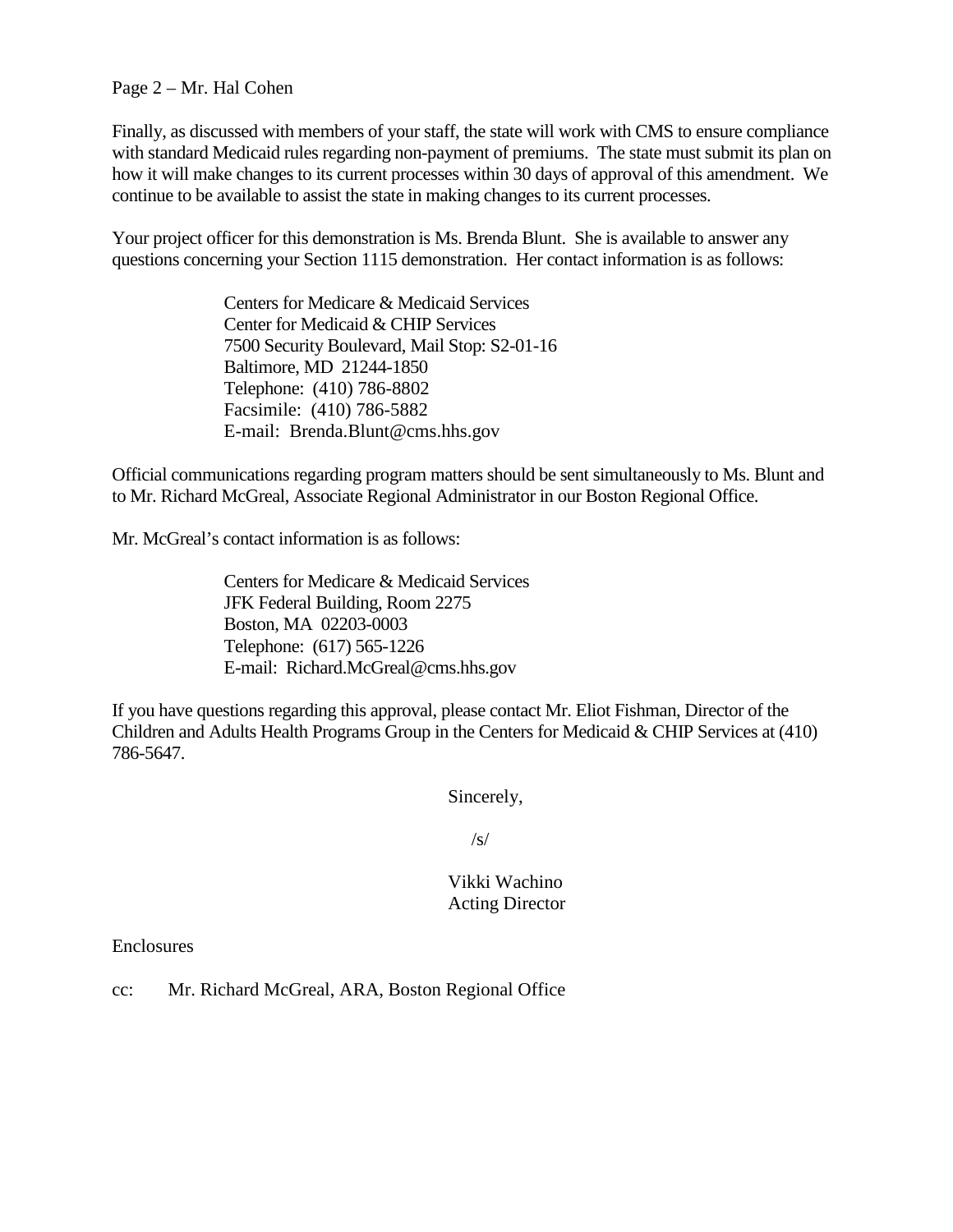# **CENTERS FOR MEDICARE & MEDICAID SERVICES EXPENDITURE AUTHORITY**

# **NUMBER: 11-W-00194/1 TITLE: Global Commitment to Health Section 1115 Demonstration AWARDEE: Vermont Agency of Human Services (AHS)**

Under the authority of section  $1115(a)(2)$  of the Social Security Act, expenditures made by Vermont for the items identified below (which are not otherwise included as expenditures under section 1903 of the Act) shall, for the period of this demonstration extension, beginning October 2, 2013 through December 31, 2016, be regarded as expenditures under the state's Medicaid Title XIX plan. These expenditure authorities are granted to enable the state to operate its Global Commitment to Health Section 1115 demonstration and may only be implemented consistent with the approved Special Terms and Conditions set forth in an accompanying document.

All requirements of the Medicaid program expressed in law, regulation and policy statements, not expressly waived or identified as not applicable to these expenditure authorities, shall apply to the Global Commitment to Health demonstration for the period of this demonstration extension.

#### **1. Expenditures Related to Eligibility Expansion**

Expenditures to provide medical assistance coverage to the following demonstration populations that are not covered under the Medicaid state plan and are enrolled in the Vermont Global Commitment to Health demonstration. (Note: demonstration populations 1, 2, and 3, which are described in the demonstration's special terms and conditions, are covered under the Medicaid state plan.)

Expenditures for individuals who are age 65 and older and adults age 18 and older with disabilities who would otherwise be Medicaid-eligible under section  $1902(a)(10)(A)(ii)(VI)$ of the Act and 42 CFR §435.217 ("217") in conjunction with section  $1902(a)(10)(A)(ii)(V)$ of the Act, if the services they receive under the demonstration would have been provided under an HCBS waiver granted to the state under section 1915(c) of the Act as of September 30, 2005. This includes the application of the post eligibility rules specified at 42 CFR 435.726 and the spousal impoverishment rules specified at 1924 of the Social Security Act. Single individuals residing in their own homes are excluded from these populations when they have countable resources over \$10,000, and resource limits may apply in certain demonstration populations described below. These individuals are described in the following demonstration populations.

a. **Demonstration Population 4: Highest Need**: Expenditures for 217-like individuals receiving Home and Community Based Waiver (HCBW)-like services who meet the clinical standard of need for the highest need group and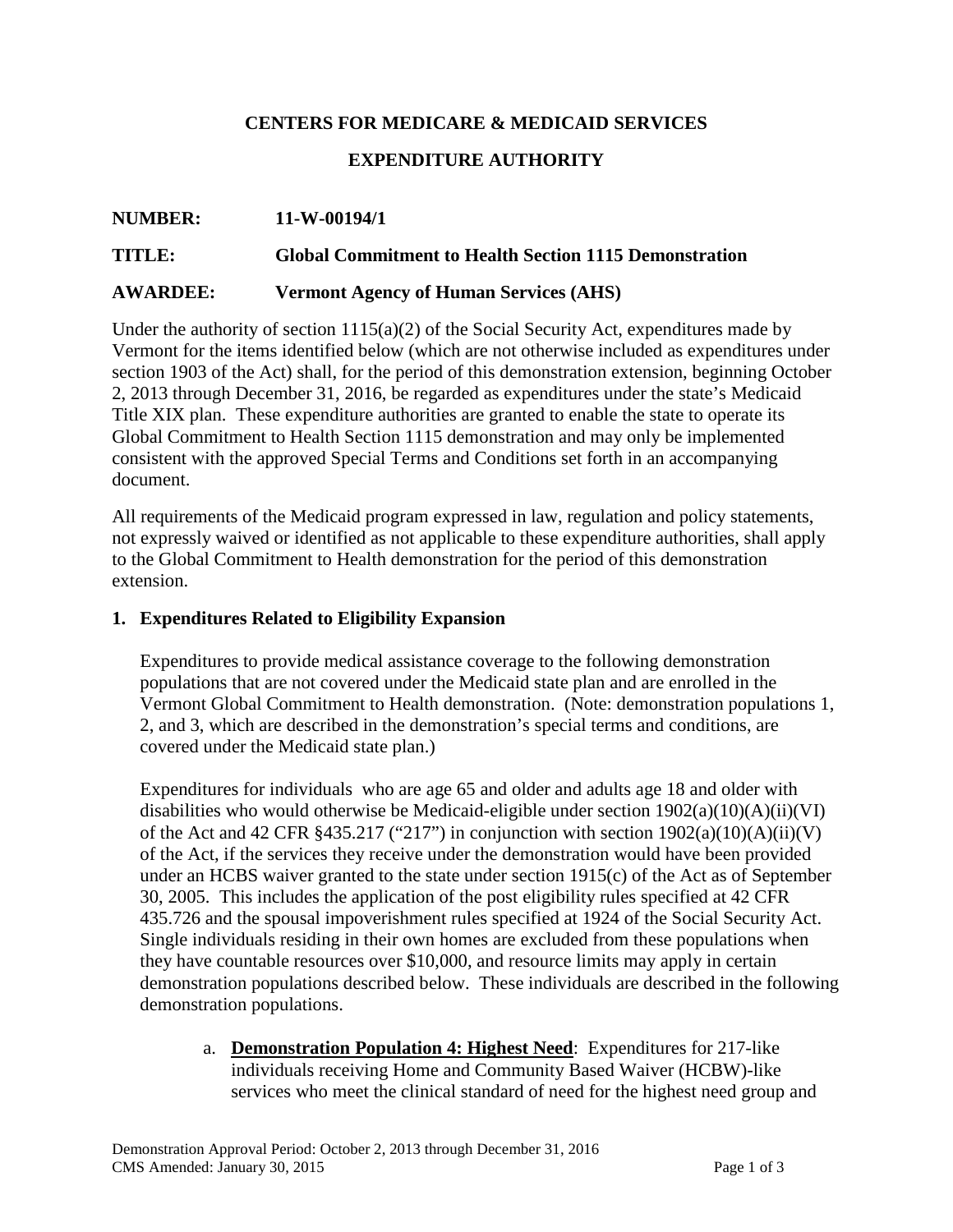PACE-like participants who meet the clinical standards for the highest need group.

- b. **Demonstration Population 5: High Need**: Expenditures for 217-like individuals receiving HCBW-like services in the High need group and PACElike participants who meet the clinical standards for the high need group.
- c. **Demonstration Population 6: Moderate Needs Group (Expansion Group):** Expenditures for HCB-services for individuals who are not otherwise eligible under the Medicaid state plan and who would not have been eligible had the state elected eligibility under 42 CFR 435.217. They are at risk for institutionalization and are in need of home and community-based services. They have income up to 300 percent of the SSI/FBR and resources below \$10,000. People with income below the limit and with excess resources may apply excess resources to income, up to the income limit. They only receive a small subset of HCBS services as outlined in the STCs.
- d. **Demonstration Population 7:** Medicare beneficiaries with income at or below 150 percent of the FPL, who may be enrolled in the Medicare Savings Program (MSP) but are not otherwise categorically eligible for full benefits.
- e. **Demonstration Population 8:** Medicare beneficiaries with income above 150 percent and up to and including 225 percent of the FPL, who may be enrolled in the MSP, but are not otherwise categorically eligible for full benefits.
- **2. Expenditures Related to Additional Services.** Expenditures for additional health care related-services for all populations affected by or eligible through the demonstration.
- **3. Expenditures for Public Health Initiatives, Outreach, Infrastructure, and Services Related to State Plan, Demonstration, Uninsured, and Underinsured Populations.**  Subject to availability of funding within the per member per month limit, expenditures to reduce the rate of uninsured and/or underinsured in Vermont, increase access to quality health care for uninsured, underinsured and Medicaid beneficiaries, provide public health approaches and other innovative programs to improve the health outcomes and quality of life for Medicaid beneficiaries; and encourage the formation and maintenance of public private partnerships in health care.
- **4. Expenditures for Hospice Services that Exceed State Plan Limits.** Expenditures for adults eligible under the approved state plan for hospice services that exceed state plan limits.
- **5. Expenditures for the Marketplace Subsidy Program.** Expenditures for state funded subsidy programs that provide assistance to certain individuals who purchase health insurance through the Marketplace.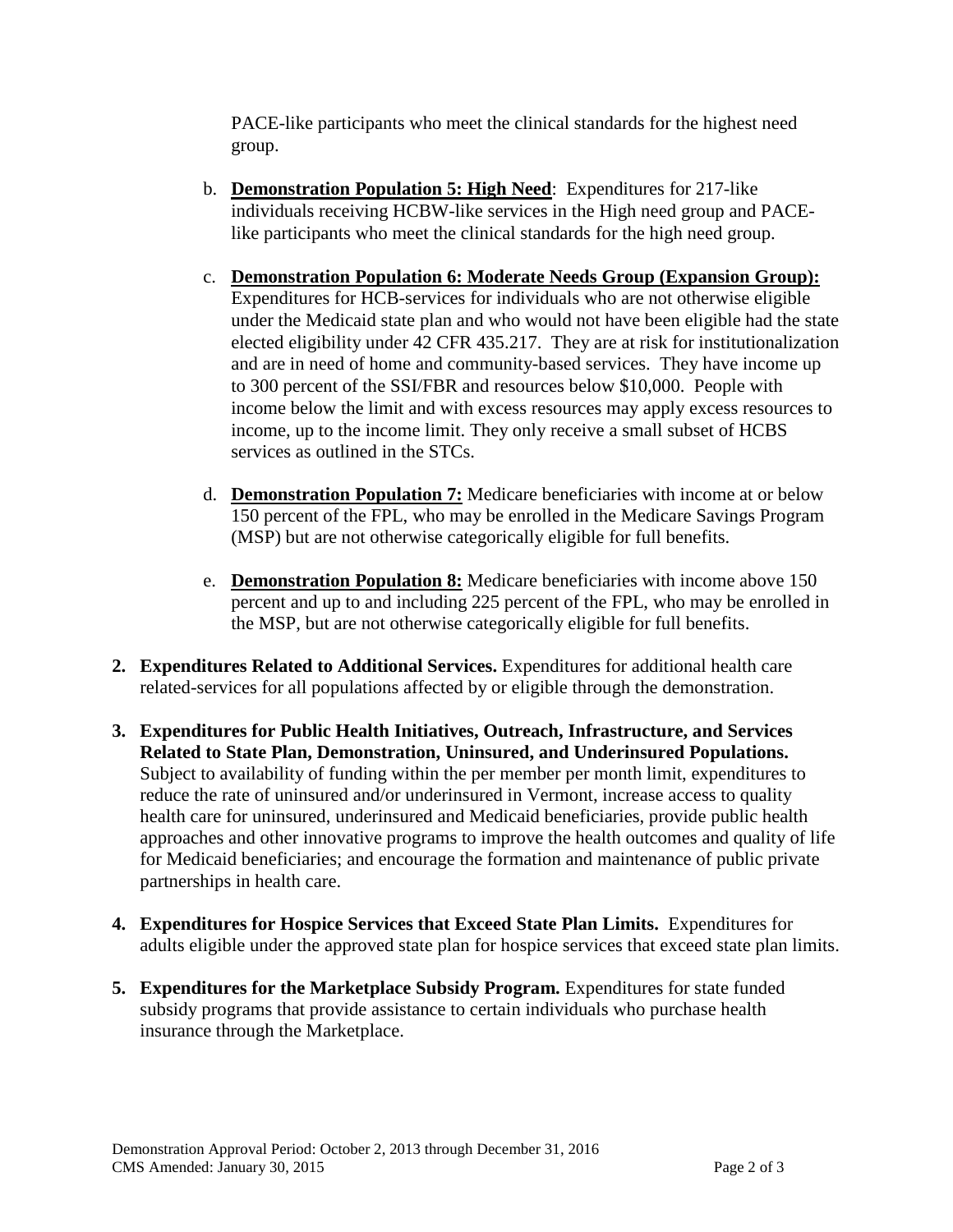- **6. Expenditures for Mental Health Community Rehabilitation (CRT) Services.** Expenditures for CRT services, as defined by Vermont rule and policy, provided through a state-funded program to individuals with severe and persistent mental illness who have incomes above 133 percent of the FPL and up to and including 185 percent of FPL who are not Medicaid enrolled.
- **7. HCBW-like Services for State Plan Eligibles Who Meet Moderate Needs Clinical Criteria.** Expenditures for HCBW-like services for State plan eligibles who meet all State plan eligibility requirements, who do not meet the Choices for Care clinical criteria for longterm services, but are at risk of institutionalization. These individuals demonstrate a clinical need that shows they would benefit from a subset of HCBW-like services.

#### **8. Other Choices for Care Expenditures:**

- a. Expenditures for Choices for Care participants with resources exceeding current limits, who are single, own and reside in their own homes, and select home based care rather than nursing facility care, to allow them to retain resources to remain in the community;
- b. Expenditures for personal care services provided by Choices for Care participants spouses;
- c. Expenditures for incidental purchases paid in cash allowances to participants who are self-directing their services prior to service delivery.
- **9. Full Medicaid Benefits for Presumptively Eligible Pregnant Women.** Effective as of the date of the approval letter, expenditures to provide full Medicaid State plan benefits to presumptively eligible pregnant women.

### **Title XIX Requirements not Applicable to Demonstration Expenditure Authorities**

#### 1. **Retroactive Eligibility Section 1902(a)(34)**

To enable the state to waive the requirement to provide medical assistance for up to 3 months prior to the date that an application for assistance is made for expansion groups.

#### **2. Amount, Duration, and Scope Section 1902(a)(10)(B)**

To enable the state to offer different services to different demonstration populations.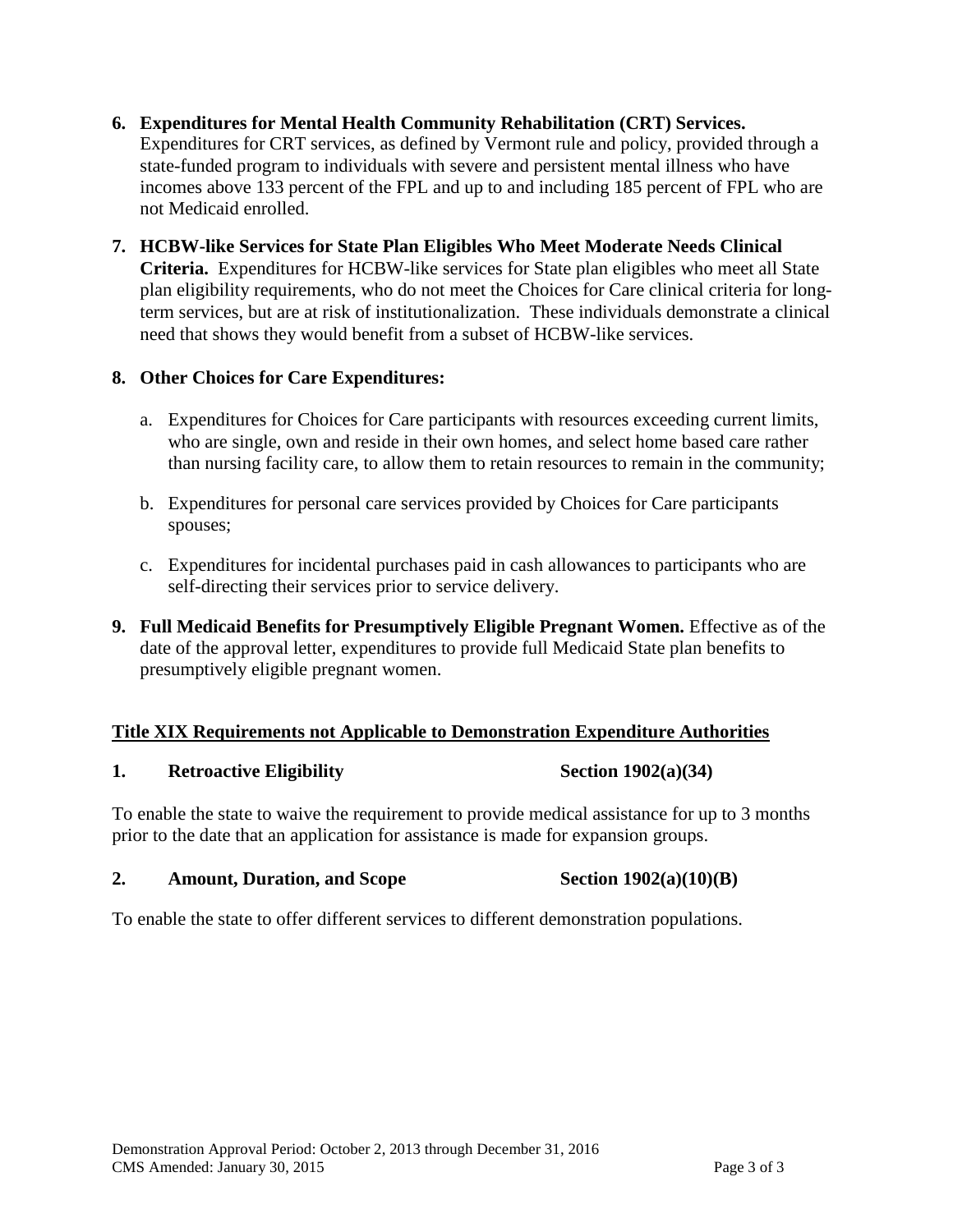#### **CENTERS FOR MEDICARE & MEDICAID SERVICES**

#### **WAIVER AUTHORITY**

# **NUMBER: 11-W-00194/1 TITLE: Global Commitment to Health Section 1115 Demonstration AWARDEE: Vermont Agency of Human Services (AHS)**

Under the authority of Section  $1115(a)(1)$  of the Social Security Act (the Act) the following waivers are granted to enable Vermont to operate the Global Commitment to Health Section 1115 demonstration. These waivers are effective beginning January 30, 2015 and are limited to the extent necessary to achieve the objectives below. These waivers may only be implemented consistent with the approved Special Terms and Conditions set forth in the accompanying document.

All requirements of the Medicaid program expressed in law, regulation and policy statement, not expressly waived in this list, shall apply to the demonstration project for the period beginning January 30, 2015 through December 31, 2016.

#### **1. Statewideness/Uniformity Section 1902(a)(1)**

To the extent necessary to enable Vermont to operate the program differently in different geographical areas of the state.

#### **2. Reasonable Promptness Section 1902(a)(8)**

To allow the state to maintain a waiting list for high and moderate need individuals applying for home and community-based services. To allow the state to require applicants for nursing facility and home and community-based services to complete a person-centered assessment and options counseling process. To permit waiting lists for eligibility for demonstration-only (non-Medicaid state plan) populations.

#### **3. Amount, Duration, Scope of Services Section 1902(a)(10)(B)**

To enable Vermont to vary the amount, duration and scope of services offered to various mandatory and optional categories of individuals affected by or eligible under the demonstration as long as the amount, duration and scope of covered services meets the minimum requirements under Title XIX of the Act and the special terms and conditions.

To allow the state to provide nursing facility and home and community-based services based on relative need as part of the person-centered and options counseling process for new applicants for Choices for Care services; to permit the provision of services under the demonstration that would not otherwise be available under the Medicaid state Plan; and, to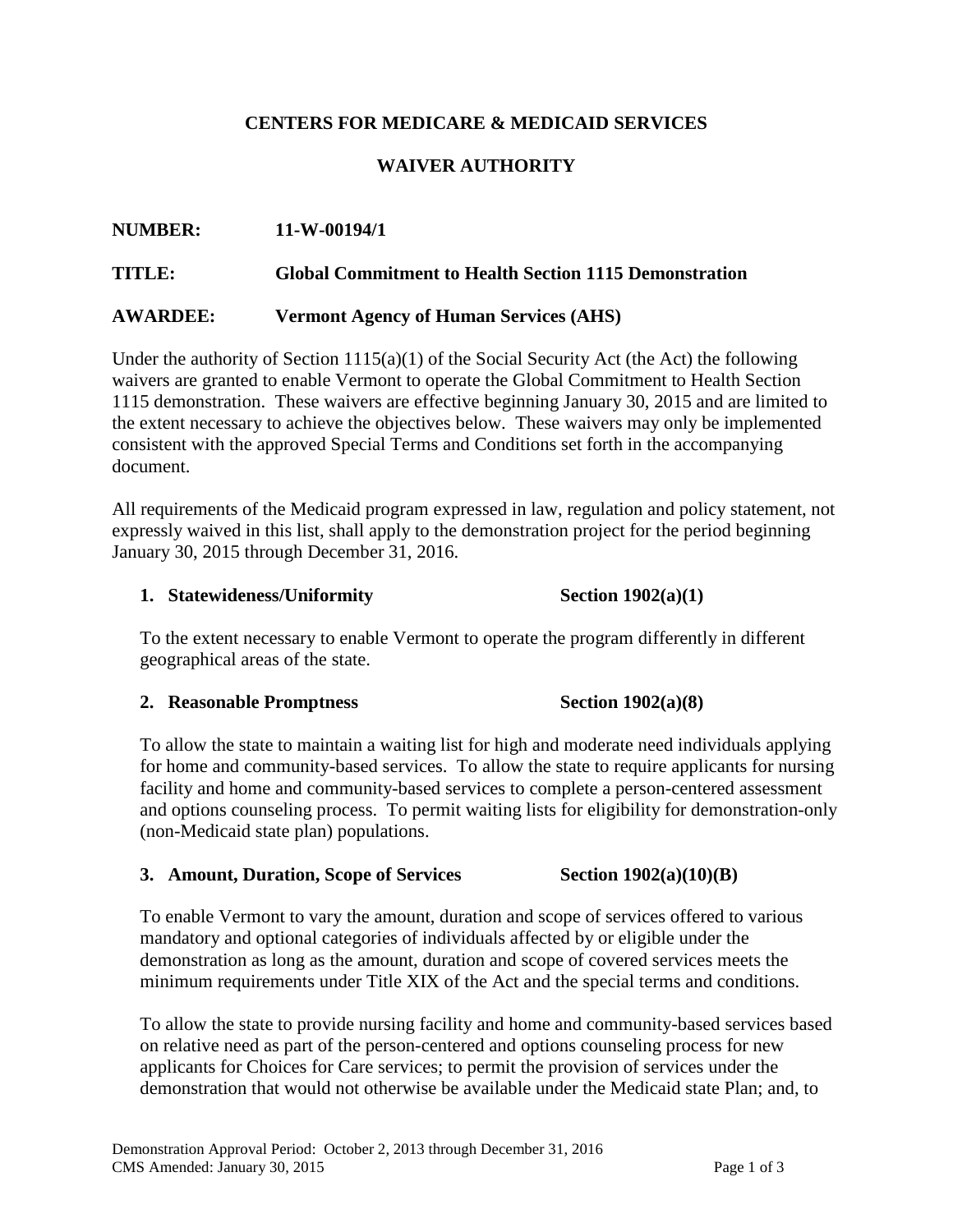limit the amount, duration, and scope of services to those included in the participants' approved care plan.

#### **4. Financial Eligibility Section 1902(a)(10)(C)(i)(III)**

To allow the state to use institutional income rules (up to 300 percent of the Supplemental Security Income payment level) for medically needy beneficiaries.

To allow the state to use institutional income and resource rules for the high and highest need groups of the medically needy in the same manner as it did for the terminated 1915(c) waiver programs that were subsumed under the Choices for Care demonstration in 2005.

Additionally, this waiver permits the state to have a resource standard of \$10,000 for high and highest need medically needy individuals who are single and own and reside in their own homes and who select home and community-based services (HCBS) in lieu of institutional services.

#### **5. Payment to Providers** Sections 1902(a)(13), 1902(a)(30)

To allow the state, through the Department of Vermont Health Access, to establish rates with providers on an individual or class basis without regard to the rates currently set forth in the approved state plan.

#### **6. Premium Requirements Section 1902(a)(14)**

To permit Vermont to impose premiums in excess of statutory limits for optional populations and for children through age 18 with income above 195 percent of the Federal poverty level (FPL) as reflected in the Special Terms and Conditions.

#### 7. **Comparability** Section 1902(a)(17)

To the extent necessary to enable the state to use varying income and resource standards and methods for plan groups and individuals.

#### **8. Spend-Down Section 1902(a)(17)**

To enable the state to offer one-month spend-downs for medically needy people receiving community-based services as an alternative to institutionalization, and non-institutionalized persons who are receiving personal care attendant services at the onset of waivers.

#### **insofar as it incorporates Section 1916**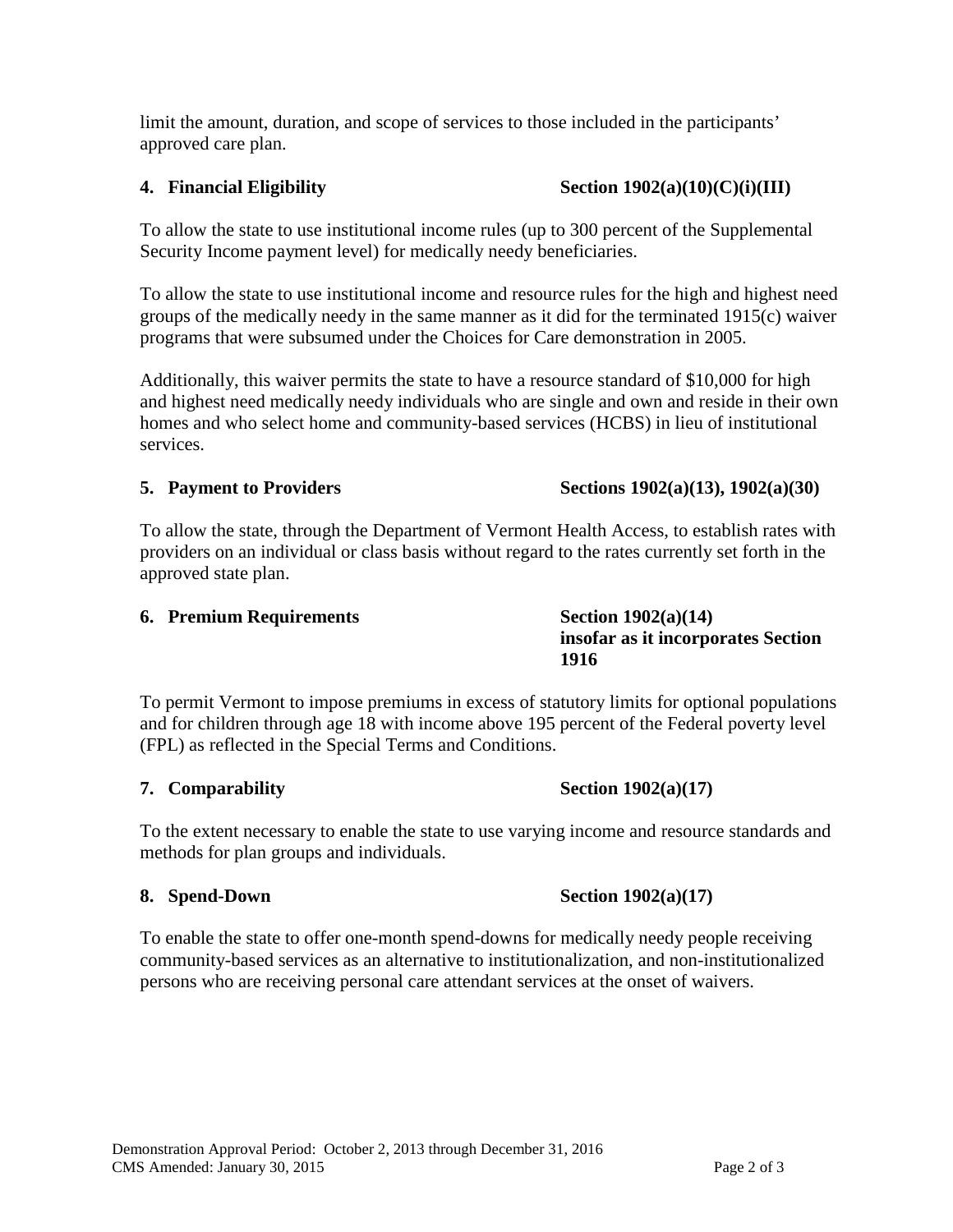#### **9.** Financial Responsibility/Deeming Section 1902(a)(17)(D)

To the extent necessary to exempt the state from the limits under Section  $1902(a)(17)(D)$  on whose income and resources may be used to determine eligibility unless actually made available, and so that family income and resources may be used instead.

To enable the state to disregard quarterly income totaling less than \$20 from the posteligibility income determination.

#### **10. Freedom of Choice** Section 1902(a)(23)(A)

To enable the state to restrict freedom of choice of provider for the demonstration participants to the extent that beneficiaries will be restricted to providers enrolled in a provider network through the Department of Vermont Health Access for the type of service at issue, but may change providers among those enrolled providers.

#### **11. Direct Payments to Providers Section 1902(a)(32)**

To permit payments for incidental purchases for Choices for Care HCBS to be made directly to beneficiaries or their representatives.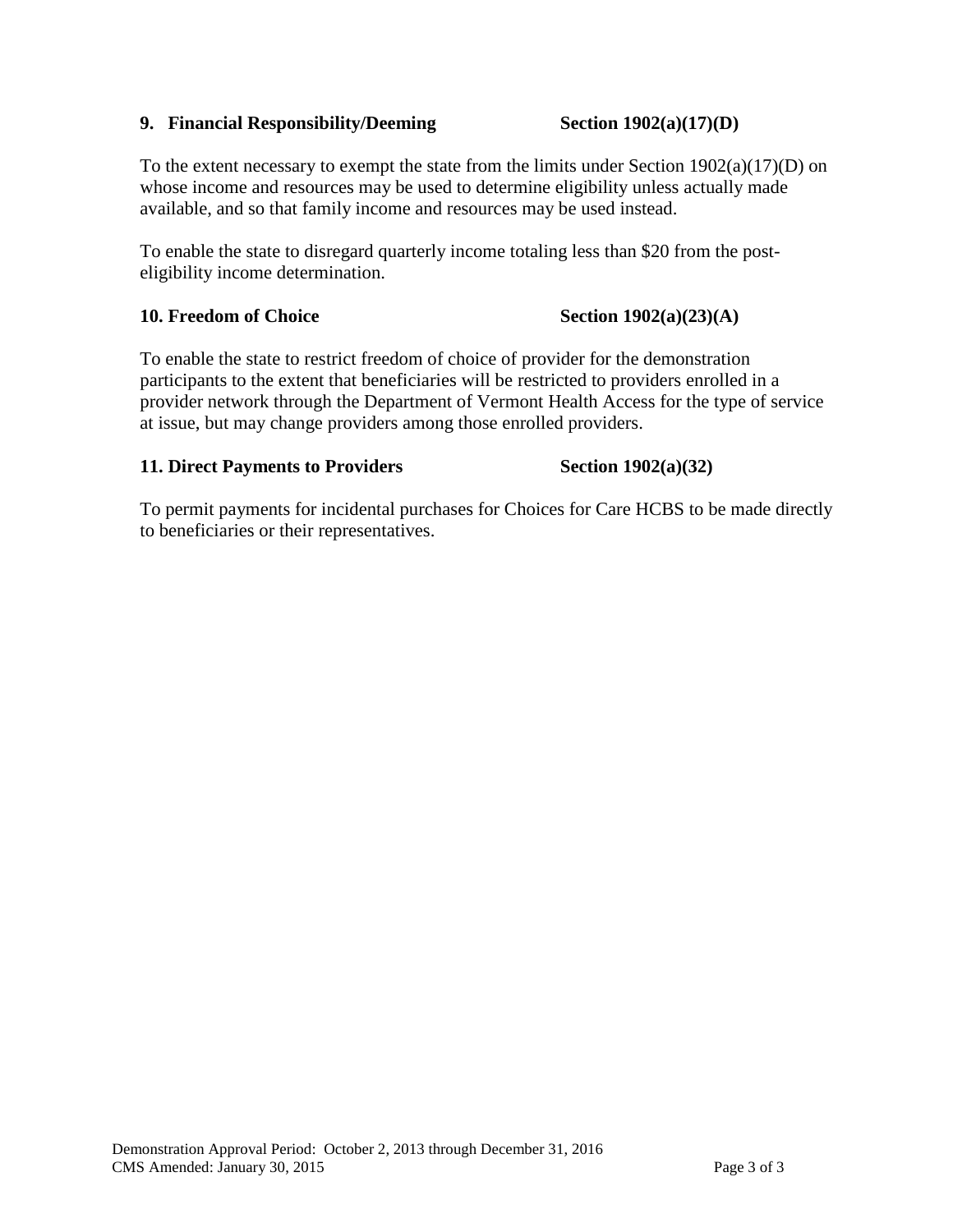#### **CENTERS FOR MEDICARE & MEDICAID SERVICES SPECIAL TERMS AND CONDITIONS**

| <b>NUMBER:</b>  | $11-W-00194/1$                                                |
|-----------------|---------------------------------------------------------------|
| TITLE:          | <b>Global Commitment to Health Section 1115 Demonstration</b> |
| <b>AWARDEE:</b> | <b>Vermont Agency of Human Services (AHS)</b>                 |

#### **I. PREFACE**

The following are the Special Terms and Conditions (STCs) for the Vermont Global Commitment to Health Section 1115(a) Medicaid demonstration (hereinafter "demonstration"). The parties to this agreement are the Vermont Agency of Human Services (AHS, state) and the Centers for Medicare & Medicaid Services (CMS). The STCs set forth limitations on the extent of the waivers and expenditure authorities that have been granted to further the demonstration, which are enumerated in separate lists. The STCs also detail the nature, character, and extent of Federal involvement in the demonstration and the state's obligations to CMS during the life of the demonstration. The amended STCs are effective as of January 30, 2015 through December 31, 2016 unless otherwise specified. All previously approved STCs, waivers, and expenditure authorities are superseded by the STCs set forth below.

The amended STCs have been arranged into the following subject areas:

- I. Preface
- II. Program Description and Objectives
- III. General Program Requirements
- IV. Eligibility, Benefits, and Enrollment
- V. Cost Sharing
- VI. Delivery Systems
- VII. Long Term Services and Supports Protections for Choices for Care
- VIII. Designated State Health Programs
- IX. General Reporting Requirements
- X. General Financial Requirements
- XI. Monitoring Budget Neutrality
- XII. Evaluation of the Demonstration
- XIII. Use of Demonstration Funds
- XIV. Measurement of Quality of Care and Access to Care
- XV. Schedule of State Deliverables for the Demonstration Period

Additional attachments have been included to provide supplementary information and guidance for specific STCs.

Attachment A. Quarterly Report Content and Format Attachment B. Summary of Choices for Care Eligibility Criteria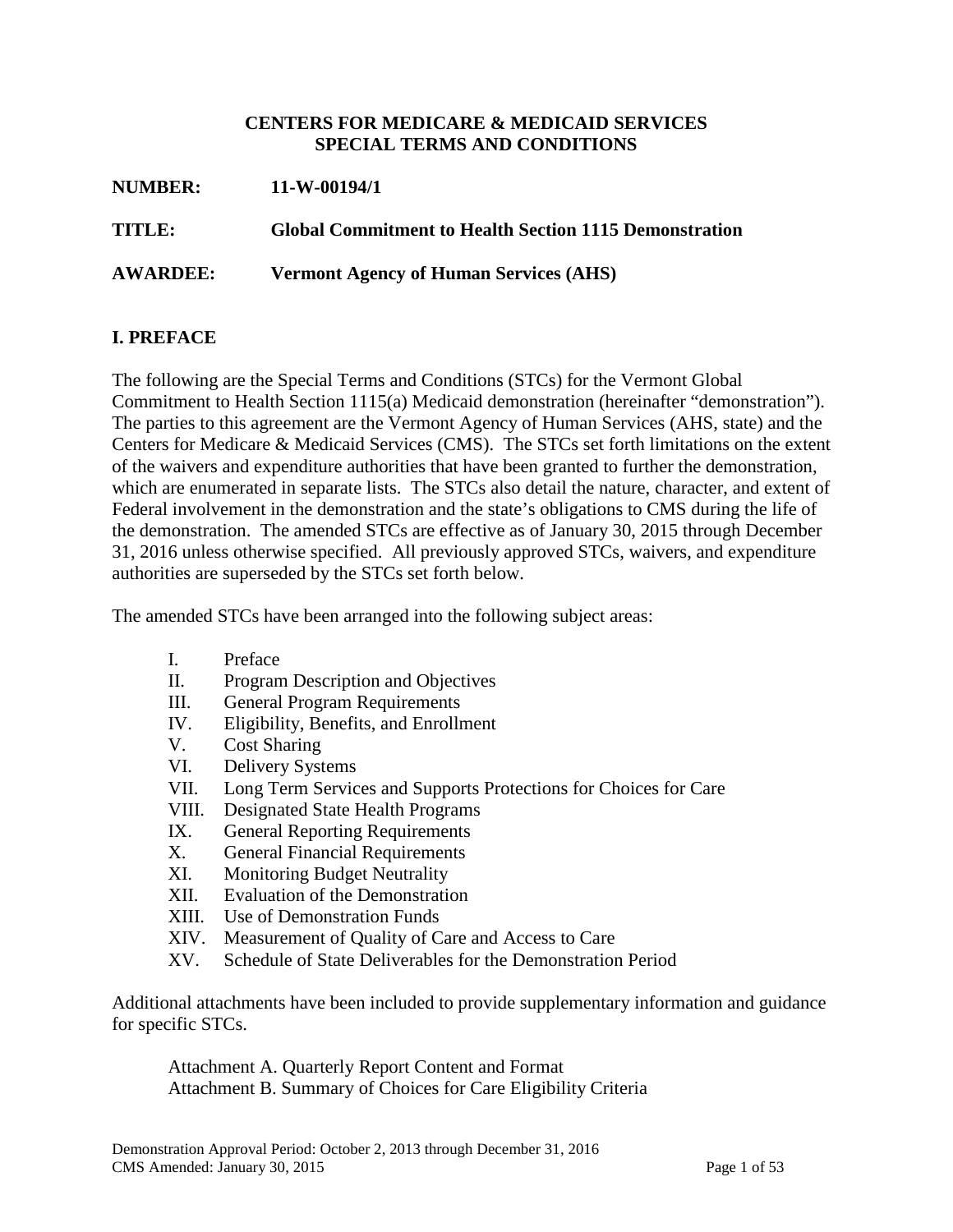Attachment C. Choices for Care Services by Demonstration Group Attachment D. Choices for Care Long Term Services and Supports Definitions Attachment E. Global Commitment Specialized Program Service Definitions Attachment F. Choices for Care Wait List Procedure Description Attachment G. Premiums and Co-Payments for Demonstration Populations Attachment H. Reserved for Choices for Care Program Payment Protocols

#### **II. PROGRAM DESCRIPTION AND OBJECTIVES**

The Global Commitment to Health Section 1115(a) demonstration was initiated in September 2005, and is designed to use a multi-disciplinary approach including the basic principles of public health, the fundamentals of effective administration of a Medicaid managed care delivery system, public-private partnership, and program flexibility. As of January 30, 2015, Vermont is amending the Global Commitment to Health demonstration to include the Choices for Care section 1115 demonstration. Specifically, Vermont expects to demonstrate its ability to achieve universal access to health care, cost containment, and improved quality of care.

On October 2, 2013, CMS extended the Global Commitment to Health demonstration for three years. Effective January 1, 2014, the state expanded coverage under its approved state plan to the new adult group authorized by the Affordable Care Act. The demonstration project was amended to affect the new adult group and to and terminate the VHAP, CHAP, and ESI demonstration programs, as these programs were no longer necessary. The VHAP-Pharmacy, VScript, and VScript Expanded programs were also terminated effective January 1, 2014, because of the availability of pharmacy and other benefits in the Marketplace. Effective January 1, 2014, Vermont was authorized to provide hospice services to adults concurrently with curative therapy. Also effective January 1, 2014, Designated State Health Program (DSHP) funding was made available to support state programs subsidizing the purchase of insurance in the Marketplace for individuals whose income is above 133 percent of the federal poverty level (FPL) and up to and including 300 percent FPL. Vermont received transitional coverage DSHP authority through April 30, 2014 to assist the state in transitioning individuals in the former Expansion Populations to the appropriate coverage vehicle.

The state's goal in implementing the demonstration is to improve the health status of all Vermonters by:

- Increasing access to affordable and high quality health care;
- Improving access to primary care;
- Improving the health care delivery for individuals with chronic care needs;
- Containing health care costs; and
- Allowing beneficiaries a choice in long-term services and supports and providing an array of home and community-based alternatives recognized to be more cost-effective than institutional based supports.

The state will employ five major elements in achieving the above goals:

1. *Program Flexibility:* Vermont has the flexibility to invest in alternative services and programs designed to achieve the demonstration's objectives (including the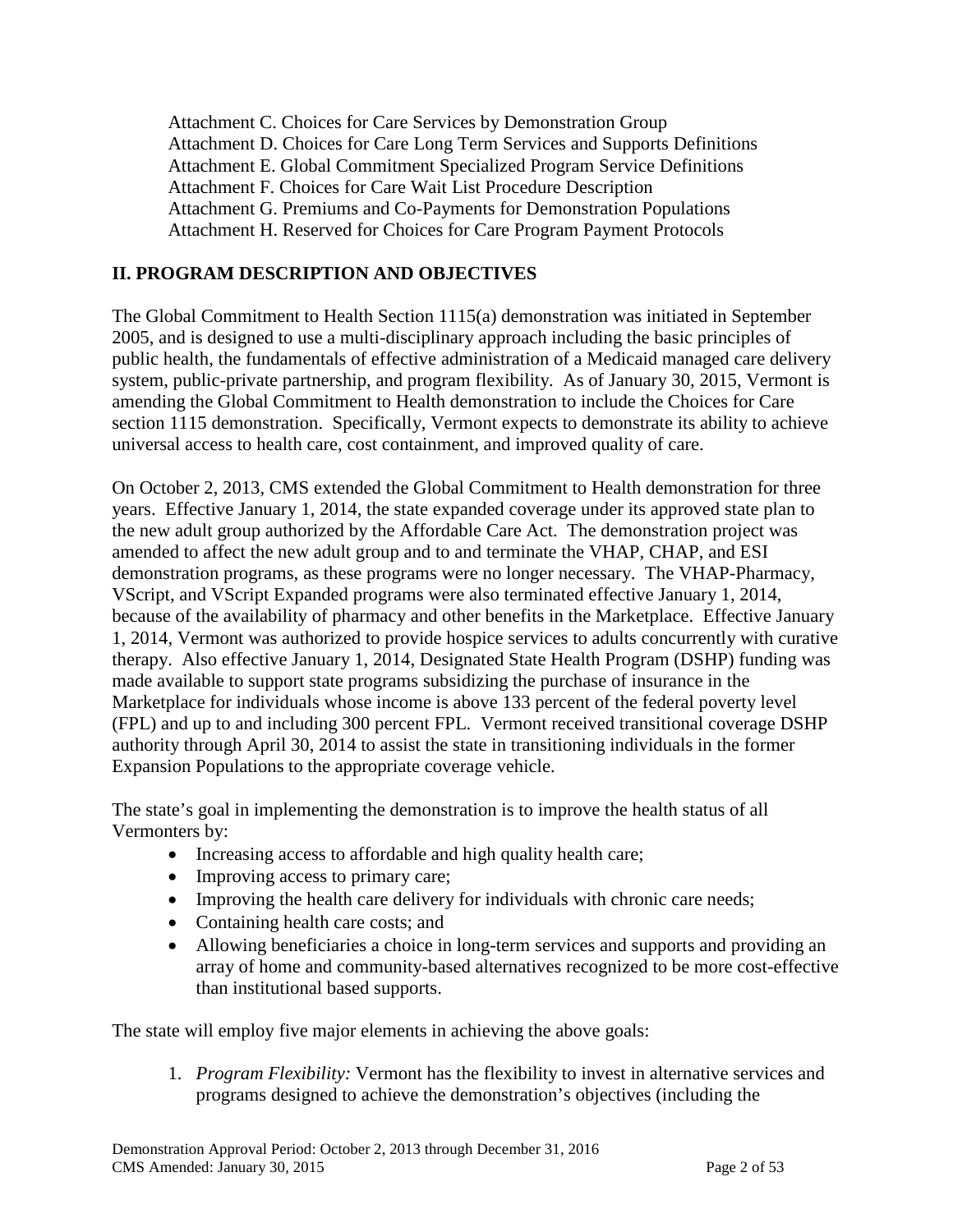Marketplace subsidy program);

- 2. *Managed Care Delivery System:* Under the demonstration the AHS will enter into an agreement with the Department of Vermont Health Access (DVHA), which will operate using a managed care model;
- 3. *Removal of Institutional Bias:* Under the demonstration, Vermont will provide a choice of settings for delivery of services and supports to older adults, people with serious and persistent mental illness, people with physical disabilities, people with developmental disabilities, and people with traumatic brain injuries who meet program eligibility and level of care requirements.
- *4. Aggregate Budget Neutrality Cap:* Vermont will be at risk for the caseload and the per capita program expenditures, as well as certain administrative costs for all demonstration populations. Vermont will have to manage this program within a total computable aggregate cap of approximately \$13.8 billion over the approved eleven and a quarter year demonstration period. Effective January 1, 2014, the new adult group will not be included in the total computable aggregate cap, but will be subject to a separate per member per month (PMPM) budget neutrality limit; and
- 5. *Marketplace Subsidy Program:* To the extent consistent with Vermont's aggregate budget neutrality cap, effective January 1, 2014, Federal Financial Participation (FFP) will be available for state funds for a Designated State Health Program (DSHP) to provide a premium Marketplace subsidy program to individuals up to and including 300 percent of the FPL who purchase health care coverage in the Marketplace.

The initial Global Commitment to Health (GC) and Choices for Care (CFC) demonstrations were approved in September of 2005, effective October 1, 2005. The GC demonstration was extended for three years, effective January 1, 2011, again for three years starting effective October 2, 2013. The CFC demonstration was extended for 5 years effective October 1, 2010. The following amendments have been made to the GC demonstration:

- 2007: a component of the Catamount Health program was added, enabling the state to provide a premium subsidy to Vermonters who had been without health insurance coverage for a year or more, have income at or below 200 percent of the FPL, and who do not have access to cost effective employer-sponsored insurance, as determined by the state.
- 2009: the state extended Catamount Health coverage to Vermonters at or below 300 percent of the FPL.
- 2011: inclusion of a palliative care program for children who are at or below 300 percent of the FPL and have been diagnosed with life limiting illnesses that would preclude them from reaching adulthood. This program allows children to receive curative and palliative care services such as expressive therapy, care coordination, family training and respite for caregivers.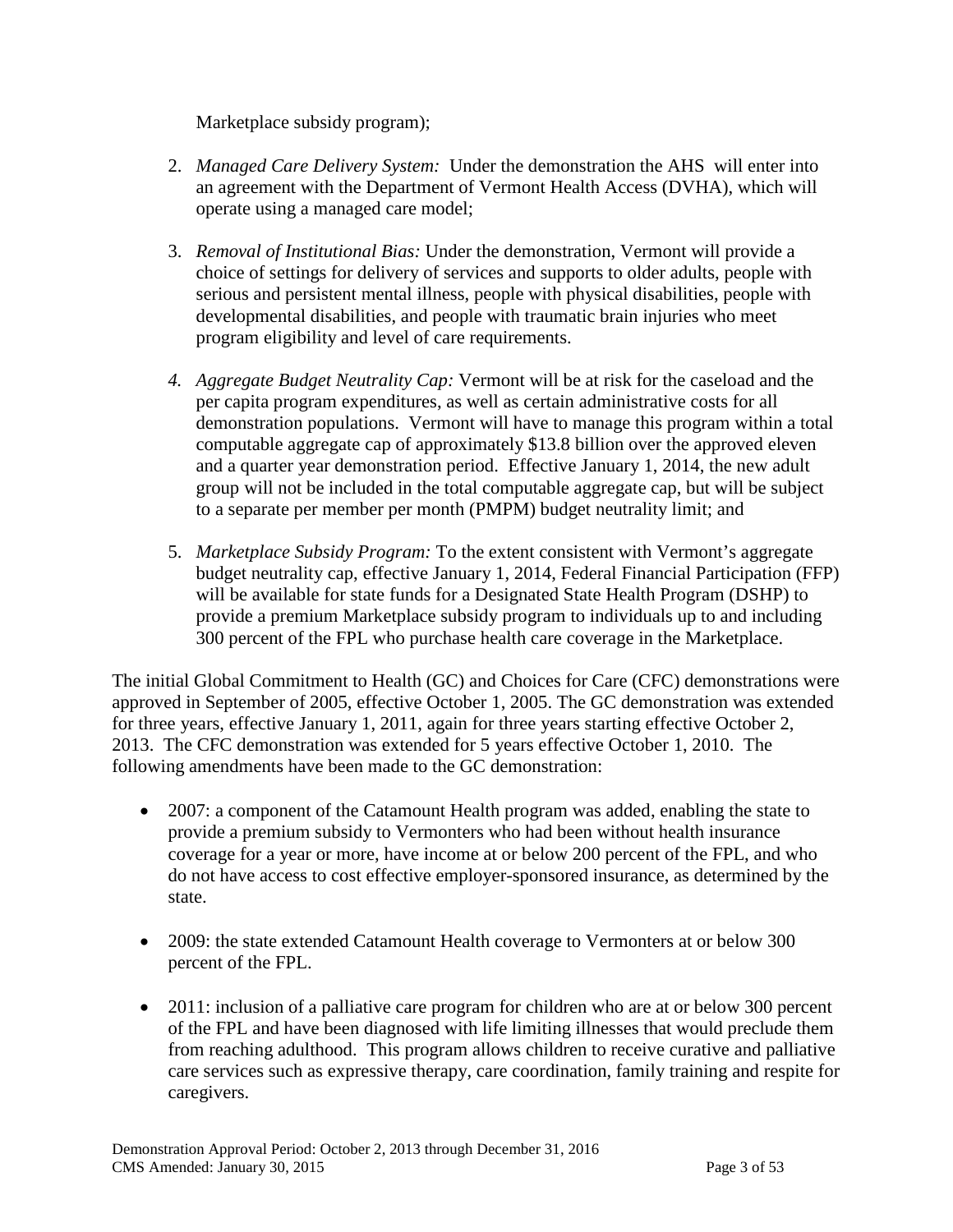- 2012: CMS provided authority for the state to eliminate the \$75 inpatient admission copay and to implement nominal co-payments for the Vermont Health Access Plan (VHAP) as articulated in the Medicaid state plan.
- 2013: CMS approved the extension of the GC demonstration which included sun-setting the authorities for most of the 1115 Expansion Populations because they would be eligible for Marketplace coverage beginning January 1, 2014. The renewal also added the New Adult Group to the demonstration effective January 1, 2014. Finally, the renewal also included premium subsidies for individuals enrolled in a qualified health plan whose income is at or below 300 percent of the FPL.
- 2015: As of January 30, 2015, the GC demonstration was amended to include authority for the former Choices for Care demonstration. In addition, the state received section 1115 authority to provide full Medicaid state plan benefits to pregnant women who are determined presumptively eligible.

### **III. GENERAL PROGRAM REQUIREMENTS**

- 1. **Compliance with Federal Non-Discrimination Statutes.** The state agrees that it must comply with all applicable federal statutes relating to non-discrimination. These include, but are not limited to, the Americans with Disabilities Act of 1990, Title VI of the Civil Rights Act of 1964, section 504 of the Rehabilitation Act of 1973, and the Age Discrimination Act of 1975.
- 2. **Compliance with Medicaid Law, Regulation, and Policy.** All requirements of the Medicaid program expressed in law, regulation, and policy statement, unless specified otherwise in the STCs, waiver list, or expenditure authorities or otherwise listed as nonapplicable, must apply to the demonstration.
- 3. **Changes in Medicaid Law, Regulation, and Policy.** The state must, within the timeframes specified in the applicable law, regulation, or policy directive, come into compliance with any changes in federal law, regulation, or policy affecting the Medicaid program that occur during this demonstration approval period, unless the provision being changed is expressly waived.

#### 4. **Impact on Demonstration of Changes in Federal Law, Regulation, and Policy.**

- a. To the extent that a change in federal law, regulation, or policy requires either a reduction or an increase in FFP for expenditures made under this demonstration, the state must adopt, subject to CMS approval, a modified budget neutrality agreement for the demonstration as necessary to comply with such change. The modified budget neutrality agreements would be effective upon the implementation of the change.
- b. If mandated changes in the federal law require state legislation, the changes must take effect on the earlier of the day such state legislation becomes effective, or on the latest day such legislation was required to be in effect under the law.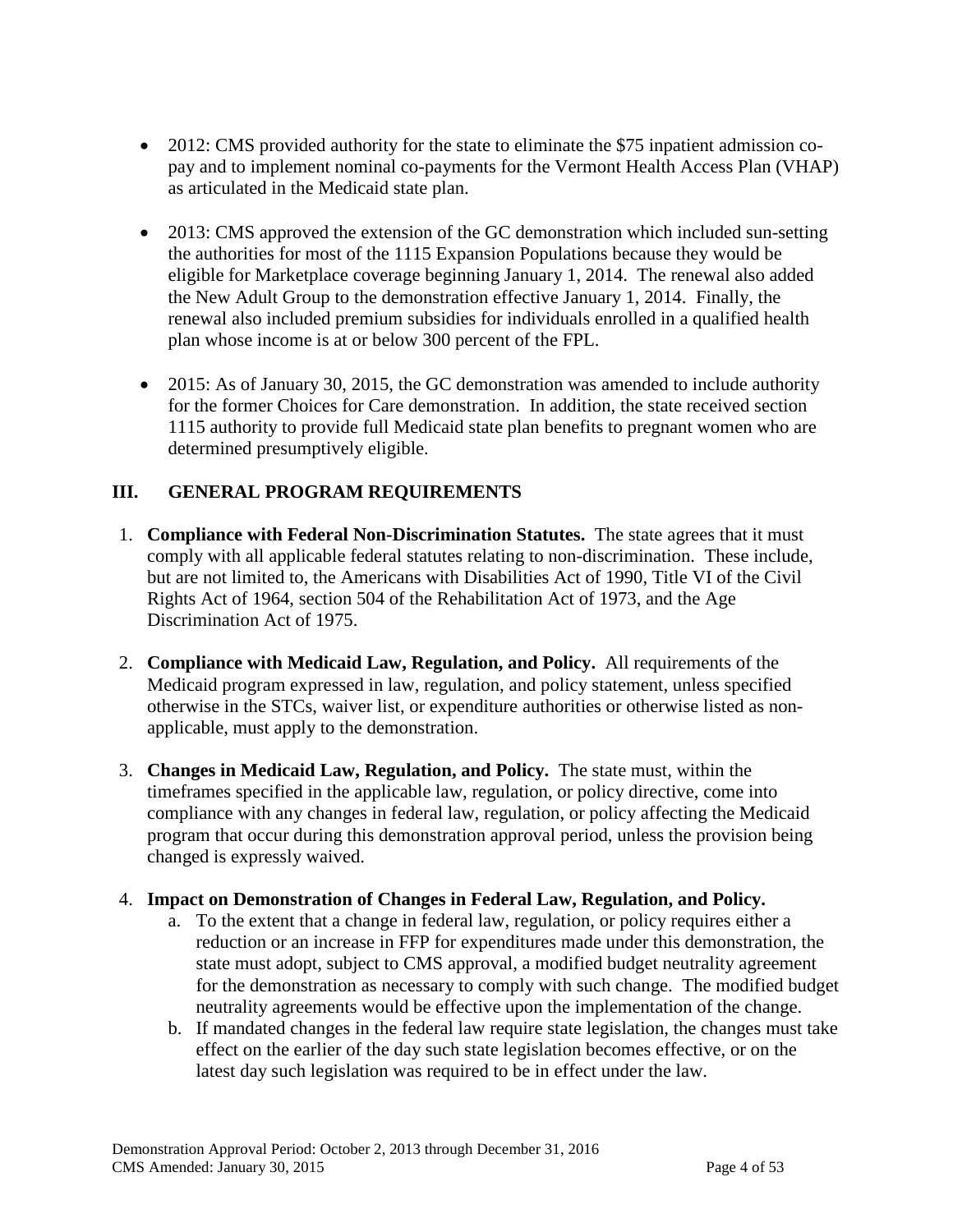- 5. **State Plan Amendments.** The state is not required to submit title XIX state plan amendments for changes to demonstration-eligible populations covered solely through the demonstration. If a population covered through the Medicaid state plan is affected by a change to the demonstration, a conforming amendment to the appropriate state plan may be required, except as otherwise noted in these STCs. Reimbursement of providers will not be limited to reimbursement described in the state plan.
- 6. **Amendment Process.** Requests to amend the demonstration must be submitted to CMS for approval no later than 120 days prior to the date of implementation of the change and may not be implemented until approved. Amendment requests will be reviewed by the Federal Review Team and must include, but are not limited to, the following:
	- a. An explanation of the public process used by the state to reach a decision regarding the requested amendment;
	- b. A data analysis which identifies the specific "with waiver" impact of the proposed amendment on the current budget neutrality expenditure cap. Such analysis must include current total computable "with waiver" and "without waiver" status on both a summary and detailed level though the approval period using the most recent actual expenditures, as well as summary and detailed projections of the change in the "with waiver" expenditure total as result of the proposed amendment which isolates (by Eligibility Group) the impact of the amendment;
	- c. A detailed description of the amendment, including impact on beneficiaries, with sufficient supporting documentation; and
	- d. If applicable, a description of how the evaluation design must be modified to incorporate the amendment provisions.
- 7. **Frequency of Demonstration Amendments**. Vermont's expectation is that changes to the demonstration will occur at the same time of year each year, based on the outcomes of the legislative session. At the end of the legislative session, the state must submit amendments governed by the process outlined in STC 6 of this section. Any approved changes must be reflected in the annual rate-setting process for the upcoming year.
- 8. **Demonstration Phase-Out.** The state may only suspend or terminate this demonstration in whole, or in part, consistent with the following requirements.
	- a. Notification of Suspension or Termination: The state must promptly notify CMS in writing of the reason(s) for the suspension or termination, together with the effective date and a phase-out plan. The state must submit its notification letter and a draft phase-out plan to CMS no less than 5 months before the effective date of the demonstration's suspension or termination. Prior to submitting the draft phase-out plan to CMS, the state must publish on its website the draft phase-out plan for a 30 day public comment period. In addition, the state must conduct tribal consultation in accordance with its approved tribal consultation state plan amendment. Once the 30-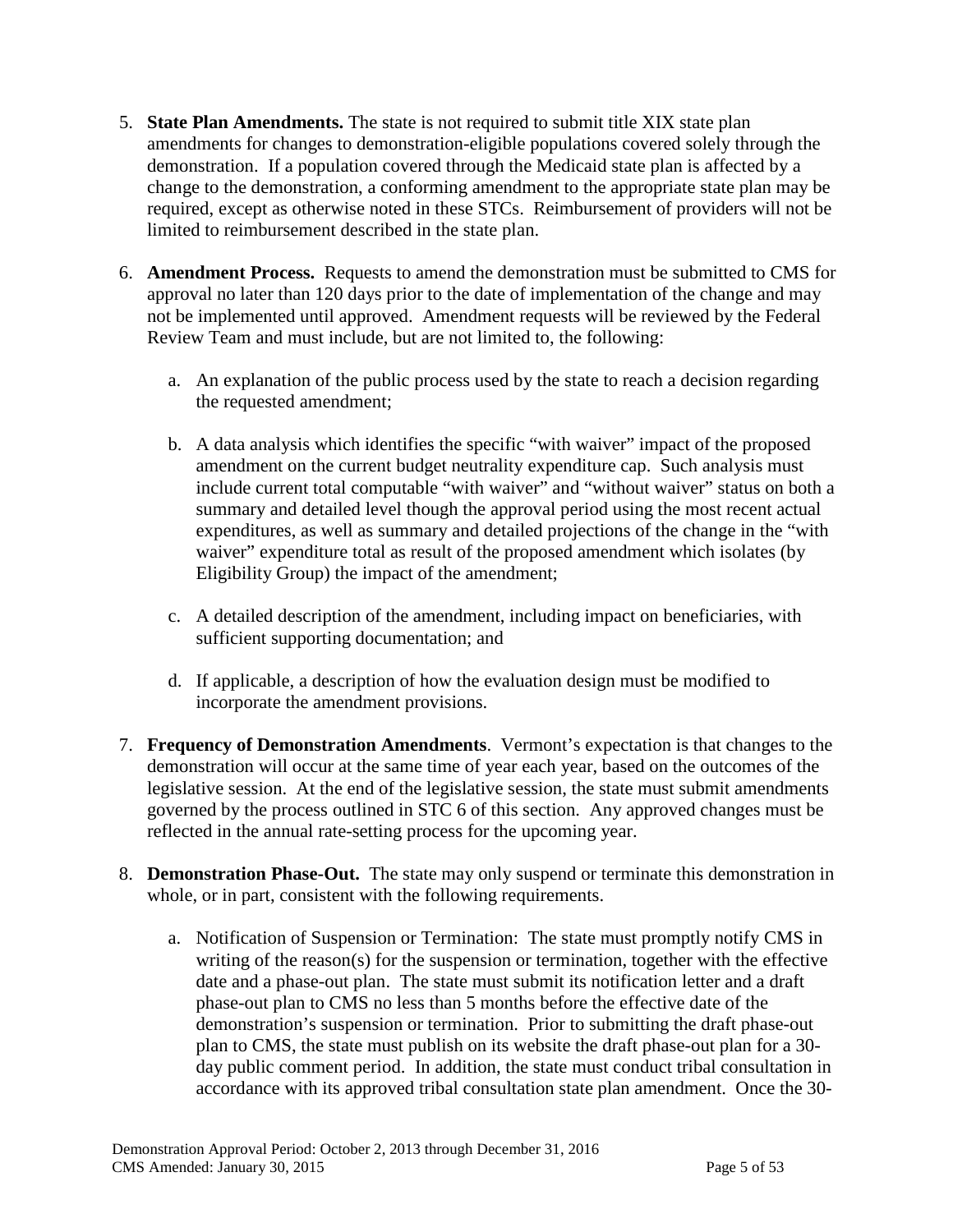day public comment period has ended, the state must provide a summary of each public comment received, the state's response to the comment and how the state incorporated the received comment into a revised phase-out plan.

- b. The state must obtain CMS approval of the phase-out plan prior to the implementation of the phase-out activities. Implementation of phase-out activities must be no sooner than 14 days after CMS approval of the phase-out plan.
- c. Phase-out Plan Requirements: The state must include, at a minimum, in its phase-out plan the process by which it will notify affected beneficiaries, the content of said notices (including information on the beneficiary's appeal rights), the process by which the state will conduct administrative reviews of Medicaid eligibility for the affected beneficiaries, and ensure ongoing coverage for eligible individuals, as well as any community outreach activities.
- d. Phase-out Procedures: The state must comply with all notice requirements found in 42 CFR §431.206, 431.210 and 431.213. In addition, the state must assure all appeal and hearing rights afforded to demonstration participants as outlined in 42 CFR §431.220 and 431.221. If a demonstration participant requests a hearing before the date of action, the state must maintain benefits as required in 42 CFR §431.230. In addition, the state must conduct administrative renewals for all affected beneficiaries in order to determine if they qualify for Medicaid eligibility under a different eligibility category as discussed in October 1, 2010, State Health Official Letter #10- 008.
- e. Federal Financial Participation (FFP): If the project is terminated or any relevant waivers suspended by the state, FFP shall be limited to normal closeout costs associated with terminating the demonstration including services and administrative costs of disenrolling participants.
- 9. **CMS Right to Terminate or Suspend.** CMS may suspend or terminate the demonstration (in whole or in part) at any time before the date of expiration, whenever it determines following a hearing that the state has materially failed to comply with the terms of the project. In addition, CMS reserves the right to withdraw expenditure authorities at any time it determines that continuing the expenditure authorities would no longer be in the public interest. If an expenditure authority is withdrawn, CMS shall be liable for only normal close-out costs. CMS will promptly notify the state in writing of the determination and the reasons for suspension or termination of the demonstration, or any withdrawal of an expenditure authority, together with the effective date.
- 10. **Finding of Non-Compliance.** The state does not relinquish either its rights to challenge the CMS finding that the state materially failed to comply, or to request reconsideration or appeal of any disallowance pursuant to section 1116(e) of the Act.
- 11. **Withdrawal of Waiver Authority**. CMS reserves the right to withdraw waivers or expenditure authorities at any time it determines that continuing the waivers or expenditure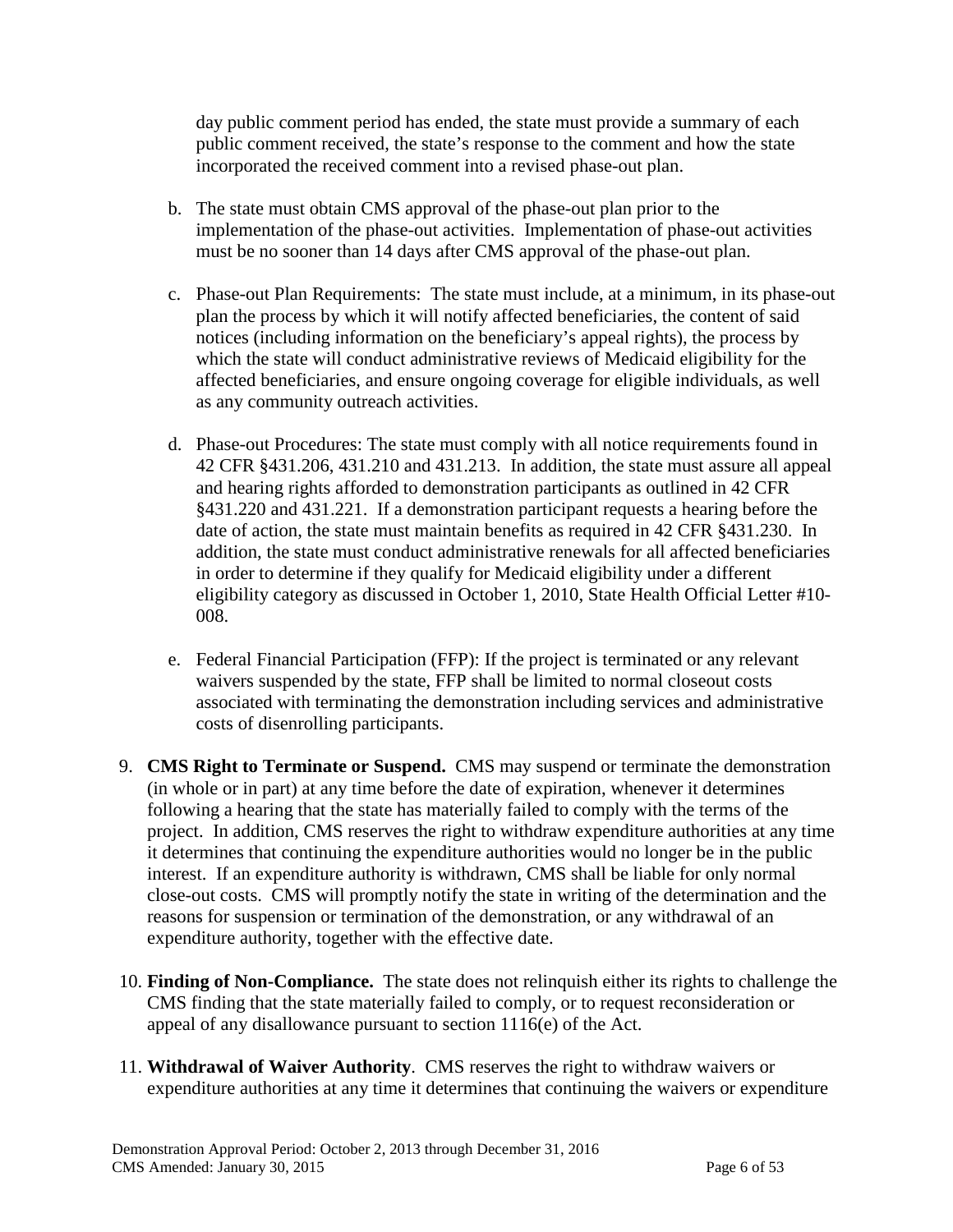authorities would no longer be in the public interest or promote the objectives of title XIX. CMS will promptly notify the state in writing of the determination and the reasons for the withdrawal, together with the effective date, and afford the state an opportunity to request a hearing to challenge CMS' determination prior to the effective date. If a waiver or expenditure authority is withdrawn, FFP is limited to normal closeout costs associated with terminating the waiver or expenditure authority, including services and administrative costs of disenrolling participants.

- 12. **Adequacy of Infrastructure.** The state must ensure the availability of adequate resources for implementation and monitoring of the demonstration, including education, outreach, and enrollment; maintaining eligibility systems; compliance with cost sharing requirements; and reporting on financial and other demonstration components.
- 13. **Public Notice and Consultation with Interested Parties.** The state must continue to comply with the state notice procedures set forth in 59 Fed. Reg. 49249 (September 27, 1994) and regulations that implement section 1115(d), as added by section 10201 of the Affordable Care Act.
- <span id="page-14-0"></span>14. **Compliance with Managed Care Regulations.** The state shall comply with all of the managed care regulations published at 42 CFR section Part 438 et. seq., except as expressly modified or identified as not applicable in the STCs. The per member, per month fixed amount pursuant to STC 46 must be developed and certified as actuarially sound in accordance with 42 CFR 438.6. DVHA shall continue to serve as the unit designated by AHS (the Single State Agency) responsible for administration of the state Medicaid program and operates as a public managed care model solely to carry out the goals and purposes of the demonstration. DVHA's role under the demonstration as a public managed care model does not reduce or diminish its authority to operate as the designated Medicaid unit under the approved state plan, including its authority to implement program policies permissible under a state plan and establish provider participation requirements. DVHA shall comply with federal program integrity and audit requirements as if it were a managed care organization for services and populations covered under the demonstration.
- 15. **Federal Funds Participation (FFP)**. No federal matching for expenditures for this demonstration will take effect until the effective date identified in the demonstration approval letter.

### **IV. ELIGIBILITY, BENEFITS, AND ENROLLMENT**

The Global Commitment to Health demonstration includes the following fundamental elements: program flexibility; a health care delivery system administered by the state and modeled after a managed care delivery system; comprehensive and person-centered services; choice in long-term services and supports; and an aggregate budget neutrality cap.

# <span id="page-14-1"></span>16. **Populations Affected and Eligible under the Demonstration.**

a. **Generally:** The following populations listed in the tables below will receive coverage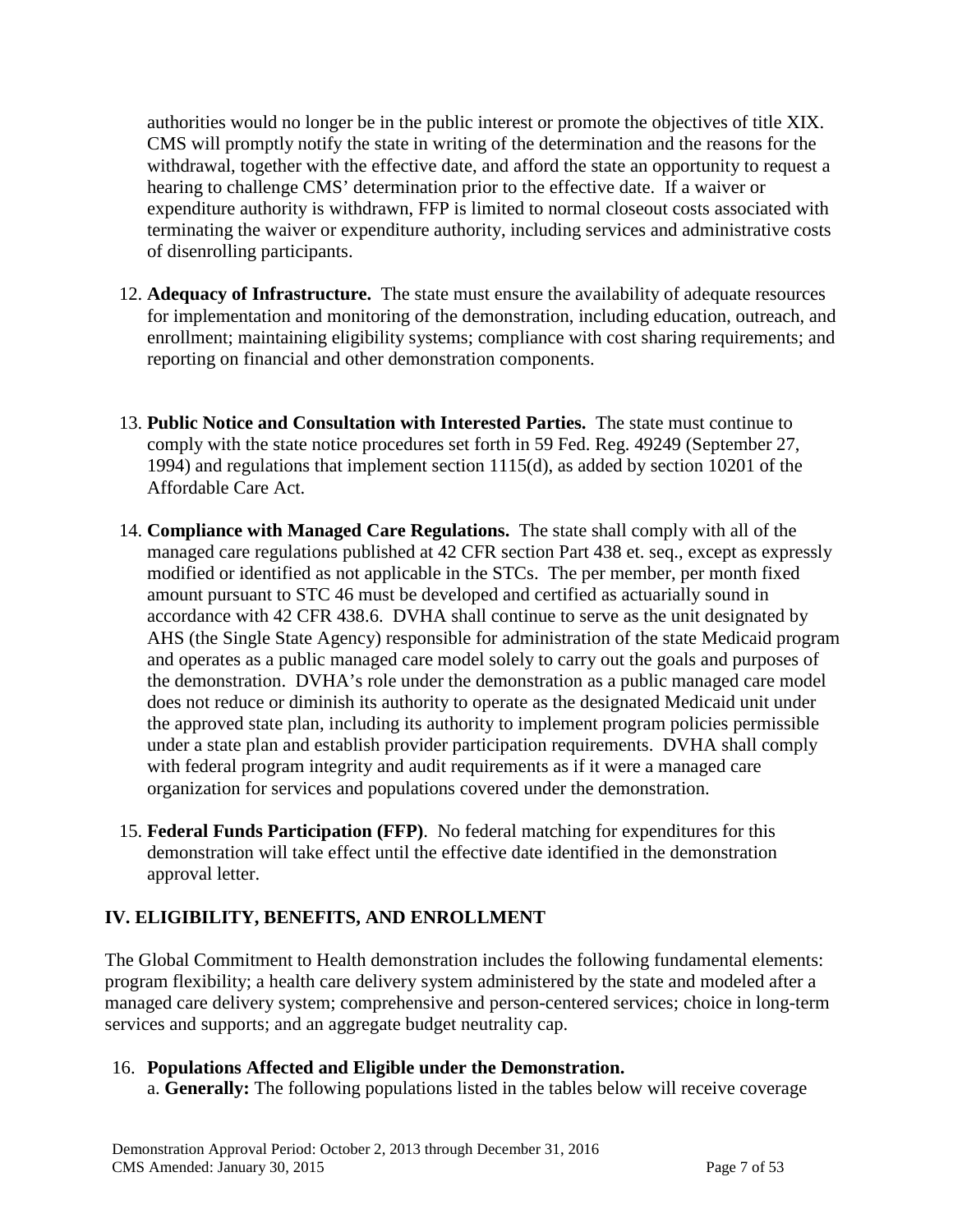through the Global Commitment to Health demonstration. Coverage for mandatory and optional state plan groups described below are subject to all applicable Medicaid laws and regulations, except as expressly waived in these STCs and the waiver list and expenditure authority for this demonstration. Any Medicaid State Plan Amendments to the eligibility standards and methodologies for these eligibility groups, including the conversion to a modified adjusted gross income standard on January 1, 2014, will apply to this demonstration.

Those non-Medicaid eligible groups described below who are made eligible for the demonstration by virtue of the expenditure authorities expressly granted in this demonstration are subject to Medicaid laws or regulations only as specified in the expenditure authorities for this demonstration.

b. **Choices for Care Program Eligibility:** Individuals who receive long term services and supports under the Choices for Care program must meet state plan financial rules and clinical eligibility criteria as defined by state regulation in effect as of February, 9, 2009. These clinical eligibility determinations define highest, high, and moderate needs service groups. See Attachment A for a summary of eligibility definitions, services, and policies.

| <b>Mandatory and Optional State Plan Groups</b> |                                    |                                |
|-------------------------------------------------|------------------------------------|--------------------------------|
| <b>Population number</b>                        | <b>Population description</b>      | <b>Benefits</b>                |
| Population 1                                    | Mandatory categorically needy,     | Benefits as described in the   |
|                                                 | except for the Affordable Care Act | title XIX state plan and these |
|                                                 | new adult group (included in       | STC <sub>s</sub> .             |
|                                                 | population 3) and Medicare         |                                |
|                                                 | Savings Program beneficiaries      |                                |
|                                                 | (included in populations 7 and 8). |                                |
| Population 2                                    | Optional categorically and         | Benefits as described in the   |
|                                                 | medically needy.                   | title XIX state plan and these |
|                                                 |                                    | STC <sub>s</sub> .             |
| Population 3                                    | Effective January 1, 2014, the     | Benefits as described in       |
|                                                 | Affordable Care Act new adult      | approved alternative benefit   |
|                                                 | group, described in                | plan state plan amendment and  |
|                                                 | $1902(a)(10)(A)(i)(VIII)$ and 42   | these STCs.                    |
|                                                 | CFR 435.119, pursuant to the       |                                |
|                                                 | approved state plan.               |                                |

The general categories of populations included under the demonstration are: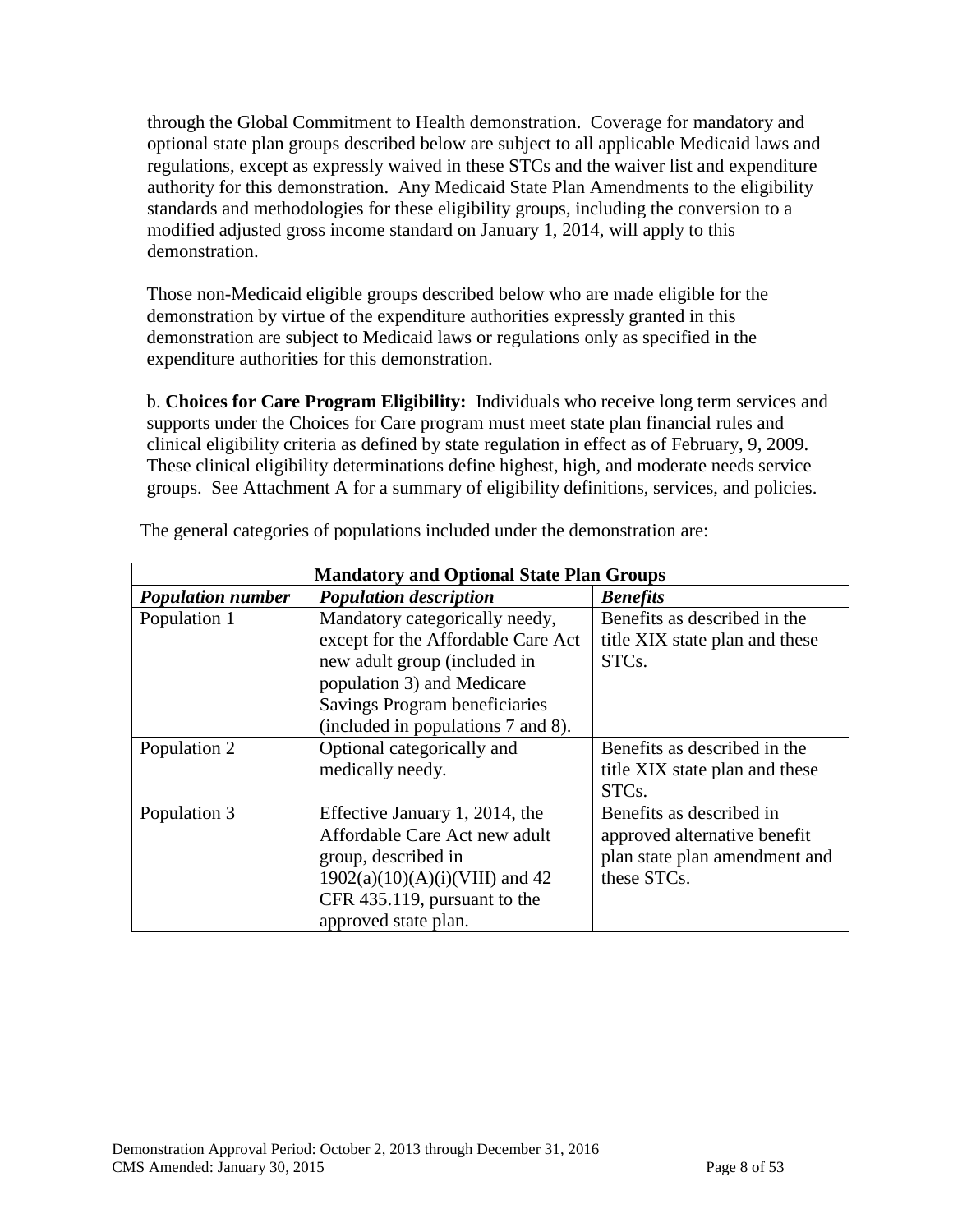| <b>Demonstration Expansion Populations</b> |                                                                         |                                                              |
|--------------------------------------------|-------------------------------------------------------------------------|--------------------------------------------------------------|
| <b>Demonstration</b>                       | <b>Population description</b>                                           | <b>Benefits</b>                                              |
| <i>population number</i>                   |                                                                         |                                                              |
| Population 4                               | Individuals age 65 and older and<br>age 21 and older with disabilities, | Benefits as described in the<br>Medicaid state plan and HCBS |
|                                            | not otherwise eligible under the                                        | benefits described in these                                  |
|                                            | state plan, who meet the clinical                                       | STC <sub>s</sub> .                                           |
|                                            | criteria for the highest need group,                                    |                                                              |
|                                            | and who would have been                                                 |                                                              |
|                                            | Medicaid-eligible under section                                         |                                                              |
|                                            | $1902(a)(10)(A)(ii)(VI)$ of the Act<br>and 42 CFR §435.217, in          |                                                              |
|                                            | conjunction with section                                                |                                                              |
|                                            | $1902(a)(10)(A)(ii)(V)$ of the Act,                                     |                                                              |
|                                            | if the services they receive under                                      |                                                              |
|                                            | the demonstration would have                                            |                                                              |
|                                            | been were provided under an                                             |                                                              |
|                                            | HCBS waiver granted to the state                                        |                                                              |
|                                            | under section $1915(c)$ of the Act                                      |                                                              |
|                                            | prior to 2014. This includes the                                        |                                                              |
|                                            | application the application of the                                      |                                                              |
|                                            | post eligibility rules specified at                                     |                                                              |
|                                            | 42 CFR 435.726, and of the                                              |                                                              |
|                                            | spousal impoverishment rules                                            |                                                              |
|                                            | specified at 1924 of the Social                                         |                                                              |
|                                            | Security Act, and have a resource                                       |                                                              |
|                                            | standard of \$10,000, but only for                                      |                                                              |
|                                            | single individuals residing in their<br>own homes.                      |                                                              |
|                                            |                                                                         |                                                              |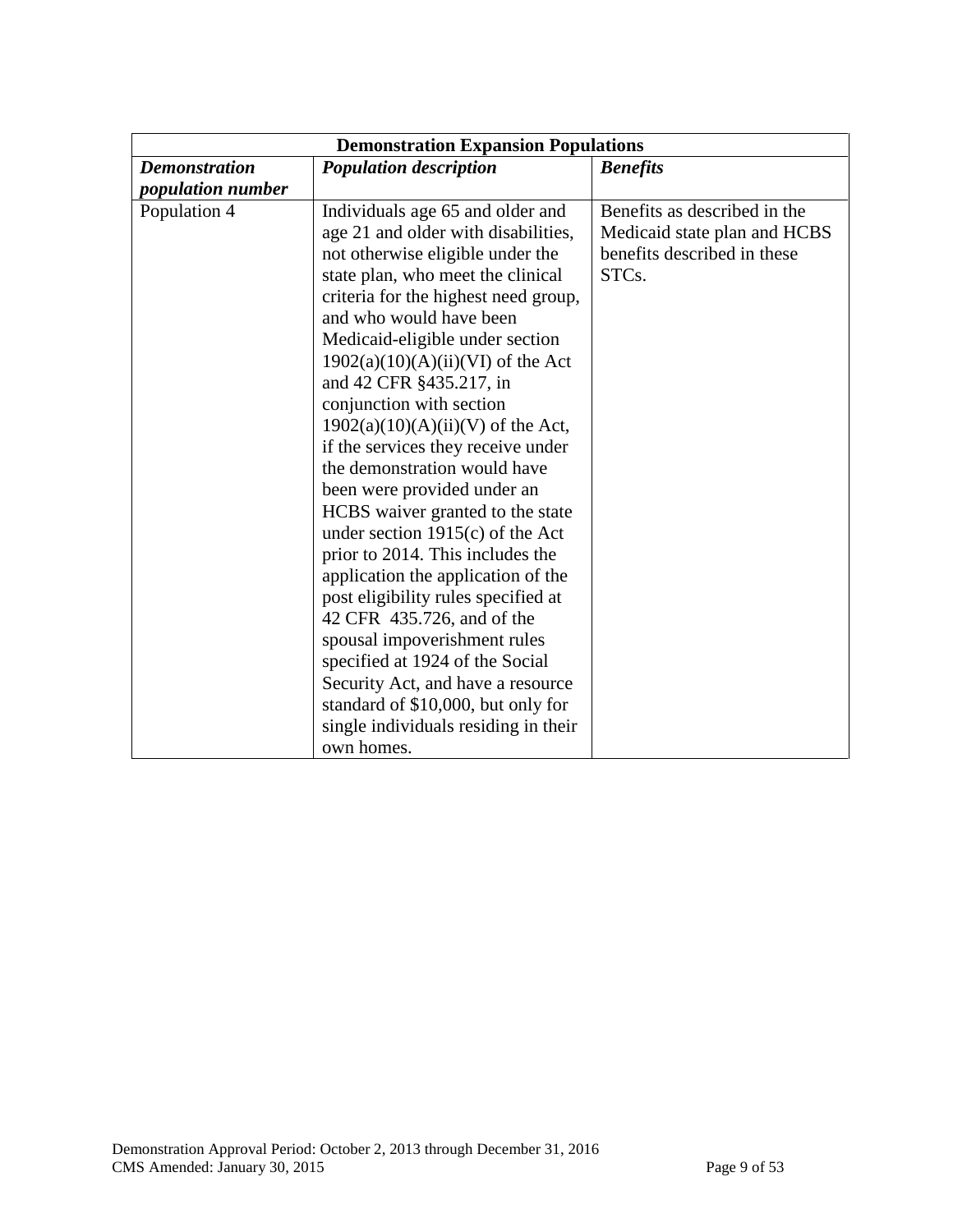| <b>Demonstration Expansion Populations</b> |                                                                                                                                                                                                                                                                                                                                                                                                                                                                                                                                                                                                                                                                                                                                                                                                                                                                                                                            |                                                                                                                                                         |
|--------------------------------------------|----------------------------------------------------------------------------------------------------------------------------------------------------------------------------------------------------------------------------------------------------------------------------------------------------------------------------------------------------------------------------------------------------------------------------------------------------------------------------------------------------------------------------------------------------------------------------------------------------------------------------------------------------------------------------------------------------------------------------------------------------------------------------------------------------------------------------------------------------------------------------------------------------------------------------|---------------------------------------------------------------------------------------------------------------------------------------------------------|
| <b>Demonstration</b>                       | <b>Population description</b>                                                                                                                                                                                                                                                                                                                                                                                                                                                                                                                                                                                                                                                                                                                                                                                                                                                                                              | <b>Benefits</b>                                                                                                                                         |
| population number                          |                                                                                                                                                                                                                                                                                                                                                                                                                                                                                                                                                                                                                                                                                                                                                                                                                                                                                                                            |                                                                                                                                                         |
| Population 5                               | Individuals age 65 and older and<br>age 21 and older with disabilities,<br>not otherwise eligible under the<br>state plan, who meet the clinical<br>criteria for the high need group,<br>and who would have been<br>Medicaid-eligible under section<br>$1902(a)(10)(A)(ii)(VI)$ of the Act<br>and 42 CFR §435.217, in<br>conjunction with section<br>$1902(a)(10)(A)(ii)(V)$ of the Act,<br>if the services they receive under<br>the demonstration would have<br>been were provided under an<br>HCBS waiver granted to the state<br>under section $1915(c)$ of the Act<br>prior to 2014. This includes the<br>application the application of the<br>post eligibility rules specified at<br>42 CFR 435.726, and of the<br>spousal impoverishment rules<br>specified at 1924 of the Social<br>Security Act, and have a resource<br>standard of \$10,000, but only for<br>single individuals residing in their<br>own homes. | Benefits as described in the<br>Medicaid state plan and HCBS<br>benefits described in these<br>STCs.                                                    |
| Population 6                               | Individuals who have incomes<br>below 300 percent of the SSI<br>Federal Benefit rate and would be<br>described in Populations 4 or 5<br>except that they meet the clinical<br>criteria for the moderate needs<br>group and are at risk of<br>institutionalization.                                                                                                                                                                                                                                                                                                                                                                                                                                                                                                                                                                                                                                                         | Limited HCBS including Adult<br>Day Services, Case<br>Management, and Homemaker<br>services.                                                            |
| Population 7                               | Medicare beneficiaries who are 65<br>years or older or have a disability<br>with income at or below 150<br>percent of the FPL, who may be<br>enrolled in the Medicare Savings<br>Program (MSP) but are not<br>otherwise categorically eligible for<br>full benefits.                                                                                                                                                                                                                                                                                                                                                                                                                                                                                                                                                                                                                                                       | Medicaid Prescriptions,<br>eyeglasses and related eye<br>exams; MSP beneficiaries also<br>receive benefits as described in<br>the title XIX state plan. |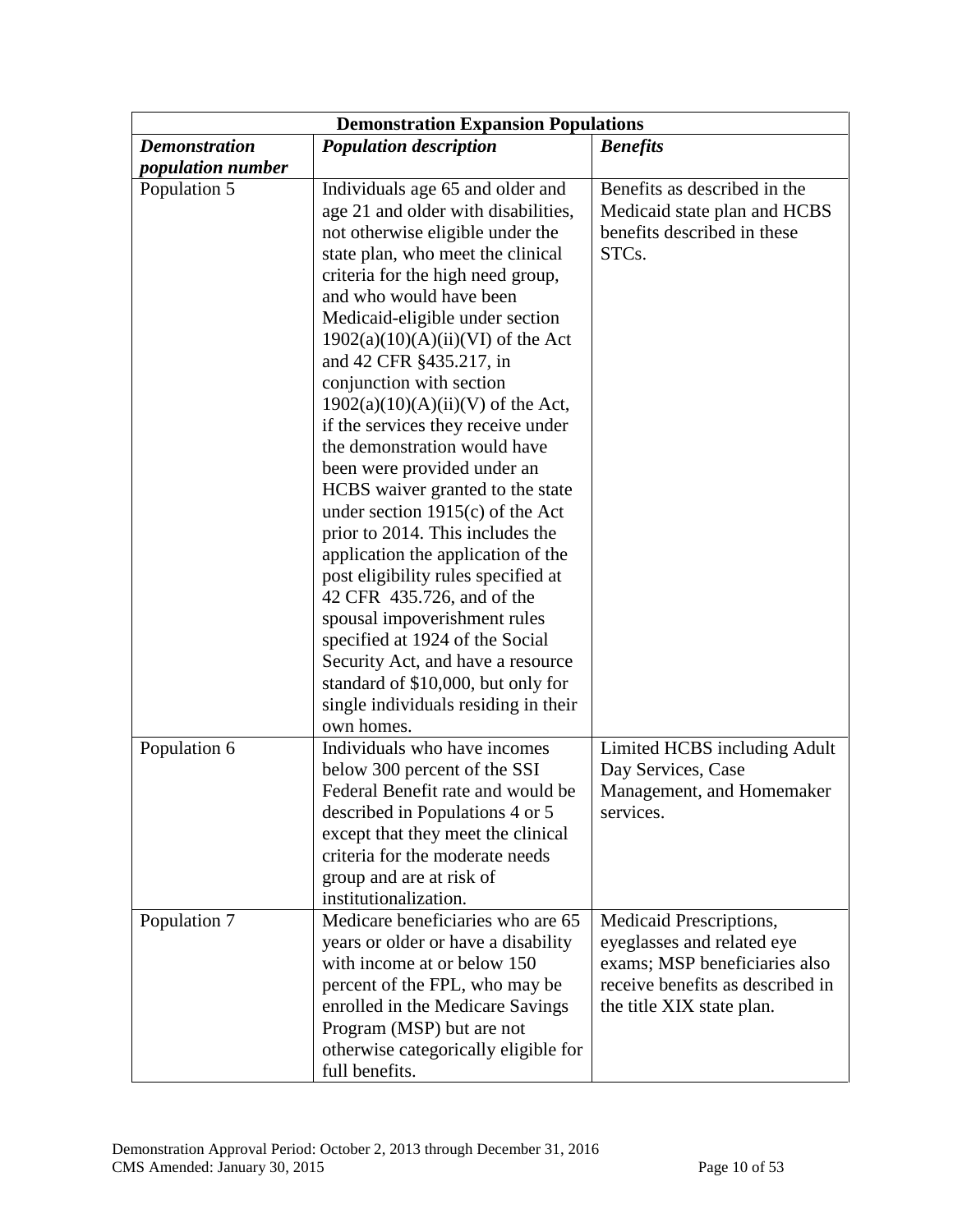| <b>Demonstration Expansion Populations</b> |                                      |                                    |
|--------------------------------------------|--------------------------------------|------------------------------------|
| <b>Demonstration</b>                       | <b>Population description</b>        | <b>Benefits</b>                    |
| <i>population number</i>                   |                                      |                                    |
| Population 8                               | Medicare beneficiaries who are 65    | Maintenance Drugs; MSP             |
|                                            | years or older or have a disability  | beneficiaries also receive         |
|                                            | with income above 150 percent        | benefits as described in the title |
|                                            | and up to and including 225          | XIX state plan.                    |
|                                            | percent of the FPL, who may be       |                                    |
|                                            | enrolled in the MSP, but are not     |                                    |
|                                            | otherwise categorically eligible for |                                    |
|                                            | full benefits.                       |                                    |

17. **Optional and Expansion Eligibility Groups Expenditure and Enrollment Cap.** The state must seek approval to modify program eligibility via the demonstration amendment process, as described in STC 6 of section III "General Program Requirements." Regardless of any extension of eligibility, the state will be limited to federal funding reflected in the budget neutrality requirements set forth in these STCs.

If program eligibility is expanded or reduced, the state must give priority to extension or continuation of eligibility for optional populations prior to extension or continuation of eligibility for expansion groups. In the event of any reduction in eligibility for expansion and optional populations, the state may continue eligibility for all individuals already enrolled in the program. No waiting list will be permitted for eligibility for population whose eligibility is derived from the state plan. A waiting list for eligibility may be permitted for the non-state plan populations. If the state establishes a waiting list for services, priority will be given to populations 1 and 3 over population 2, and last priority will be given to expansion populations, except for waiting lists based on clinical need and other factors (described below) for the Choices for Care program.

The state may maintain waiting list policies and procedures for home and community-based services through the Choices for Care Program including a description of how the state will manage wait lists, if and when waiting lists should occur. Waiting list management may include, but not be limited to consideration of clinical need, other risk factors, eligibility status, date of application, and any regulatory legislative mandates. A description of the wait list policy can be found in Attachment F.

#### 18. **Benefits**.

**a.** All covered services may be subject to medical review and prior approval by DVHA based on medical appropriateness. A complete listing of covered services and limitations are contained in the Vermont approved title XIX state plan, Vermont statutes, regulations, and policies and procedures.

The Global Commitment to Health demonstration will provide, at a minimum, the benefits covered under the title XIX state plan and these STCs to individuals in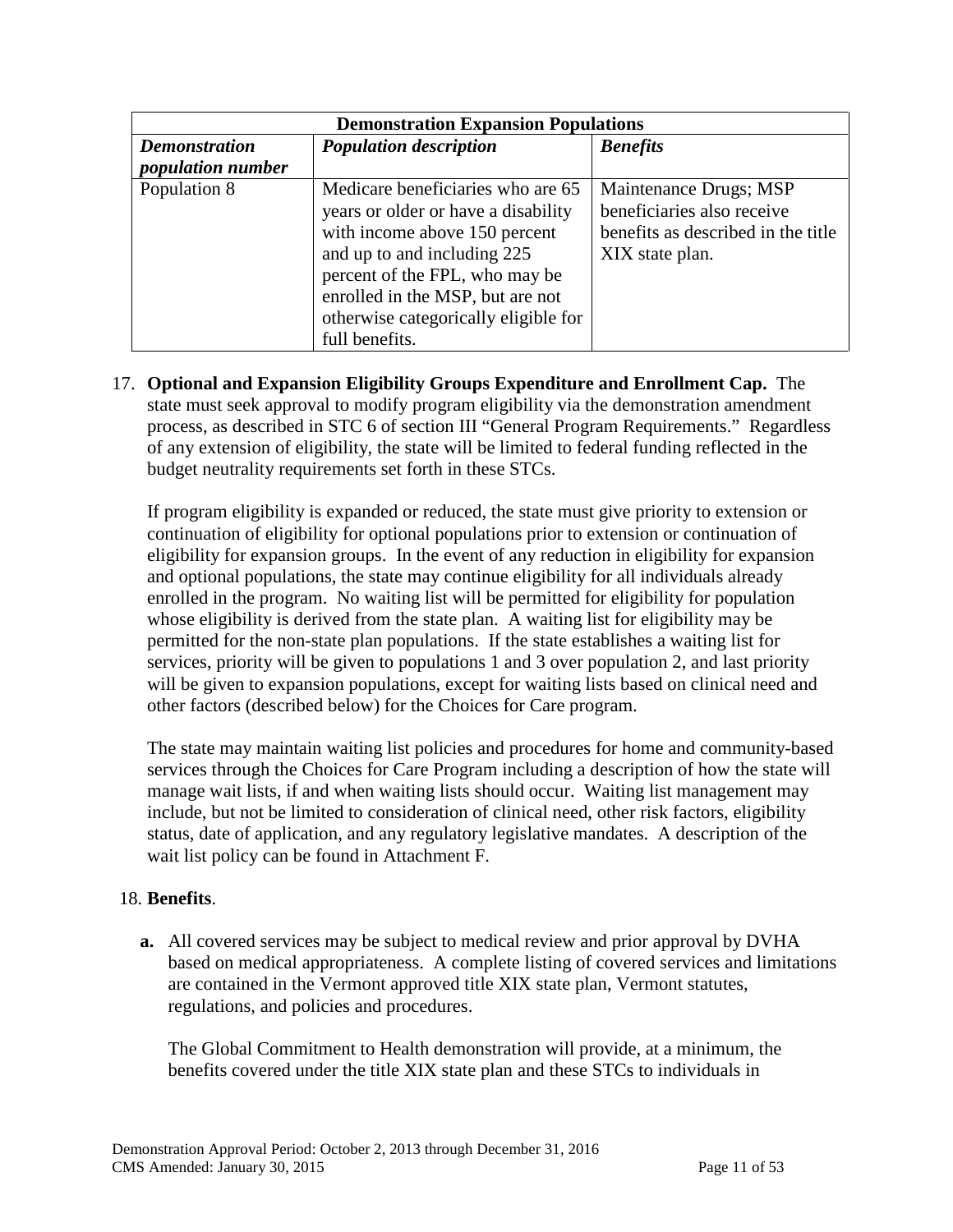populations 1 and 2 and benefits for individuals in population 3 shall be specified in an approved Alternative Benefit plan under the state plan and these STCs.

- **b. Hospice.** The state may provide coverage for hospice services concurrently with palliative and curative services. These concurrent services will be available for adults 21 years of age and older who are in populations 1, 2, and 3 who have been diagnosed with a life-limiting illness that is expected to be terminal, if a physician has certified that the adult is within the last months of life. The number of months of life required for such a certification shall be determined under the state plan.
- **c. Special programs.** In addition to the services described in subparagraph (a), the state shall provide the following services, through "special programs" to individuals who would have been eligible under a separate 1915(c) waiver or the state's prior 1115 demonstration. Service definitions for these programs are included in Attachment E.

| <b>Special Program</b><br><b>Name</b> | <b>Services</b>                                                                    | <b>Limitations</b>                               |
|---------------------------------------|------------------------------------------------------------------------------------|--------------------------------------------------|
| Traumatic Brain Injury                | HCBS waiver-like services including                                                | Any limitation on this                           |
| (TBI)                                 | crisis/support services, psychological and                                         | service defined by Vermont                       |
|                                       | counseling supports, case management,                                              | rules and policies                               |
|                                       | community supports, habilitation, respite                                          |                                                  |
|                                       | care, supported employment,<br>environmental and assistive technology              |                                                  |
|                                       | and self-directed care.                                                            |                                                  |
| <b>Mental Illness Under</b>           | HCBS waiver-like services including                                                | Any limitation on this                           |
| 22                                    | service coordination, flexible support,                                            | service defined by Vermont                       |
|                                       | skilled therapy services, environmental                                            | rules and policies                               |
|                                       | safety devices, counseling, residential                                            |                                                  |
|                                       | treatment, respite, supported employment,                                          |                                                  |
|                                       | and crisis and community supports.                                                 |                                                  |
| Community                             | HCBS waiver-like services including                                                | Any limitation on this                           |
| Rehabilitation and<br>Treatment       | service coordination, flexible support,<br>skilled therapy services, environmental | service defined by Vermont<br>rules and policies |
|                                       | safety devices, counseling, residential                                            |                                                  |
|                                       | treatment, respite, supported employment,                                          |                                                  |
|                                       | and crisis and community supports.                                                 |                                                  |
| Developmental                         | HCBS waiver services, including service                                            | Any limitation on this                           |
| <b>Disability Services</b>            | coordination, residential habilitation, day                                        | service defined by Vermont                       |
|                                       | habilitation, supported employment, crisis                                         | rules and policies                               |
|                                       | services, clinical intervention, respite and                                       |                                                  |
|                                       | self-directed care                                                                 |                                                  |

19. **Palliative Care Program.** The Palliative Care Program is for children under the age of 21 years in populations 1, 2, and 3 who have been diagnosed with a life-limiting illness that is expected to be terminal before adulthood. The program will allow for children to receive palliative and curative services.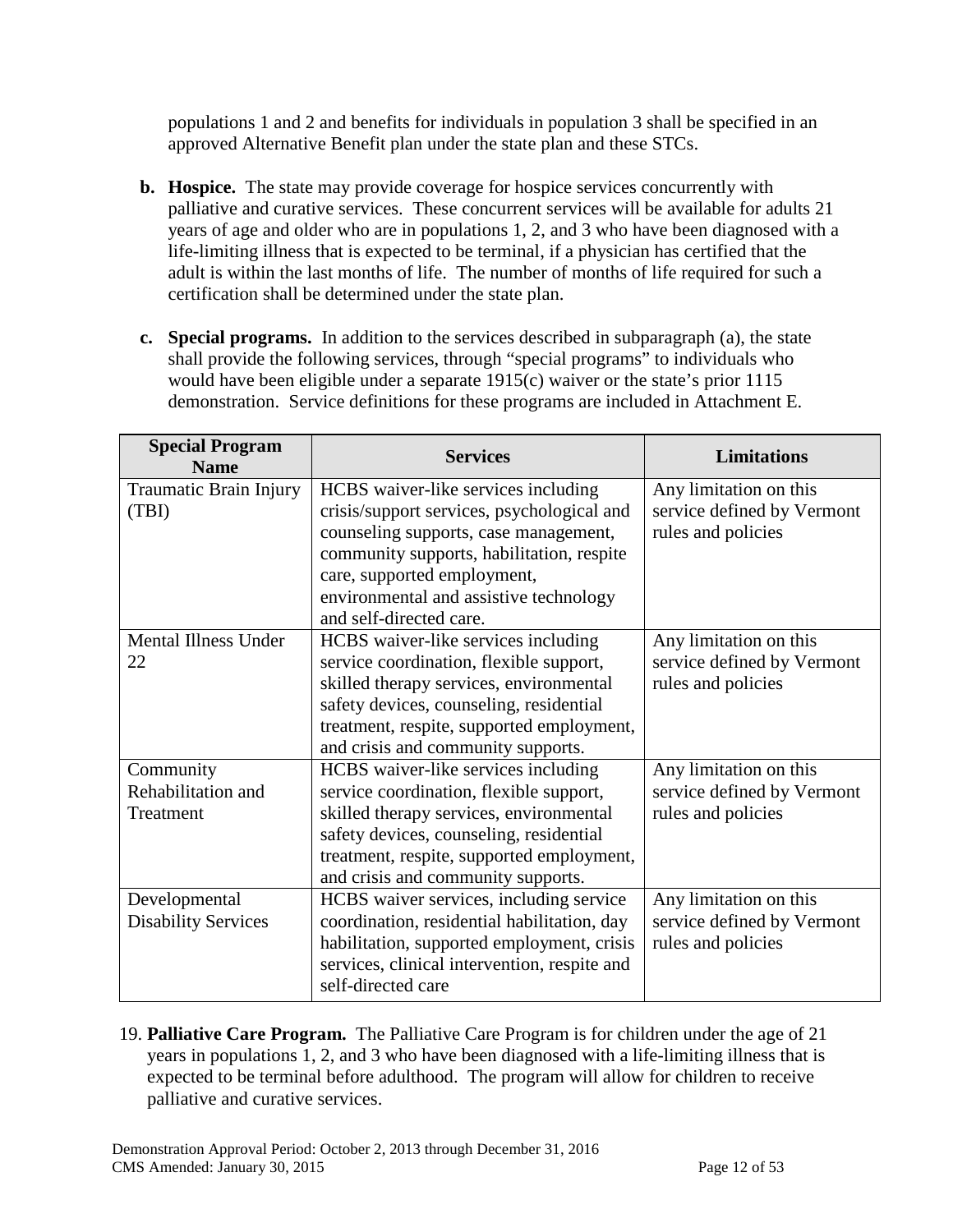- a. **Participation.** Demonstration participants will be identified based diagnostic codes found on claims data and referrals from medical professionals.
	- i. Eligibility will be determined by the nurse care manager and/or DVHA Medical Director, based on the assessment tool and supplemental clinical information (as needed). Continued eligibility will be reassessed at least annually.
	- ii. Care planning activities for children enrolled in the palliative care program will meet the requirements specified in federal managed care regulations for enrollees with special health care needs.
- b. **Benefits.** In addition to state plan services, children enrolled in the palliative care program may also receive care and services that meet the definition of 'medical assistance' contained in section 1905(a) of the Act if determined to be medically appropriate in the child's care plan
	- i. **Care coordination.** Development and implementation of a family centered care plan that includes telephonic and home visits by a licensed nurse.
	- ii. **Respite care.** Short term relief for caretaker relatives from the demanding responsibilities for caring for a sick child.
	- iii. **Expressive Therapies.** Therapies provided by licensed therapist to provide support to the child to help the child to creatively and kinesthetically express their reaction to their illness. The palliative care program offers 52 hours of expressive therapies per year. Additional, expressive therapy may be authorized if medically appropriate.
	- iv. **Family Training.** Training to teach family members palliative care principles, medical treatment regimen, use of medical equipment, and how to provide in-home care.
	- v. **Bereavement Counseling.** Anticipatory counseling and up to 6 months after the child's death for the family by a licensed professional trained in grief counseling. Payment for bereavement counseling services may be provided for on-going counseling to family members after the child's death so long as such services were initiated prior to the child's death.
- c. **Cost Sharing.** Cost sharing requirements as described in STC [20](#page-21-0) will apply.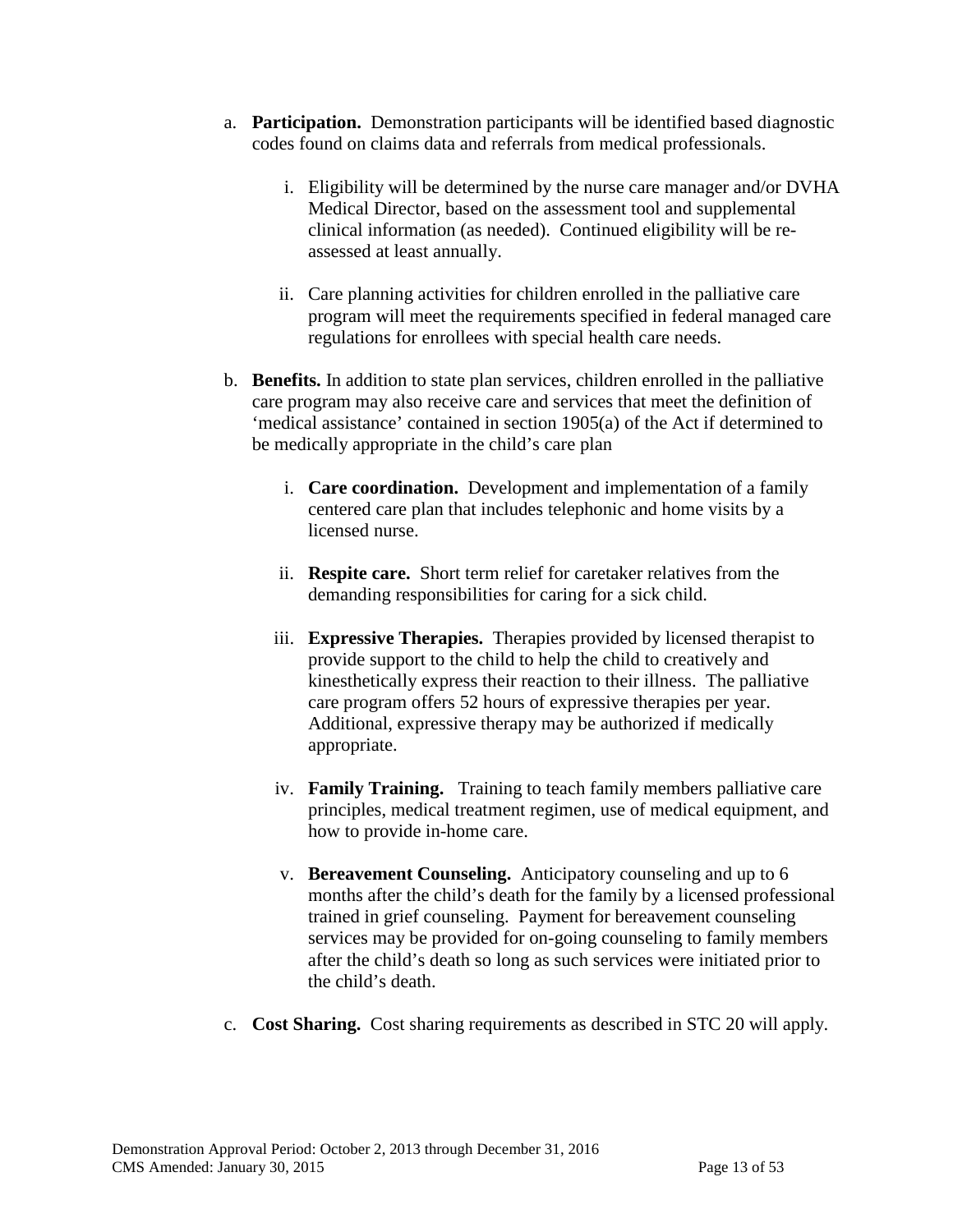#### **V. COST SHARING**

#### <span id="page-21-0"></span>20. **Premiums and cost sharing**

- **a. Populations 1, 2, and 3.**
	- i. Premiums for populations 1, 2, and 3, must be in compliance with Medicaid requirements that are set forth in statute, regulation and policy. Premiums may be charged for this population in accordance with the approved state plan.
	- ii. Cost sharing for populations 1, 2, and 3, must be in compliance with Medicaid requirements that are set forth in statute, regulation and policies. Standard Medicaid exemptions from cost-sharing set forth in 42 CFR §447(b) applies to the demonstration.
- **b. Populations 7 and 8.** Detailed cost-sharing and premium requirements for Populations 7 and 8 are included in Attachment G. The state must not apply copayment requirements to excluded populations (children under age 21, pregnant women or individuals in long-term care facilities) or for excluded services/supplies (e.g., family planning).
- **c.** Premiums for children through age 18 with income above 195 percent of the FPL through 312 percent of the FPL are outlined in Attachment G.

#### **VI. DELIVERY SYSTEMS**

- 21. **Delivery System Overview.** Benefits will be provided by DVHA which will operate on a managed care model and will be responsible for the delivery of all Medicaid covered services. The DVHA must be authorized by state statute and must adhere to federal regulations at 42 CFR part 438 that would be applicable to a managed care entity unless specifically stated otherwise in the STCs.
- 22. **Non-application of 42 CFR 438.806.** The interagency agreement between AHS and DVHA is not considered an MCO contract. Further, the per member, per month fixed amount referenced in STC 46 (PMPM Limits) will only be reviewed by CMS for the purpose of monitoring the aggregate spending limit and not for the purpose of determining expenditures or FFP under the demonstration.

#### 23. **Submission of Interagency Agreement and PMPM Limit Actuarial Certification.**

- **a.** AHS shall provide a copy of the interagency agreement between AHS and DVHA to CMS' Boston regional office no less frequently than annually to ensure compliance with these STCs.
- **b.** AHS shall provide the actuarial certification for the PMPM Limit calculation no less frequently than annually to ensure accurate calculation of the aggregate spending limit.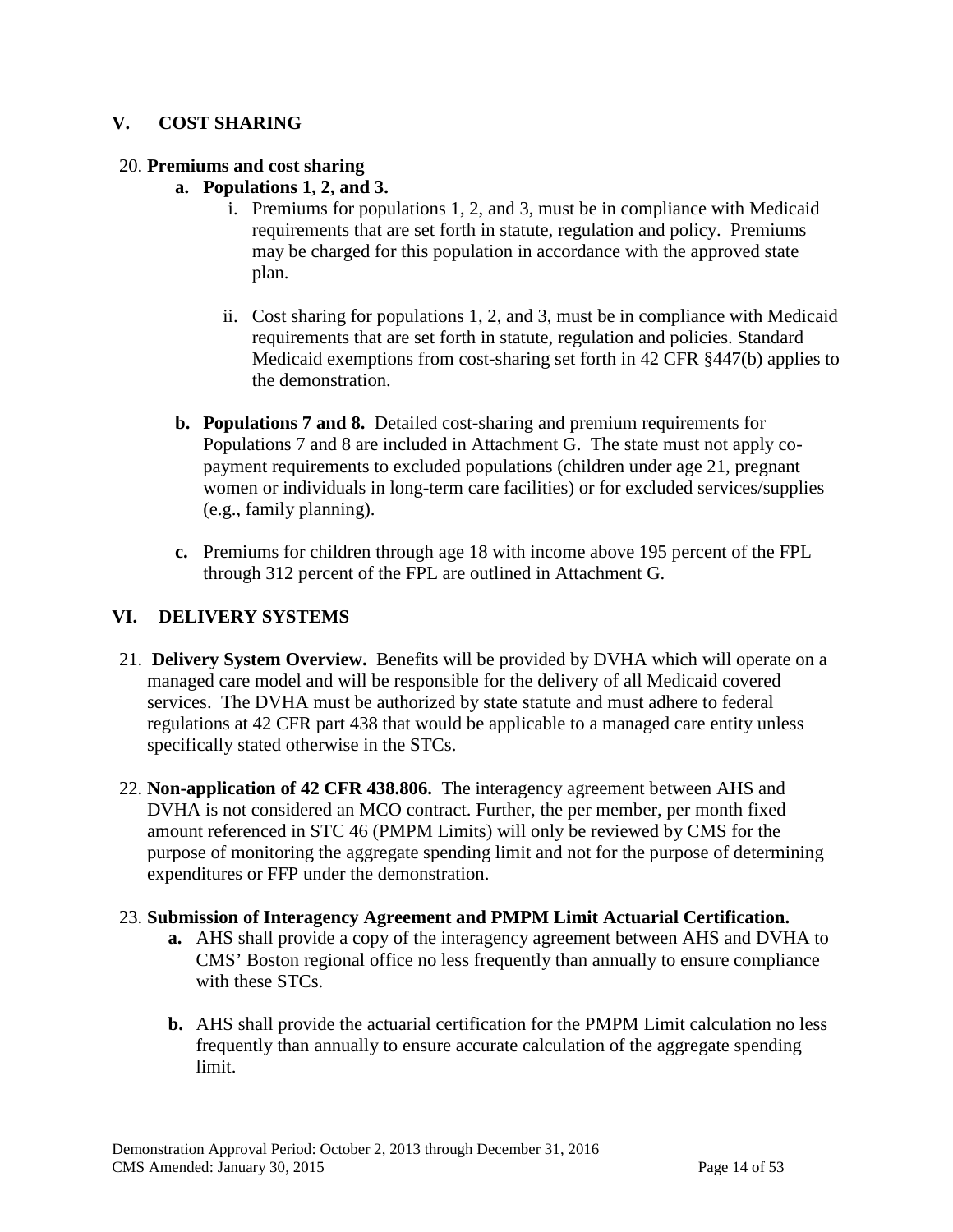24. **Limitation of Freedom of Choice.** Freedom of choice is limited to the DVHA network of providers. However, populations must have freedom of choice when selecting enrolled providers within that network (when applicable, the provider must be enrolled in the specific specialty or subprogram applicable to the services at issue).

Specifically, demonstration participants enrolled in a special service program such as, but not limited to specialized substance abuse and behavioral health services or a program for home and community-based services may only have access to the providers enrolled under that program, and will not have access to every Medicaid enrolled provider for services under that program. Such participants will have freedom of choice of providers enrolled in the special service program.

25. **Contracts and Provider Payments.** Payments to providers for Global Commitment will be set by DVHA and will not be required to comply with the payment provisions in the approved state plan. Payments to providers for the Choices for Care program (nursing facility and home and community-based services) must comply with the payment provisions in the approved state plan. The state may deviate from payment provisions in the approved state plan for the Choices for Care program only to the extent the payments are described in Attachment H. The state must receive CMS approval of the Attachment H and any changes to Attachment H before implementing such payment provisions.,. The AHS will be responsible for oversight of DVHA, ensuring compliance with state and federal statutes, regulations, special terms and conditions, waiver, and expenditure authority. AHS shall be responsible for evaluation, interpretation and enforcement of findings issued by the external quality review organization.

Procurement of health care services by AHS (the Single State Agency) through selective contracting or similar processes, and the subsequent final contracts developed to implement selective contracting by the AHS with any provider group, must be subject to CMS regional office approval prior to implementation.

- 26. **Contracting with Federally Qualified Health Centers (FQHCs).** The state must maintain its existing agreements with FQHCs and rural health centers.
- 27. **Data Sharing**. DVHA as a state agency may share enrollee data with other state agencies if the use or release of such data is for a purpose directly connected with administration of the plan as defined in section 1902(a)(7) of the Act. DVHA is authorized to use or release deidentified data, as defined in federal privacy regulations, to enable participation in statewide program studies. As a purpose directly connected with plan administration, DVHA is permitted to release enrollee-specific information to providers in order to enable the provider to seek payment for services rendered under the plan. Any other release of enrollee-specific information for a purpose not directly connected with plan administration is prohibited. Consent of the enrollee is required whenever release of enrollee information for a purpose directly connected with plan administration is sought by an outside source, except in an emergency. Release under these conditions is defined in federal regulations at 42 CFR sections 431.306(d).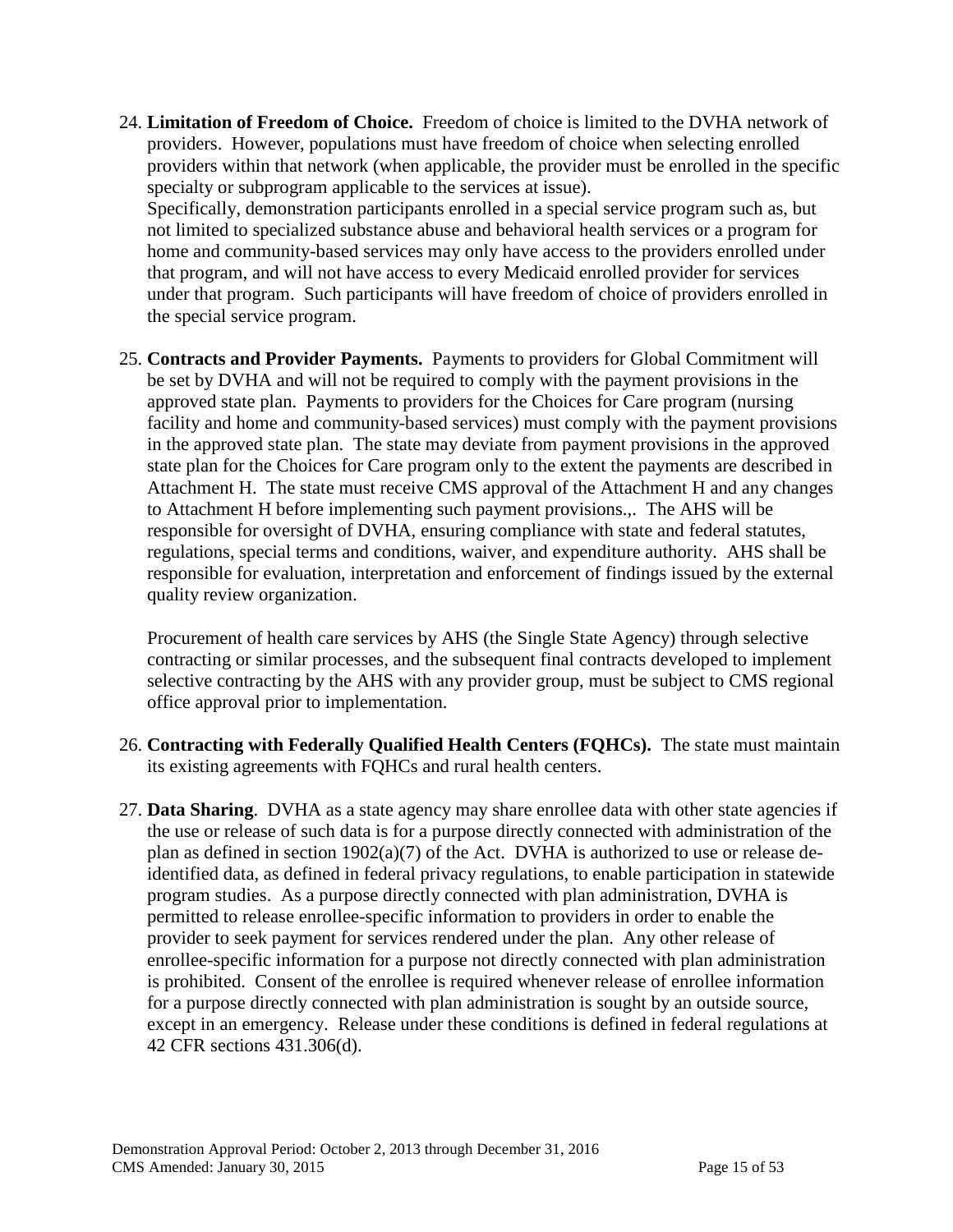- 28. **External Quality Review (EQR).** The state is required to meet all requirements for EQR found in 42 CFR 438, subpart E, as if it were a managed care organization for services and populations covered under the demonstration.
	- a. *Non-application of 42 CFR 438.370*. The state may not claim the 75 percent match described in 42 CFR 438.370, as the managed care entity is neither an MCO nor a prepaid inpatient health plan (PIHP).
	- b. *Annual EQR Technical Report*.
		- i. The state must contract with a qualified external quality review organization (EQRO) (see sections 438.354 and 438.356) to produce the annual EQR technical report specified at 438.364(a).
		- ii. The state must make the annual EQR technical report publicly available on its website. The state must submit this report to CMS no later than April  $30<sup>th</sup>$  of each year.

### **VII. LONG TEM SERVICES AND SUPPORTS PROTECTIONS FOR CHOICES FOR CARE**

- 29. **Person Centered Planning.** The state agrees to use person centered planning processes to identify participants' and applicants' long term service and support needs, the resources available to meet those needs, and to provide access to additional service and support options, such as the choice to use spouse caregivers, and access a prospective monthly cash payment. The state assures that person centered planning will be in compliance with the characteristics set out in  $42$  CFR  $431.301(c)(1)-(3)$ .
- 30. **Self- Directed Supports.** The state agrees to provide resources to support participants or their proxies (e.g., a surrogate, parent or legal guardian/representative) in directing their own care. This support assures, but is not limited to, participants' compliance with laws pertaining to employer responsibilities and provision for back-up attendants as needs arise. The state agrees to assure that background checks on employees and their results are available to participants. State policies and guidelines will include, but not be limited to: criteria for who is eligible to self-direct, a fiscal agent/intermediary, and consultants to assist participants with learning their roles and responsibilities as an 'employer' and to ensure that services are consistent with care plan needs and allocations.

Choices for Care program enrollees will have full informed choice on the requirements and options to: self-direct Choices for Care services; have a qualified designated representative direct Choices for Care services on their behalf, or select traditional agency-based service delivery. State and provider staff will receive training on these options.

31. **Participant/Applicant Waiting List Monitoring.** The state agrees to report on the status of the waiting lists for Choices for Care services during regular progress calls between CMS and the state and in reports submitted to CMS by the state.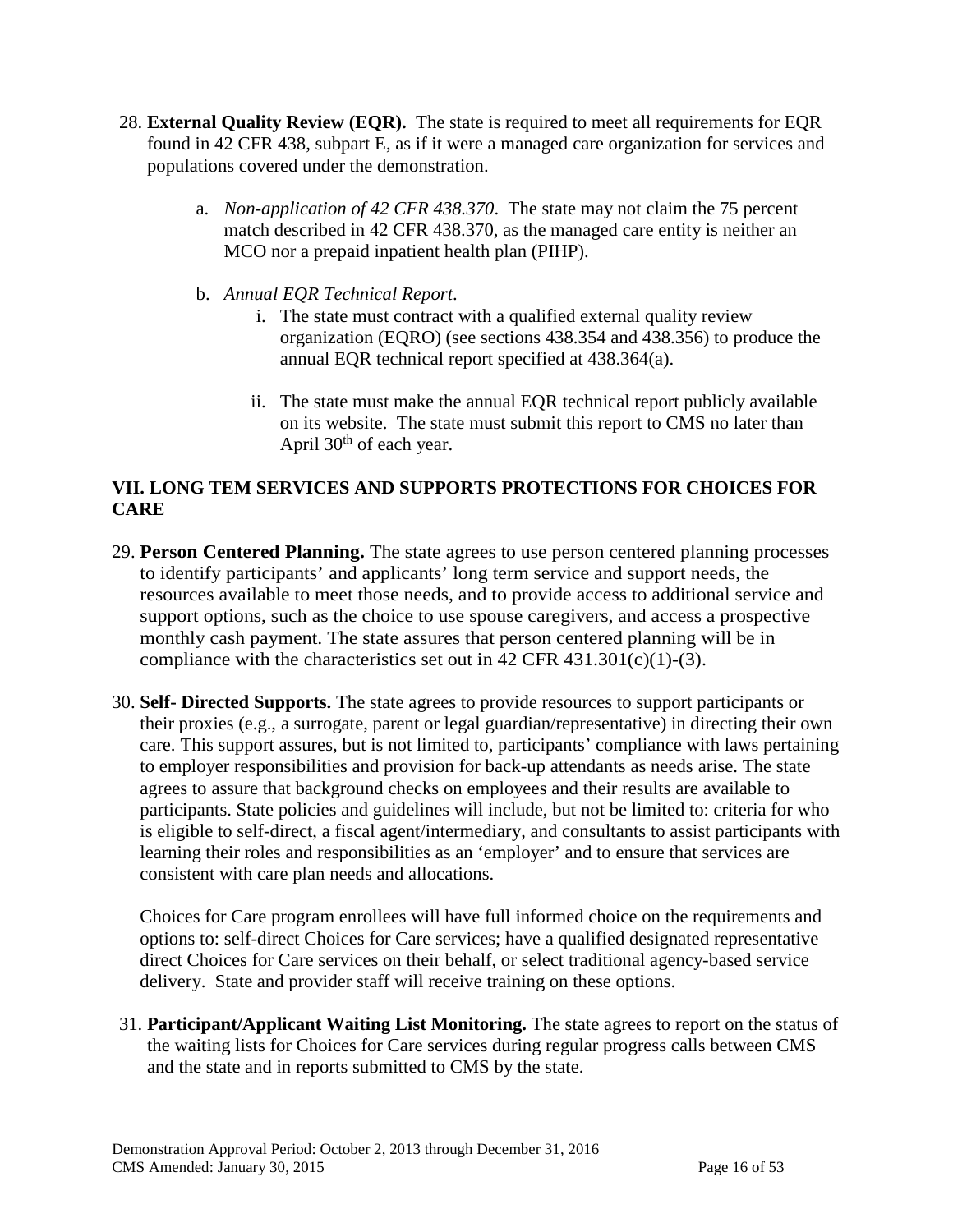The state assures that it has a system as well as policies and procedures in place through which the providers must identify report and investigate critical incidents that occur within the delivery of Choices for Care Long Term Services and Supports (LTSS). The state also has a system as well as policies and procedures in place through which to prevent, detect report, investigate, and remediate abuse, neglect, and exploitation. Providers and participants are educated about this system. Provider obligations include specific action steps that providers must take in the event of known or suspected abuse, neglect or exploitation. The Vermont policies and procedures are specified in Vermont Statute, 33 V.S.A. Chapter 69, available at: [http://www.leg.state.vt.us/statutes/sections.cfm?Title=33&Chapter=069.](http://www.leg.state.vt.us/statutes/sections.cfm?Title=33&Chapter=069)

- 32. The state will assure compliance with the characteristics of home and community based settings in accordance with 42 CFR 441.301(c)(4), for those Choices for Care services (e.g., those not found in the Vermont State Plan) that could be authorized under 1915(c) and 1915(i). The Choices for Care services are described in Attachment D.
- 33. In its role as single state agency, the AHS will ensure a managed LTSS plan for a comprehensive care model is developed that promotes the integration of home and community based services, institutional, acute, primary and behavioral health care.
- 34. To support the beneficiary's experience receiving medical assistance and long term services and supports, the state shall assure that all Choices for Care program enrollees have access to independent support services that assist them in understanding their coverage options and in the resolution of problems regarding services, coverage, access and rights. Independent support services will:
	- a. Operate independently from any provider and to the extent possible, services will be provided independently of the state and support transparent and collaborative resolution of issues between beneficiaries and state government.
	- b. Be easily accessible and available to all Choices for Care enrollees. Activities will be directed towards enrollees in all settings (institutional, residential and community based) accessible through multiple entryways (e.g., phone, internet, office) and reach out to beneficiaries and/or authorized representatives through various means (mail, phone, in person), as appropriate.
	- c. Assist with access to services and supports and help individuals understand their choices, resolve problems and address concerns that may arise between the individual and a provider or payer. The state will assure: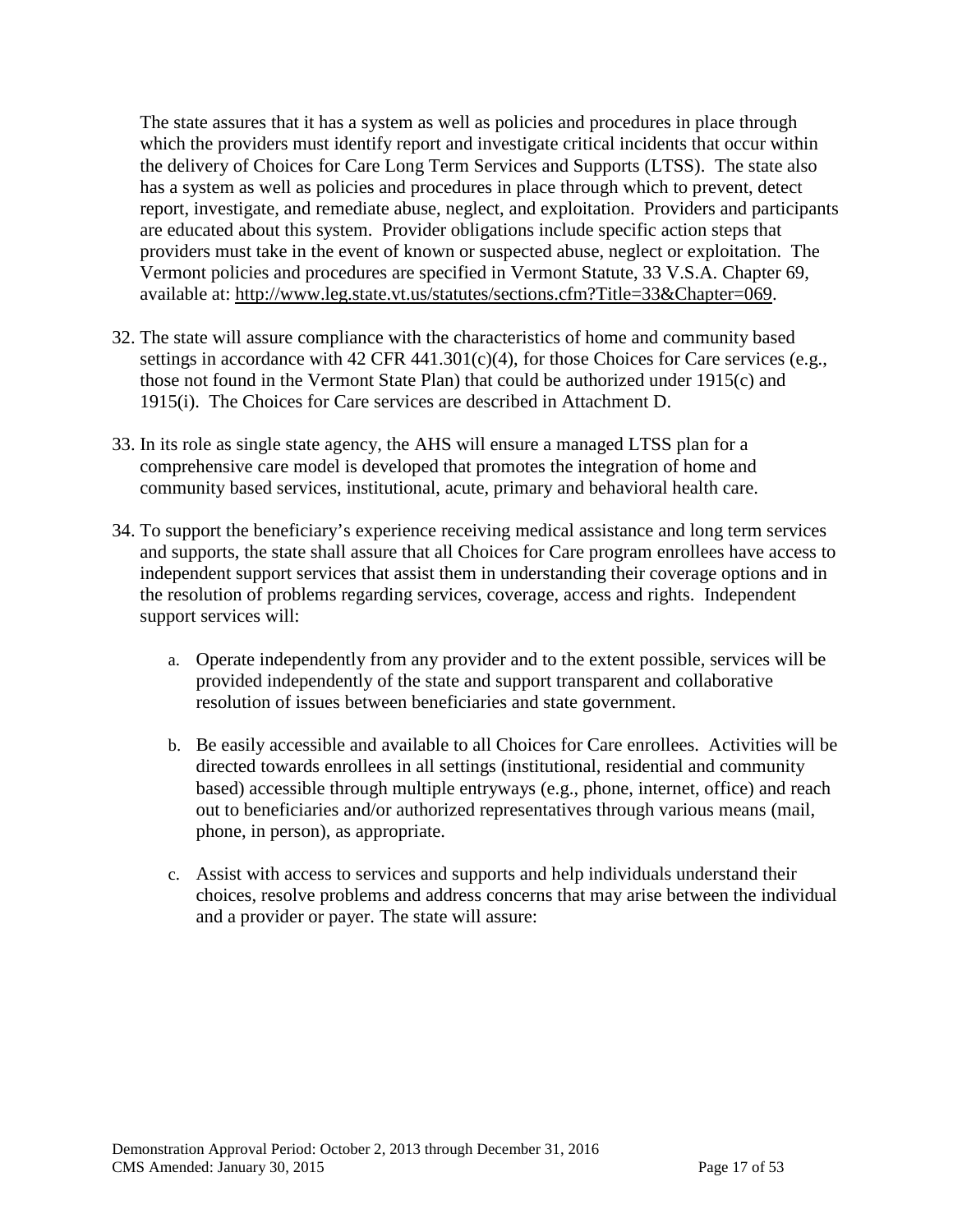- i. beneficiaries have support in the pre-enrollment stage, such as unbiased options counseling and general program-related information.
- ii. beneficiaries have an access point for complaints and concerns about Choices for Care enrollment, access to services, and other related matters.
- iii. enrollees understand the fair hearing, grievance, and appeal rights and processes within the Choices for Care program and assist them through the process if needed/requested.
- iv. trainings are conducted with providers on community-based resources and covered services and supports.
- d. Ensure staff and volunteers are knowledgeable. Training will include information about the state's Medicaid programs; beneficiary protections and rights under Medicaid managed care arrangements; and the health and service needs of persons with complex needs, including those with a chronic condition, disability, and cognitive or behavioral needs. In addition, the state will ensure services are delivered in a culturally competent manner and are accessible to individuals with limited English proficiency.
- e. Collect and report information on the volume and nature of beneficiary contacts and the resolution of such contacts on a schedule and manner determined by the state, but no less frequently than quarterly. This information will inform the state of any provider or contractor issues and support quarterly reporting requirements to CMS.

## **VIII. DESIGNATED STATE HEALTH PROGRAMS**

- 35. **State-Funded Marketplace Subsidies Program**. Effective January 1, 2014, the state may claim as allowable expenditures under the demonstration the payments made through its state-funded program to provide premium subsidies for individuals up to and including 300 percent of the FPL who purchase health insurance through the Marketplace. Subsidies will be provided on behalf of individuals who: (1) are not Medicaid eligible; (2) are eligible for the advance premium tax credit (APTC); and (3) whose income is up to and including 300 percent of the FPL.
	- a. Funding Limit. Expenditures for the subsidies are limited on an annual basis as follows (total computable):

|               | DY 9b       | DY 10        | DY 11        |
|---------------|-------------|--------------|--------------|
| DSHP - State- | \$9,616,669 | \$10,247,721 | \$11,055,193 |
| Funded        |             |              |              |
| Exchange      |             |              |              |
| Subsidy Limit |             |              |              |

- b. Reporting. The state must provide data regarding the operation of this subsidy program in the annual report required per STC 44. This data must, at a minimum, include:
	- i. The number of individuals served by the program;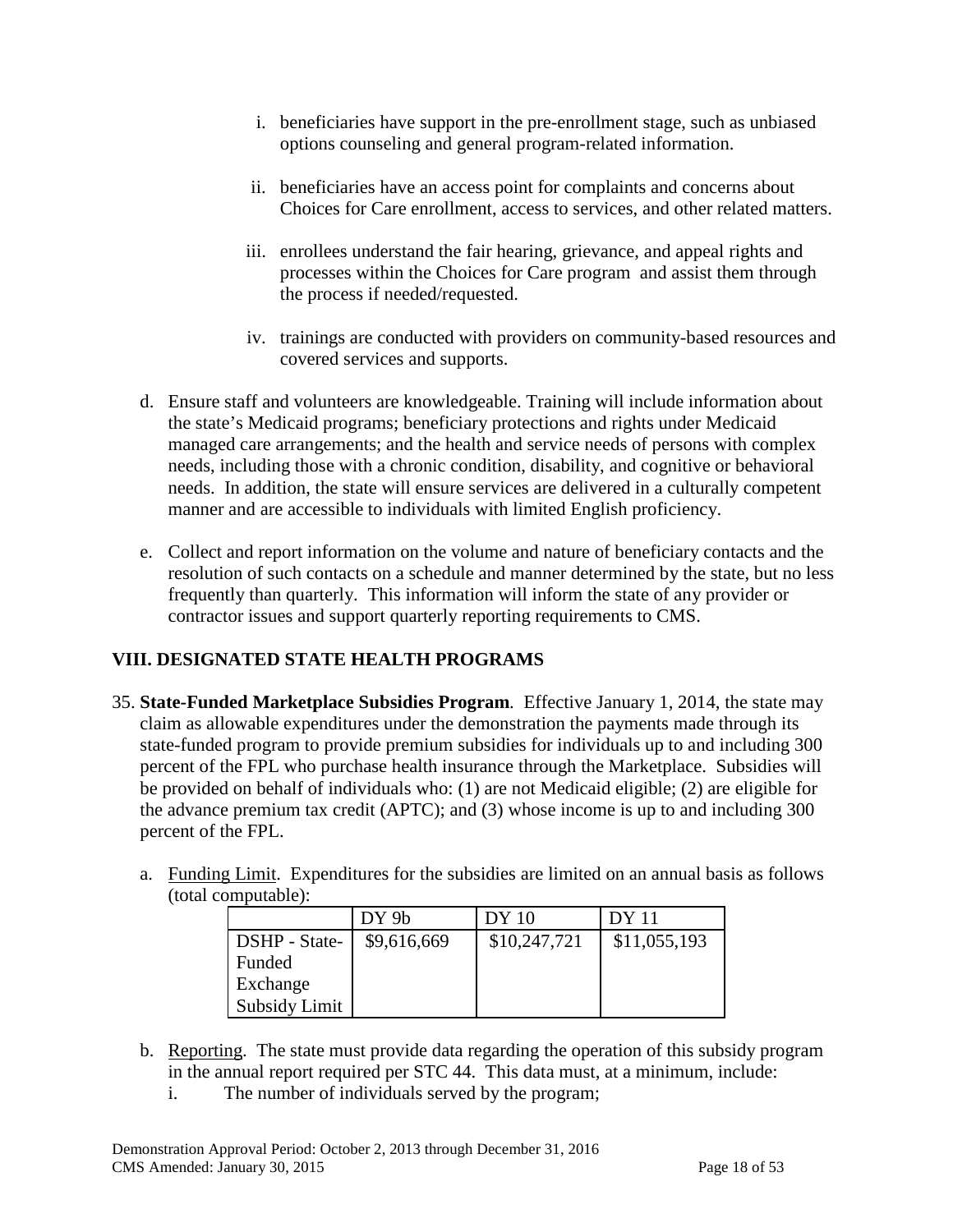- ii. The size of the subsidies; and
- iii. A comparison of projected costs with actual costs.
- c. Budget Neutrality. This subsidy program will be subject to the aggregate budget neutrality limit.

#### 36. **State-funded Mental Health Community Rehabilitation (CRT) Services.**

Effective January 1, 2014, the state may claim as allowable expenditures under the demonstration payments through a state funded program for CRT services, as defined by Vermont rule and policy, provided to individuals with severe and persistent mental illness who have incomes above 133 percent of the FPL and up to and including 185 percent of FPL who are not Medicaid enrolled. This program will be subject to the aggregate budget neutrality limit.

#### **IX. GENERAL REPORTING REQUIREMENTS**

- 37. **General Financial Requirements.** The state must comply with all general financial reporting requirements under title XIX set forth in section X "General Financial Requirements".
- 38. **Compliance with Managed Care Reporting Requirements.** The state must comply with all managed care reporting regulations at 42 CFR 438 et. seq., except as expressly identified as not applicable in these STCs.
- 39. **Reporting Requirements Relating to Budget Neutrality.** The state must comply with all reporting requirements for monitoring budget neutrality set forth in section XI "Monitoring Budget Neutrality".
- 40. **Reporting on Participants Receiving Community Rehabilitation and Treatment (CRT) Services.** The state agrees to track and report expenditures for CRT services to participants with severe and persistent mental illness. Expenditures for CRT mental health services will be included under the budget neutrality agreement for the Vermont Global Commitment to Health section 1115 demonstration.
- 41. **Managed Care Data Requirements.** The DVHA must maintain an information system that collects, analyzes, integrates, and reports data. The system must provide information that would be required from managed care entities as set forth in federal regulations at 42 CFR section 438, on program elements including, but not limited to, service utilization, grievances, appeals, and disenrollments for reasons other than loss of Medicaid eligibility. The management information system must collect data on member and provider characteristics, as specified by the AHS, and on services as set forth under the intergovernmental agreement. DVHA must collect, retain and report encounter data in accordance with the demonstration terms and conditions. All collected data must be available to AHS, and to CMS, upon request.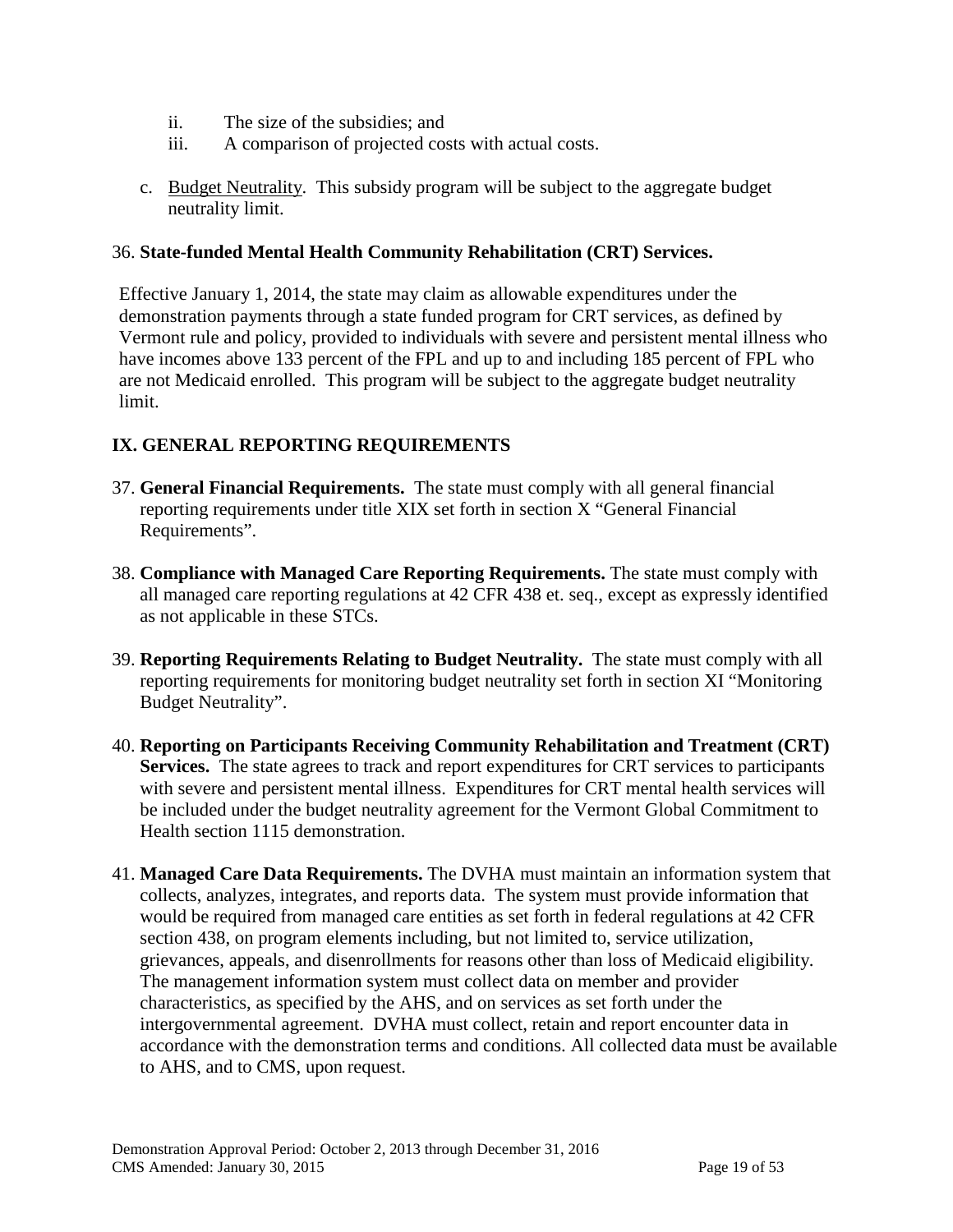- 42. **Quarterly Calls.** CMS will schedule at least quarterly conference calls with the state. The purpose of these calls is to discuss any significant actual or anticipated developments affecting the demonstration. Areas to be addressed include, but are not limited to, DVHA operations (such as contract amendments and rate certifications), health care delivery, enrollment, cost sharing, quality of care, access, the benefit package, audits, lawsuits, financial reporting and budget neutrality issues, DVHA financial performance that is relevant to the demonstration, progress on evaluations, state legislative developments, and any demonstration amendments, concept papers, or state plan amendments the state is considering submitting. CMS will update the state on any amendments or concept papers under review, as well as federal policies and issues that may affect any aspect of the demonstration. The state and CMS (both the project officer and the regional office) will jointly develop the agenda for the calls.
- 43. **Quarterly Reports.** The state must submit progress reports in the format specified in Attachment A no later than 60 days following the end of each quarter. The intent of these reports is to present the state's analysis and the status of the various operational areas. These quarterly reports must include, but not be limited to:
	- a. An updated budget neutrality monitoring spreadsheet;
	- b. Events occurring during the quarter or anticipated to occur in the near future that affect health care delivery, including but not limited to: approval and contracting with new plans; benefits; enrollment; grievances; quality of care; access; health plan financial performance that is relevant to the demonstration; pertinent legislative activity; and other operational issues;
	- c. Action plans for addressing any policy and administrative issues identified;
	- d. A separate discussion of the state efforts related to the collection and verification of claims and encounter data;
	- e. Evaluation activities and interim findings and a description of state progress towards demonstration goals;
	- f. Updates on any intended changes in the nominal cost-sharing as stated in the Medicaid state plan, if applicable;
	- g. The state must report demonstration program enrollment on a quarterly basis using the quarterly report format in Attachment A; and
	- h. Updates on the Marketplace subsidy program.
	- i. Updates on the number of children who are disenrolled for failure to pay premiums. Quarterly report for the quarter ending September 30 is due **November 30**  Quarterly report for the quarter ending December 31 is due **February 28**  Quarterly report for the quarter ending March 31 is due **May 31**  Quarterly report for the quarter ending June 30 is due **August 31**
- 44. **Annual Report.** The state must submit a draft annual report documenting accomplishments, project status, quantitative and case study findings, interim evaluation findings, utilization data, progress on implementing cost containment initiatives and policy and administrative difficulties in the operation of the demonstration, implementation and effectiveness of the Comprehensive Quality Strategy (CQS) as described in STC 69, including a discussion of the CQS as it impacts the demonstration. The state must submit the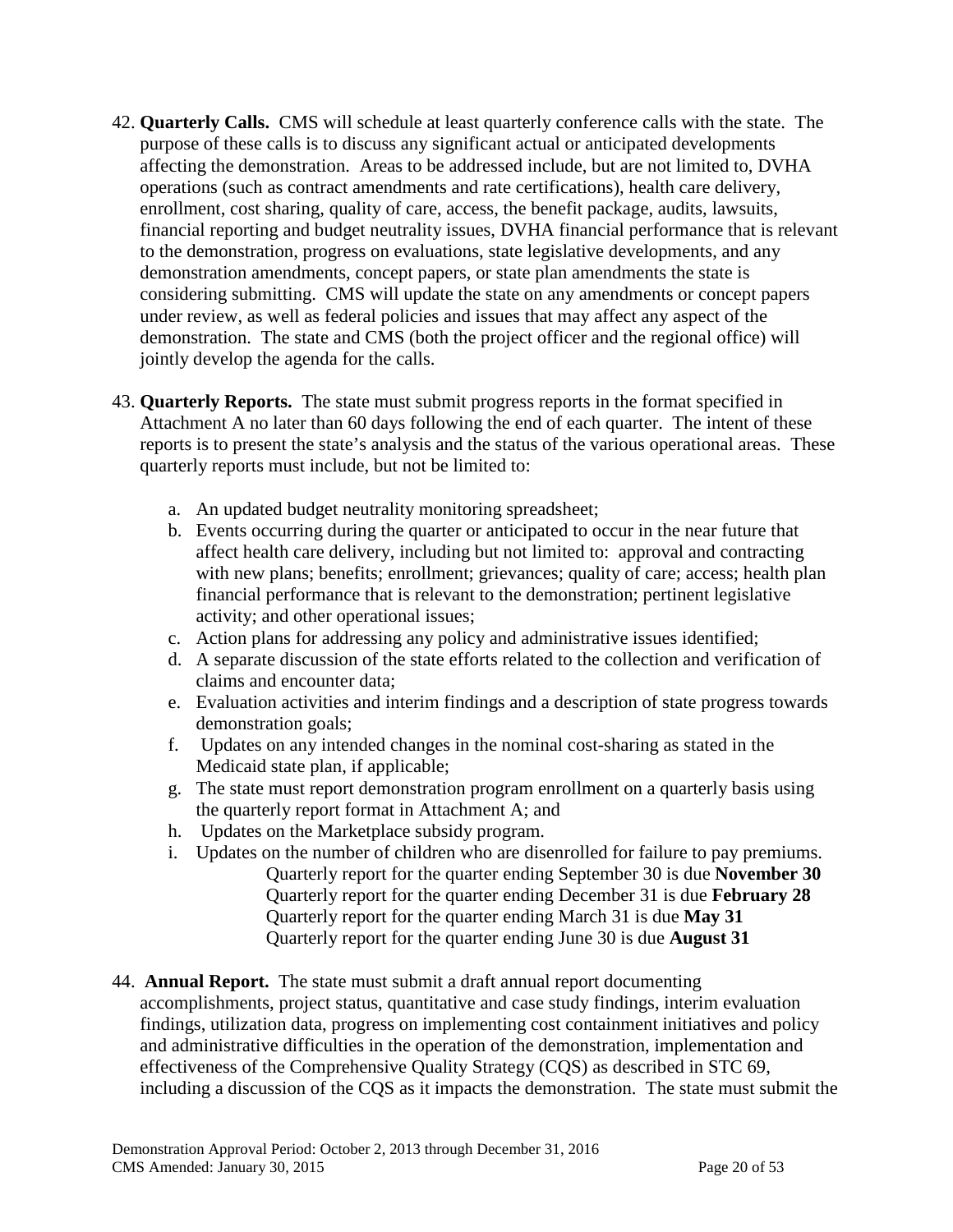draft annual report no later than April 1 after the close of each demonstration year. Within 30 days of receipt of comments from CMS, a final annual report must be submitted and posted to the internet.

### **X. GENERAL FINANCIAL REQUIREMENTS**

- 45. **Aggregate Budget Neutrality Limit.** As defined in STCs 55 and 57, Federal funding will be limited to an aggregate amount of \$13,752,420,438 over the 11.25 year term of this demonstration for populations receiving benefits through the demonstration (other than medical expenses for the new adult population designated as population 3) and for designated state health program expenditures under the aggregate budget neutrality agreement. In any year in which the state exceeds the annual target amount set forth in section XI "Monitoring Budget Neutrality" below, the state will develop a plan to ensure that the budget neutrality limit is not exceeded, pursuant to the process set forth in section XI "Monitoring Budget Neutrality."
- 46. **Per Member Per Month Limit**: In addition to the aggregate budget neutrality limit described in STC 55 and 57, total federal funding for medical assistance will be limited over the life of the demonstration extension to an aggregate spending limit based on the actuarially-determined, per member per month limits. Total allowable demonstration expenditures will be reconciled against the aggregate budget neutrality limit and the sum of the annual limits for the extension period (per member per month limits multiplied by actual caseload). The fixed per member per month amount, established in accordance with the requirements set forth under STC [14](#page-14-0) and 23, shall be determined no more frequently than annually unless approved by CMS, and must be developed and certified as actuarially sound in accordance with 42 CFR 438.6. The fixed per member per month amount may vary based upon rate cells that take into account different categories of individuals and benefits. The designated state health programs described in STCs 35 and 36 are not included in the per member per month limits, but all Choices for Care expenditures and state supplemental provider payments (excluding Disproportionate Share Hospital payments) are included in such limits.
- 47. **Quarterly Expenditure Reports.** The state must provide quarterly expenditure reports using the form CMS-64 to separately report total expenditures for services provided under the Medicaid program, including those provided through the demonstration under section 1115 authority. This project is approved for expenditures applicable to services rendered during the demonstration period. CMS will provide FFP for allowable demonstration expenditures only as long as they do not exceed the pre-defined limits on the costs incurred as specified in Section XI (Monitoring Budget Neutrality).
- 48. **Reporting Expenditures Subject to the Budget Neutrality Cap.** In order to track expenditures under this demonstration, Vermont must report demonstration expenditures through the Medicaid and Children's Health Insurance Program Budget and Expenditure System, following routines from CMS-64 reporting instructions outlined in section 2500 of the State Medicaid Manual. All demonstration expenditures subject to the budget neutrality cap must be reported each quarter on separate Forms CMS-64.9 Waiver and/or 64.9P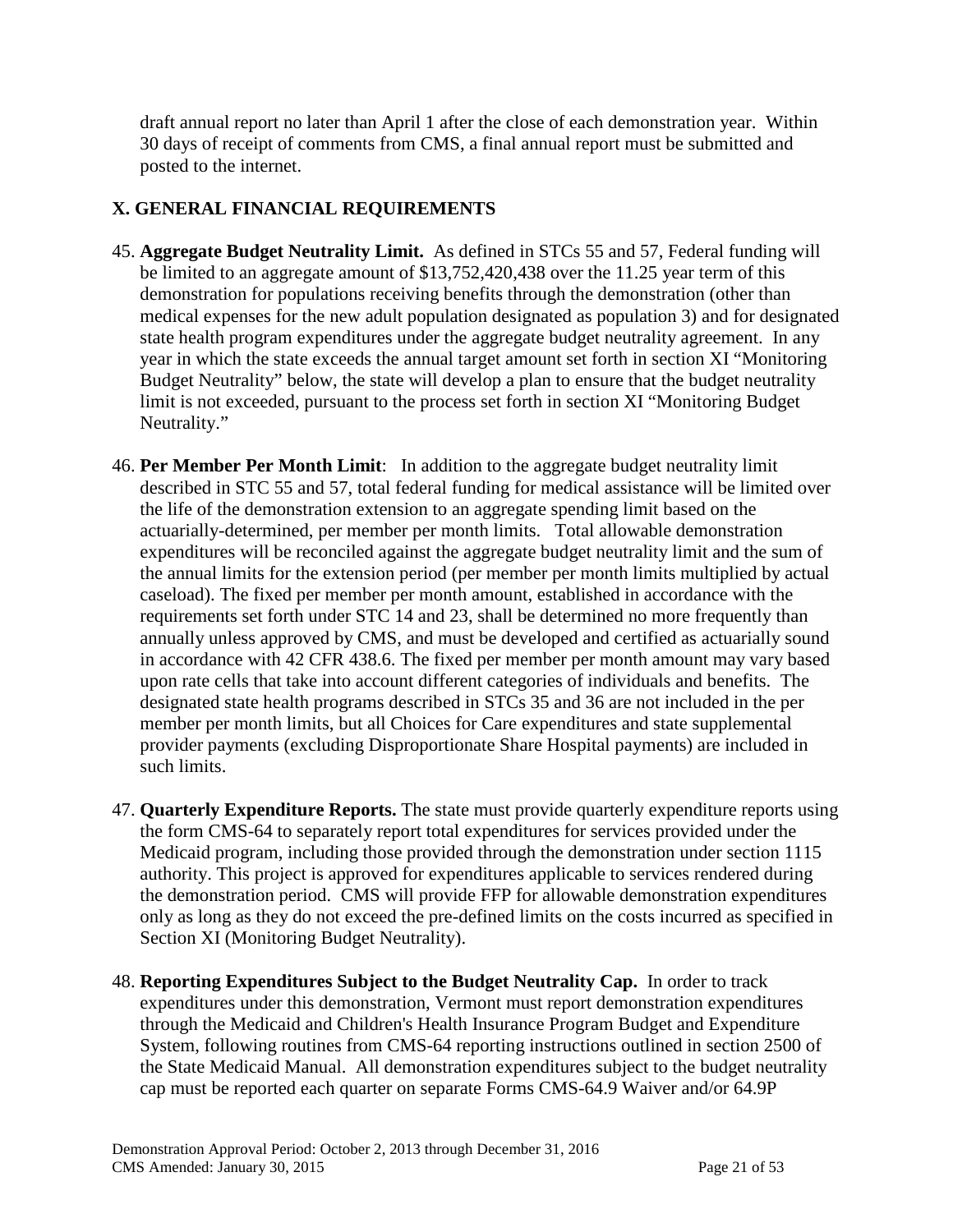Waiver, identified by the demonstration project number assigned by CMS (including the project number extension, which indicates the demonstration year in which the expenditure was made*).* Reporting for expenditures made subsequent to termination of the demonstration must indicate the demonstration year in which services were rendered. Payment adjustments attributable to expenditures under the demonstration must be recorded on the applicable Global Commitment prior quarter waiver form, identified as either CMS-64.9P Waiver (Medical Assistance Payments) or CMS-64.10P Waiver (Administrative Payments). When populated, these forms read into the CMS-64 Summary sheet, Line 7 for increasing adjustments and Line 10B for decreasing adjustments. Adjustments not attributable to this demonstration should be reported on non-waiver forms, as instructed in the State Medicaid Manual. The term, "expenditures subject to the budget neutrality cap," is defined in subparagraph (b) below.

a. For each demonstration year, separate form CMS-64.9 waiver and/or 64.9P waiver reports must be submitted reporting expenditures subject to the budget neutrality cap. All expenditures subject to the budget neutrality ceiling for demonstration eligibles must be reported. The sum of the expenditures from the separate reports will represent the expenditures subject to the budget neutrality cap (as defined in subparagraph (b) below) Medical expenditures for the new adult group, as described below, are not subject to the demonstration's aggregate cap, but they are subject to Supplemental Budget Neutrality Test 1, as defined in STC 59. As needed and subject to CMS approval, the state will develop reasonable methods to allocate allowable demonstration expenditures (e.g. allocation of administrative costs and managed care investments based on quarterly distribution of medical claims) across demonstration population reporting groups. The Vermont Global Medicaid eligibility groups, for reporting purposes, include the names and definitions described in the table below.

| Corresponding<br><b>Population</b><br>number per STC<br>16 | <b>Reporting name description</b>                                           | <b>CMS 64</b><br><b>Reporting</b><br><b>Name</b> |
|------------------------------------------------------------|-----------------------------------------------------------------------------|--------------------------------------------------|
| Populations 1-2                                            | Report expenditures for individuals<br>eligible as aged, blind, or disabled | "ABD"                                            |
|                                                            | under the state plan                                                        |                                                  |
|                                                            | Report the expenditures for all non-                                        | "non-ABD                                         |
|                                                            | ABD children and adults in the state                                        |                                                  |
|                                                            | plan mandatory and optional                                                 |                                                  |
|                                                            | categories, with the exception of                                           |                                                  |
|                                                            | adults eligible under population 3                                          |                                                  |
|                                                            | Report for all expenditures for all                                         |                                                  |
|                                                            | non-ABD children and adults in                                              |                                                  |
|                                                            | optional categories                                                         |                                                  |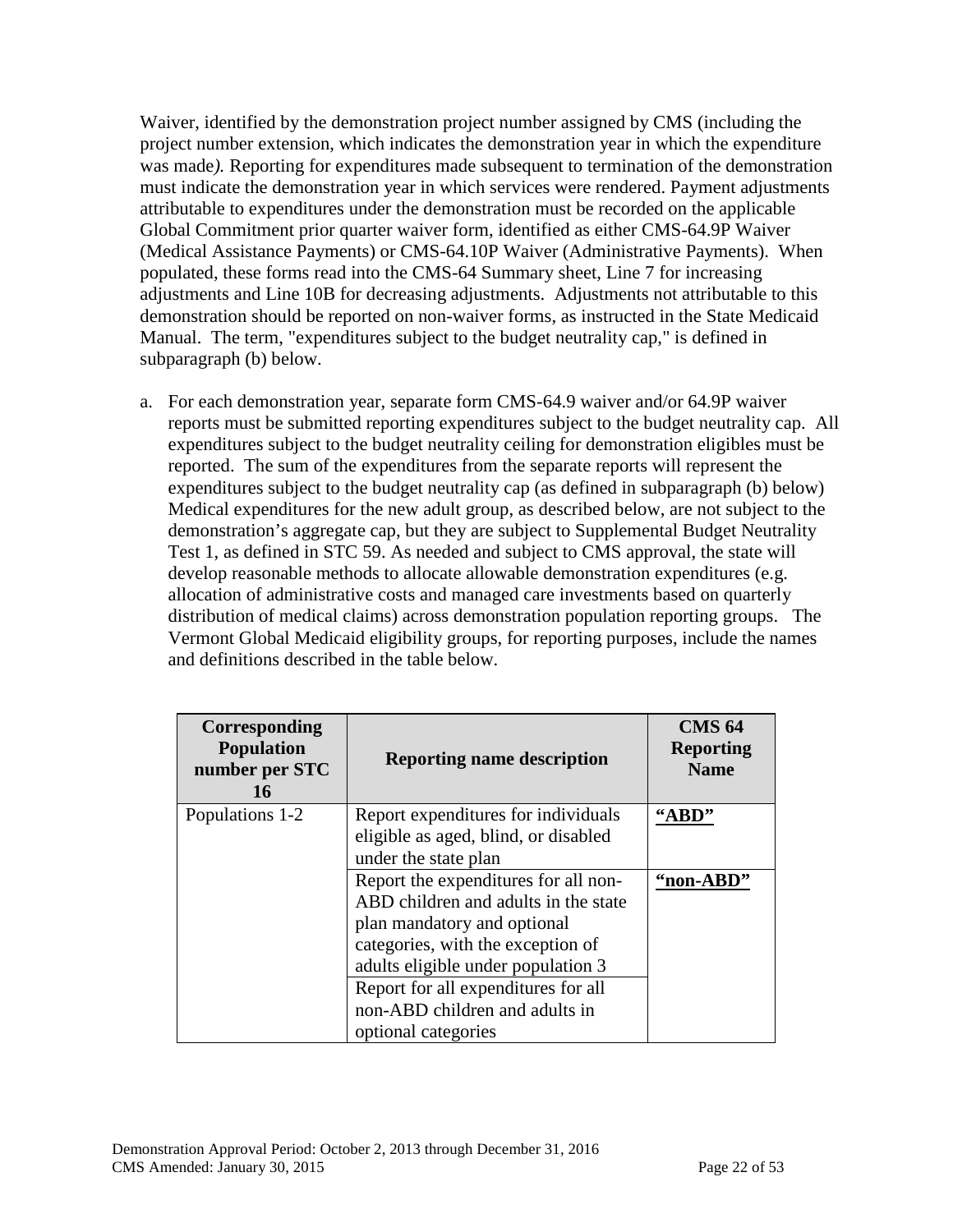| Corresponding<br>Population<br>number per STC<br>16                                                                             | <b>Reporting name description</b>                                                                                                                                                                                                    | <b>CMS 64</b><br><b>Reporting</b><br><b>Name</b>      |
|---------------------------------------------------------------------------------------------------------------------------------|--------------------------------------------------------------------------------------------------------------------------------------------------------------------------------------------------------------------------------------|-------------------------------------------------------|
| Population 3                                                                                                                    | Report for all medical expenditures<br>for the Affordable Care Act new<br>adult group, described in<br>$1902(a)(10)(A)(i)(VIII)$ and 42 CFR<br>435.119                                                                               | "New Adult<br><u>Group</u><br><b>Medical</b> "        |
|                                                                                                                                 | Report for any MCO investments or<br>other administrative expenses made<br>for the Affordable Care Act new<br>adult group, described in<br>$1902(a)(10)(A)(i)(VIII)$ and 42 CFR<br>435.119.                                          | <u>"New Adult</u><br><b>Group MCO</b><br>investments" |
| Population 4                                                                                                                    | Report for all expenditures for<br>individuals eligible as part of the<br><b>Highest Need Group</b>                                                                                                                                  | "ABD"                                                 |
| Population 5                                                                                                                    | Report for all expenditures for<br>individuals eligible as part of the<br><b>High Need Group</b>                                                                                                                                     | "ABD"                                                 |
| Population 6                                                                                                                    | Report for all expenditures for<br>individuals eligible as part of the<br>Moderate Needs Group                                                                                                                                       | "Moderate<br>Needs"                                   |
| Population 7<br>Population 8                                                                                                    | Report for all expenditures for<br>individuals eligible as pharmacy-only<br>expansions through VT Global<br>(previously VHAP Rx).                                                                                                    | "VT Global<br>$Rx$ "                                  |
| <b>Designated State</b><br><b>Health Programs</b><br>(Note: As described<br>in STCs 36 and 37,<br>these expenditures<br>are not | Report for designated state health<br>program expenditures for the state-<br>funded Marketplace subsidy program<br>for individuals at or below 300<br>percent of the FPL who purchase<br>health care coverage in the<br>Marketplace. | "Marketplace<br>Subsidy"                              |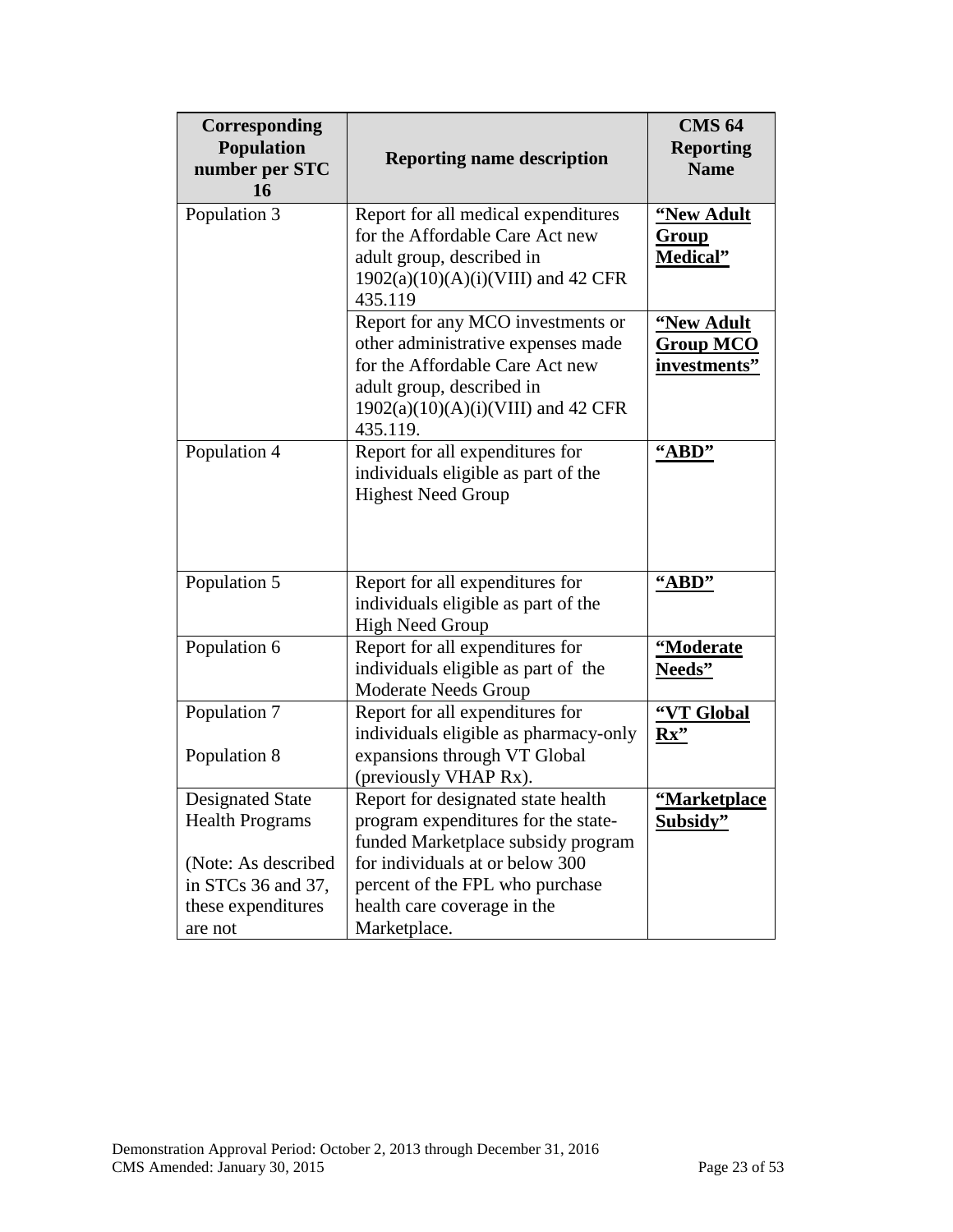| Corresponding<br><b>Population</b><br>number per STC<br>16                                     | <b>Reporting name description</b>                                                                                                     | <b>CMS 64</b><br><b>Reporting</b><br><b>Name</b> |
|------------------------------------------------------------------------------------------------|---------------------------------------------------------------------------------------------------------------------------------------|--------------------------------------------------|
| demonstration<br>populations but are<br>eligible for Federal<br>Financial<br>Participation and | Report for designated state health<br>program expenditures for individuals<br>receiving CRT services who are not<br>Medicaid enrolled | "CRT<br>DSHP"                                    |
| are counted against<br>the demonstration's<br>aggregate budget<br>neutrality cap)              |                                                                                                                                       |                                                  |

It is understood that individuals receiving Community Rehabilitation and Treatment (CRT) Services are included in MEGs that are reported on the CMS-64. Reporting to CMS will occur via a supplemental information report provided as backup to the CMS-64. This report will be submitted concurrently with the other CMS-64 backup documentation submitted every quarter.

- b. For purposes of this section, the term "expenditures subject to the budget neutrality cap" must include all Medicaid expenditures on behalf of the individuals who are enrolled in this demonstration (as described in subparagraph (a) of this section) and who are receiving the services subject to the budget neutrality cap. All Global Commitment to Health program expenditures that are subject to the budget neutrality cap are considered demonstration expenditures and must be reported on line 49 of forms CMS-64.9 waiver and/or 64.9P waiver. The state must continue to report Choices for Care program expenditures on the appropriate service line on the CMS-64.
- c. Premiums and other applicable cost-sharing contributions from enrollees that are collected by the state from enrollees under the demonstration must be reported to CMS on the CMS-64 Summary Sheet, Line 9D "Other." In order to ensure that the demonstration is properly credited with premium collections, please indicate in the CMS-64 Certification "Footnotes" section that Line 9D of the Summary Sheet is for Global Commitment Collections only.
- d. Administrative costs relative to the operations of the Global Commitment demonstration are included in the PMPM rate setting and must be included in the aggregate budget neutrality limit except for expenditures related to Medicaid management information systems enhancements, including any new procurements related to claims processing, program management, and eligibility. To the extent that that state is eligible for enhanced FMAP for special initiatives recognized by CMS pursuant to subparagraph (h) below, the state will separately identify and report these administrative expenses in a format agreed upon with CMS. All administrative costs not included in the expenditures reported on line 49 of forms CMS-64.9 waiver and/or 64.9 waiver (described in 40.b of this section) must be identified on the forms CMS-64.10 waiver and/or 64.10P waiver.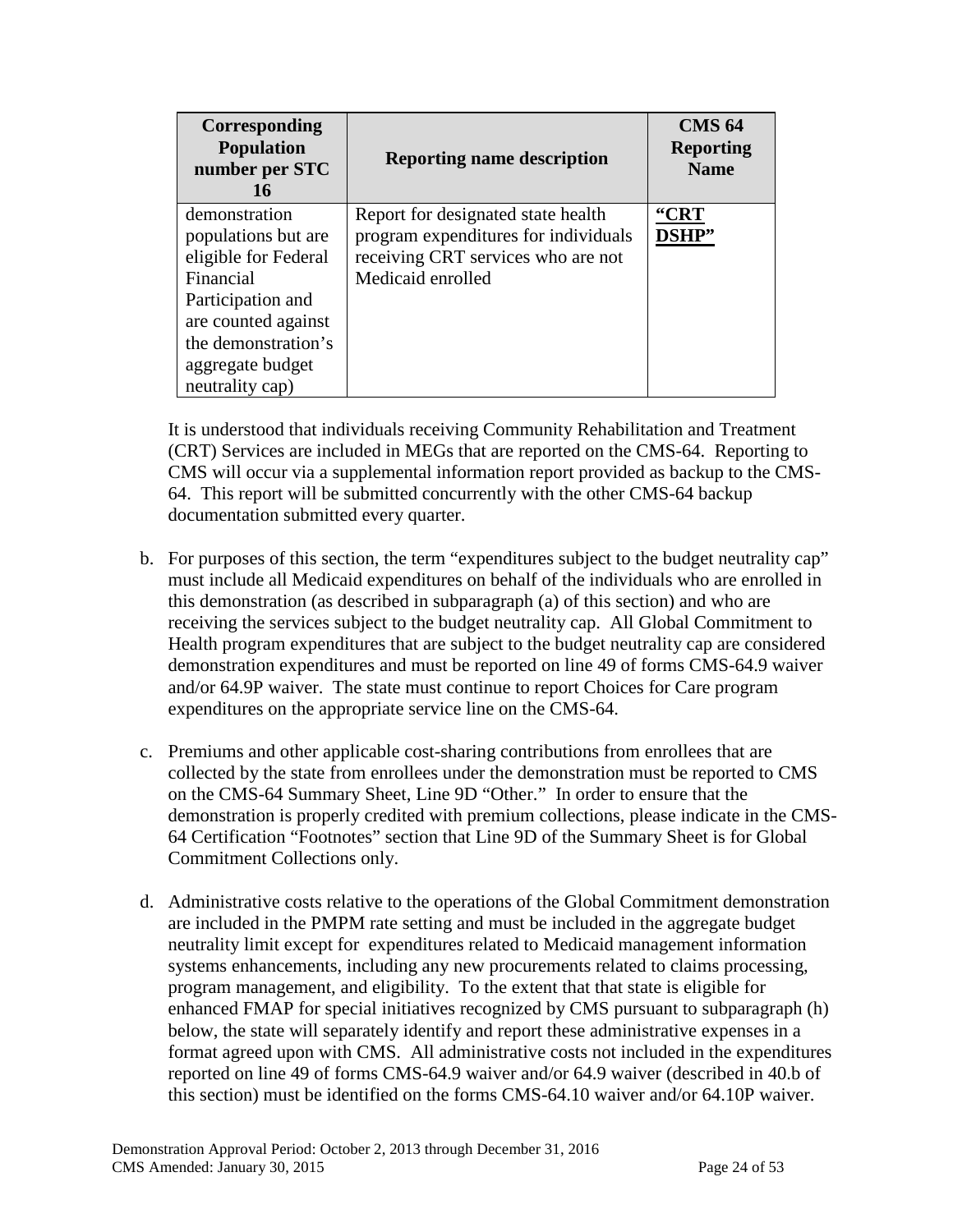- e. All claims for expenditures subject to the budget neutrality cap (including any cost settlements) must be made within 2 years after the calendar quarter in which the state made the expenditures. Furthermore, all title XIX claims for services during the demonstration period (including any cost settlements and claims incurred during the demonstration but paid subsequent to the end date of the demonstration) are considered allowable expenditures under the demonstration and must be made within 2 years after the conclusion or termination of the demonstration. During the latter 2-year period, the state must continue to identify separately net expenditures related to dates of service during the operation of the section 1115 demonstration on the CMS-64 waiver forms in order to properly account for these expenditures in determining budget neutrality.
- f. At the end of the demonstration, all MCO investment and administrative claims for expenditures subject to the budget neutrality cap (including any cost settlements and nontitle XIX claims incurred during the demonstration but paid subsequent to the end date of the demonstration) must be made within 2 quarters (6 months) after the calendar quarter in which the state made the expenditures. During the latter 6 month period, the state must continue to identify separately net expenditures related to dates of service during the operation of the section 1115 demonstration on the CMS-64 waiver forms in order to properly account for these expenditures in determining budget neutrality.
- g. Disproportionate Share Hospital (DSH) payments are not counted as expenditures under the demonstration.
- h. The demonstration does not prohibit the state from requesting to implement special initiatives available, and taking advantage of enhanced Federal Medical Assistance Percentage (FMAP) for these initiatives, under ACA subject to the federal approval process established for these initiatives.
- 49. **Reporting Member Months.** The term "eligible member/months" refers to the number of months in which persons are eligible to receive services. For example, a person who is eligible for 3 months contributes 3 eligible member/months to the total. Two individuals, who are eligible for 2 months, each contributes 2 eligible member months to the total, for a total of 4 eligible member/months
- 50. **Standard Medicaid Funding Process.** The standard Medicaid funding process must be used during the demonstration. Vermont must estimate matchable Medicaid expenditures on the quarterly form CMS-37 based on the PMPM limit (or a percentage of the PMPM limit) and projected caseload for the quarter. In addition, the estimate of matchable demonstration expenditures (total computable and federal share) subject to the budget neutrality cap must be separately reported by quarter for each federal fiscal year on the form CMS-37.12 for both the medical assistance program and administrative costs outside of the PMPM limit. CMS will make federal funds available based upon the state's estimate, as approved by CMS. Within 30 days after the end of each quarter, the state must submit the form CMS-64 quarterly Medicaid expenditure report, showing Medicaid expenditures, consistent with the definition of an expenditure in 45 C.F.R. 95.13, made in the quarter just ended.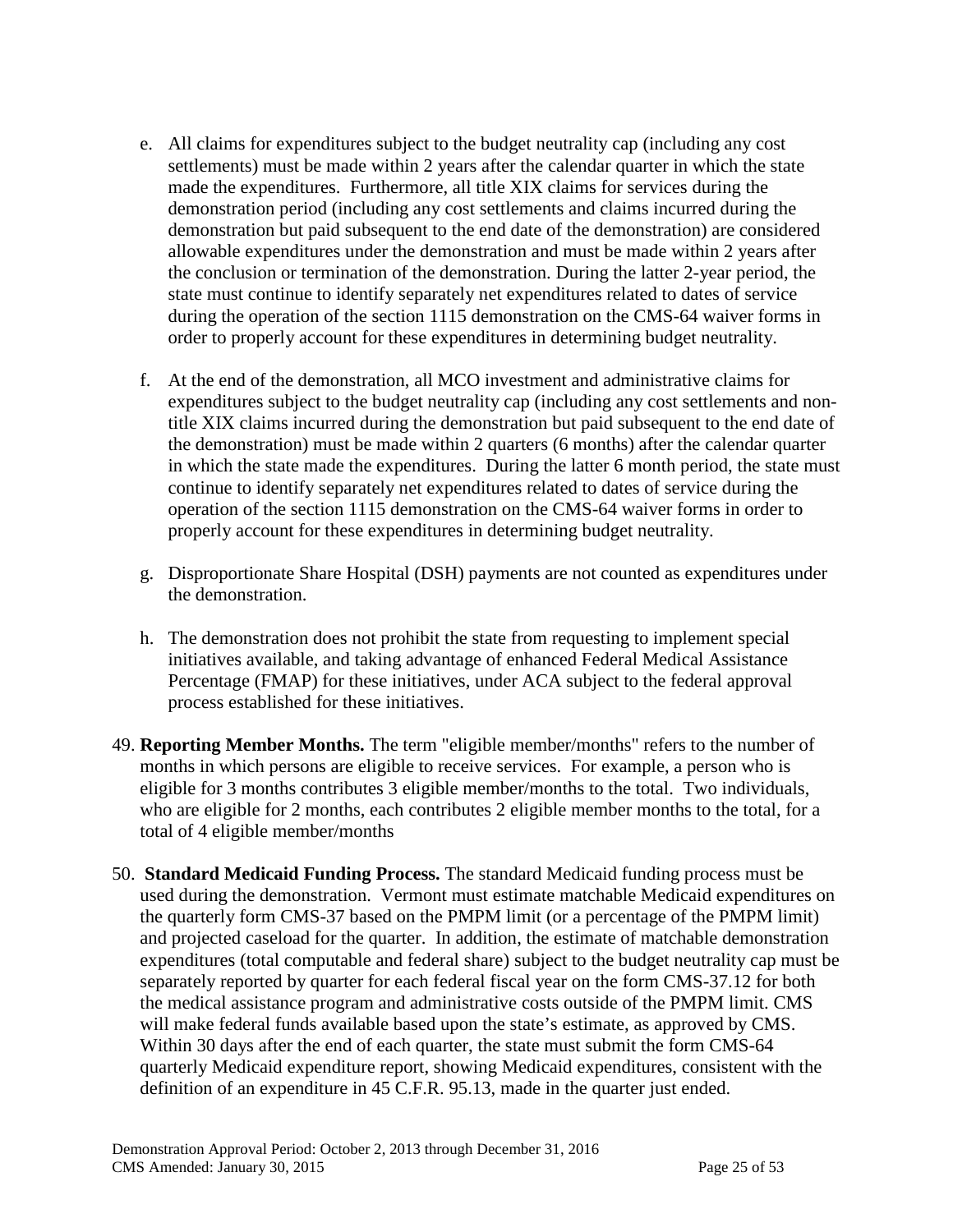Intergovernmental transfers of the individual per member per month fixed amount from AHS to DVHA are not reportable expenditures, but provide funding for reportable DVHA expenditures. CMS will reconcile expenditures reported on the form CMS-64 with federal funding previously made available to the state, and include the reconciling adjustment in the finalization of the grant award to the state.

- 51. **Sources of Non-Federal Share.** The state certifies that matching the non-federal share of funds for the demonstration are state/local monies. The state further certifies that such funds must not be used to match for any other federal grant or contract, except as permitted by law. All sources of non-federal funding must be compliant with section 1903(w) of the Act and applicable regulations. In addition, all sources of the non-federal share of funding are subject to CMS approval.
	- a. CMS will review the sources of the non-federal share of funding for the demonstration at any time. The state agrees that all funding sources deemed unacceptable by CMS must be addressed within the time frames set by CMS.
	- b. Any amendments that impact the financial status of the program must require the state to provide information to CMS regarding all sources of the non-federal share of funding.
- 52. **State Certification of Public Expenditures.** Nothing in these STCs concerning certification of public expenditures relieves the state of its responsibility to comply with federal laws and regulations, and to ensure that claims for federal funding are consistent with all applicable requirements. The state must certify that the following conditions for non-federal share of demonstration expenditures are met:
	- a. Units of government, including governmentally operated health care providers, may certify that state or local tax dollars have been expended as the non-federal share of funds under the demonstration.
	- b. To the extent the state utilizes certified public expenditures (CPEs) as the funding mechanism for title XIX (or under section 1115 authority) payments, CMS must approve a cost reimbursement methodology. This methodology must include a detailed explanation of the process by which the state would identify those costs eligible under title XIX (or under section 1115 authority) for purposes of certifying public expenditures.
	- c. To the extent the state utilizes CPEs as the funding mechanism to claim federal match for payments under the demonstration, governmental entities to which general revenue funds are appropriated must certify to the state the amount of such tax revenue (state or local) used to satisfy demonstration expenditures. The entities that incurred the cost must also provide cost documentation to support the state's claim for federal match.
	- d. The state may use intergovernmental transfers as a source of non-federal share to the extent that such funds are derived from state or local tax revenues and are transferred by units of government within the state. Any transfers from governmentally operated health care providers must be made in an amount not to exceed the non-federal share of title XIX payments. Under all circumstances, health care providers must retain 100 percent of the payment for the claimed expenditure. Moreover, no pre-arranged agreements (contractual or otherwise) may exist between health care providers and state and/or local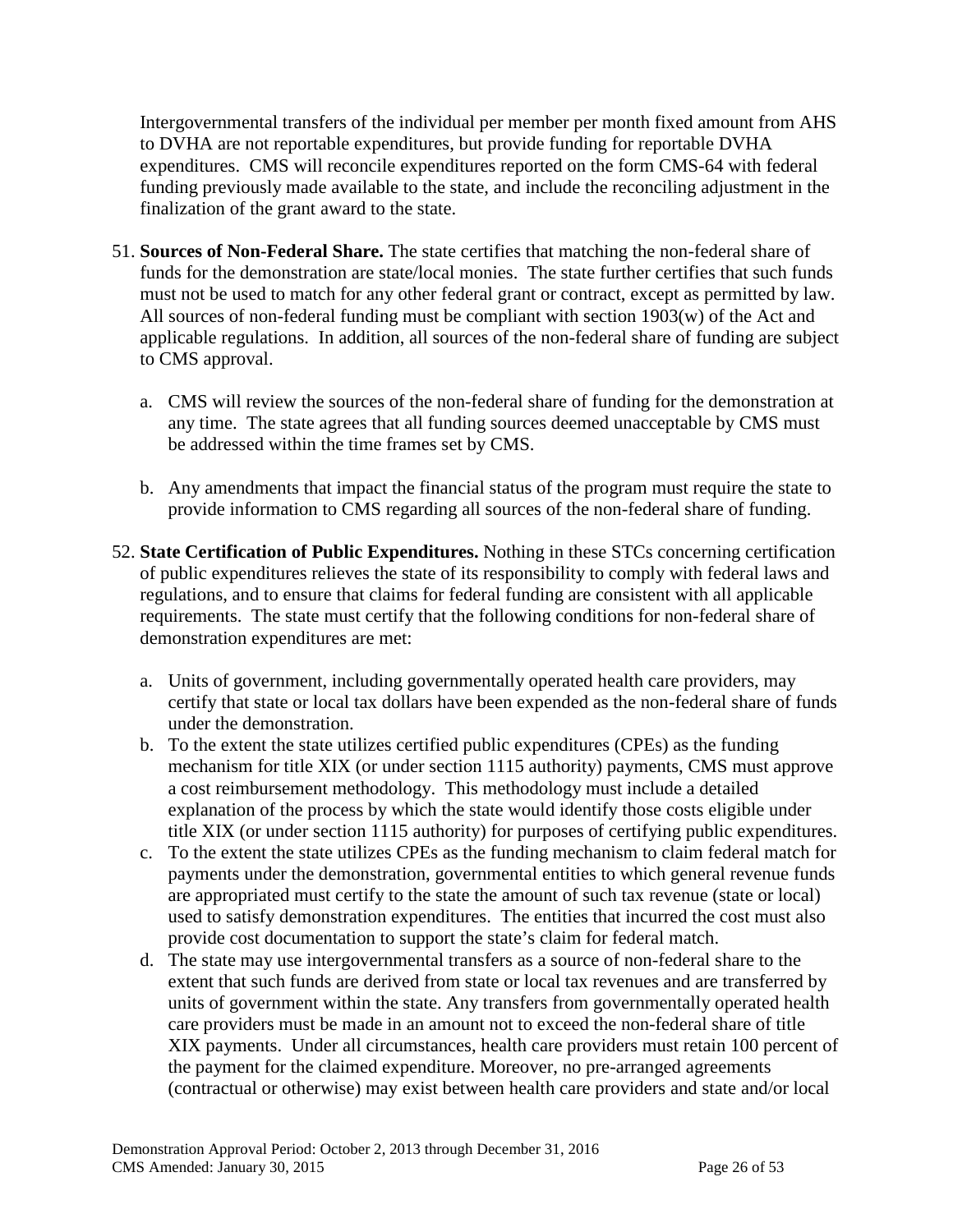government to return and/or redirect any portion of the Medicaid payments. This confirmation of Medicaid payment retention is made with the understanding that payments that are the normal operating expenses of conducting business, such as payments related to taxes, (including health care provider-related taxes), fees, business relationships with governments that are unrelated to Medicaid and in which there is no connection to Medicaid payments, are not considered returning and/or redirecting a Medicaid payment. Intergovernmental transfers are not themselves expenditures, but may be a source of funding for expenditures.

- 53. **Monitoring the Demonstration.** The state will provide CMS with information to effectively monitor the demonstration, upon request, in a reasonable time frame.
- 54. **MSIS Data Submission.** The state must submit its MSIS data electronically to CMS in accordance with CMS requirements and timeliness standards. The state must ensure, within 120 days of the approval of the demonstration, that all prior reports are accurate and timely.

### **XI. MONITORING BUDGET NEUTRALITY**

- 55. **Aggregate Limit on Title XIX Funding.** The state shall be subject to a limit on the amount of federal title XIX funding that the state may receive on selected Medicaid expenditures during the period of approval of the demonstration, which is comprised of an aggregate limit plus a supplemental test for new adult group medical expenditures. All other expenditures under the demonstration (including non-medical expenses for the new adult group and expenditures for designated state health programs) are subject to the aggregate limit. The aggregate budget neutrality limit over the life of the demonstration is defined in STC 57. The Supplemental Test 1 is described in STC 59. Any excess spending from Supplemental Test 1 is counted towards the aggregate cap. The per member per month budget neutrality expenditure limits are set on a yearly basis with a cumulative per member per month expenditure limit for the length of the entire demonstration extension.
- 56. **Risk.** The state shall be at risk for the both the number of enrollees in the demonstration as well as the per capita cost for demonstration eligibles under the aggregate budget neutrality agreement as defined in STCs 55 and 57. The cumulative, per member per month limit will vary based on actual caseload.

The state shall not be at risk for the number of enrollees in the new adult group, as described in Supplemental Test 1 in STC 59.

57. **Budget Neutrality Aggregate Cap.** Budget neutrality is determined on an aggregate cap basis as shown below:

| DY/FFY         | <b>Annual Budget Neutrality</b><br>Cap<br>(total computable) |
|----------------|--------------------------------------------------------------|
| DY 1/ FFY 2006 | 841,266,663                                                  |
| DY 2/ FFY 2007 | 843,594,654                                                  |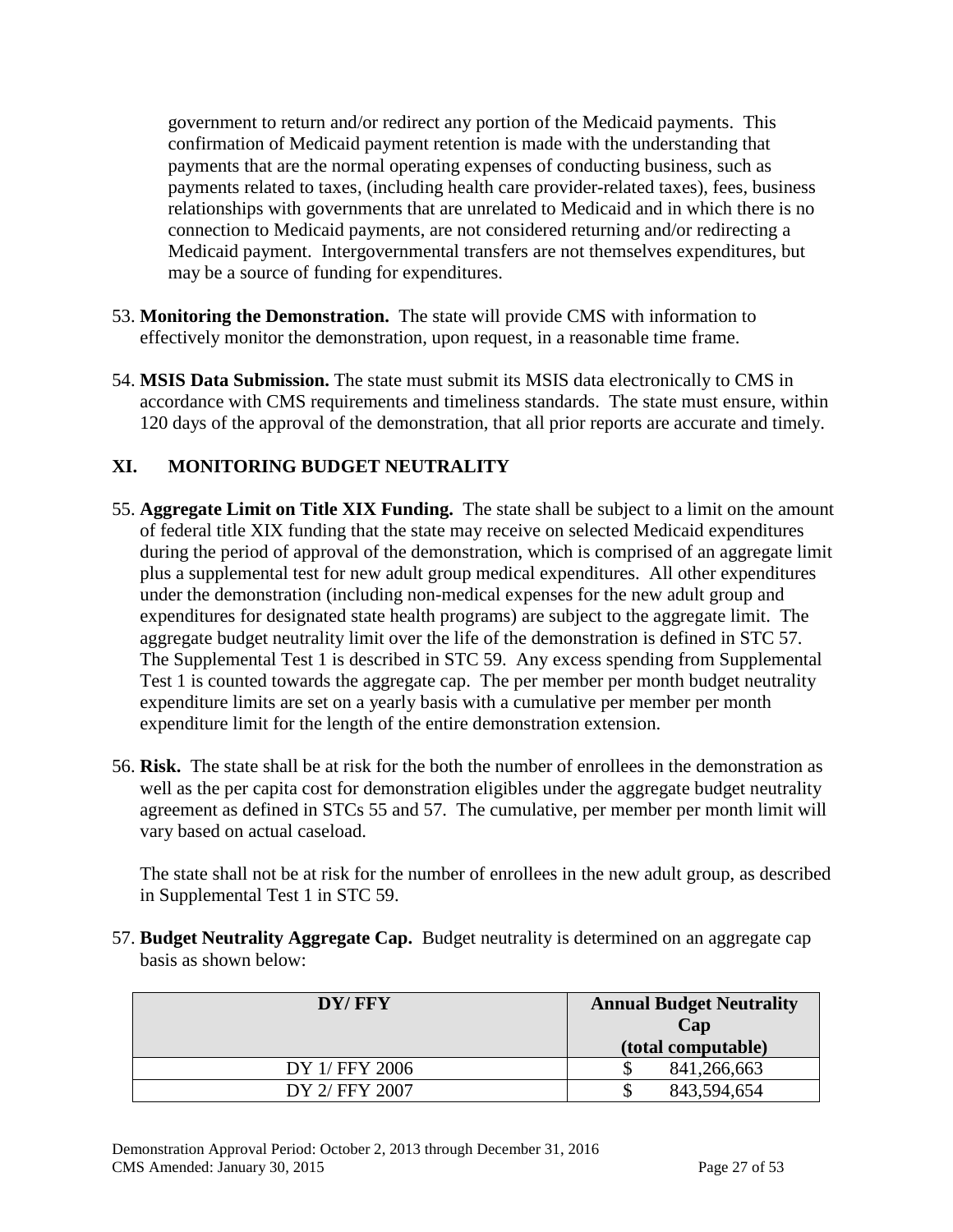| DY/FFY                                                               | <b>Annual Budget Neutrality</b> |
|----------------------------------------------------------------------|---------------------------------|
|                                                                      | Cap                             |
|                                                                      | (total computable)              |
| DY 3/ FFY 2008                                                       | \$<br>919,247,991               |
| DY 4/ FFY 2009                                                       | \$<br>1,002,321,263             |
| DY 5/ FFY 2010                                                       | \$<br>1,093,591,603             |
| <b>Subtotal Initial Approval Period (DY 1 to DY 5)</b>               | \$<br>4,700,022,174             |
| DY 6/ FFY 2011                                                       | \$<br>1,165,191,563             |
| DY 7/ FFY 2012                                                       | \$<br>1,248,077,166             |
| DY 8/ FFY 2013                                                       | \$<br>1,337,393,583             |
| <b>Subtotal First Extension Period (DY 6 to 8)</b>                   | \$<br>3,750,662,312             |
| DY 9a/ 10/01/2013 - 12/31/2013                                       | \$<br>505,202,312               |
| DY 9b/ CY 2014                                                       | \$<br>1,334,452,085             |
| DY 10/ CY 2015                                                       | \$<br>1,679,019,063             |
| DY 11/ CY 2016                                                       | \$<br>1,783,062,493             |
| <b>Subtotal for Second Extension Period (DY 9 to 11)</b>             | \$5,301,735,953                 |
| <b>Cumulative Total (Initial Approval Plus Extension</b><br>Periods) | \$13,752,420,439                |

- 58. **Impermissible DSH, Taxes or Donations**. The CMS reserves the right to adjust the budget neutrality ceiling in order to be consistent with enforcement of impermissible provider payments, health care related taxes, new federal statutes, or with policy interpretations implemented through letters, memoranda, or regulations. CMS reserves the right to make adjustments to the budget neutrality cap if any health care related tax that was in effect during the base year, or provider-related donation that occurred during the base year, is determined by CMS to be in violation of the provider donation and health care related tax provisions of section 1903(w) of the Act. Adjustments to annual budget targets will reflect the phase-out of impermissible provider payments by law or regulation, where applicable.
- 59. **Supplemental Budget Neutrality Test 1: New Adult Group**. Effective January 1, 2014, adults eligible for Medicaid as the group defined in section  $1902(a)(10)(A)(i)(VIII)$  of the Act are included in this demonstration, and in the budget neutrality. However, medical expenses related to the new adult group are not added to the demonstration's aggregate cap. Therefore, a separate expenditure cap is established for medical expenditures for this group, based on an aggregated per member per month budgetary limit to be known as Supplemental Budget Neutrality Test 1.
	- a. The MEG listed in the table below is included in Supplemental Budget Neutrality Test 1.

| <b>MEG</b>                                  | <b>TREND</b> | $DY9-$<br><b>PMPM</b> | $DY10-$<br><b>PMPM</b> | $DY11-$<br><b>PMPM</b> |
|---------------------------------------------|--------------|-----------------------|------------------------|------------------------|
| <b>New Adult</b><br>Group<br><b>Medical</b> | 4.7%         | \$453.72              | \$475.04               | \$497.37               |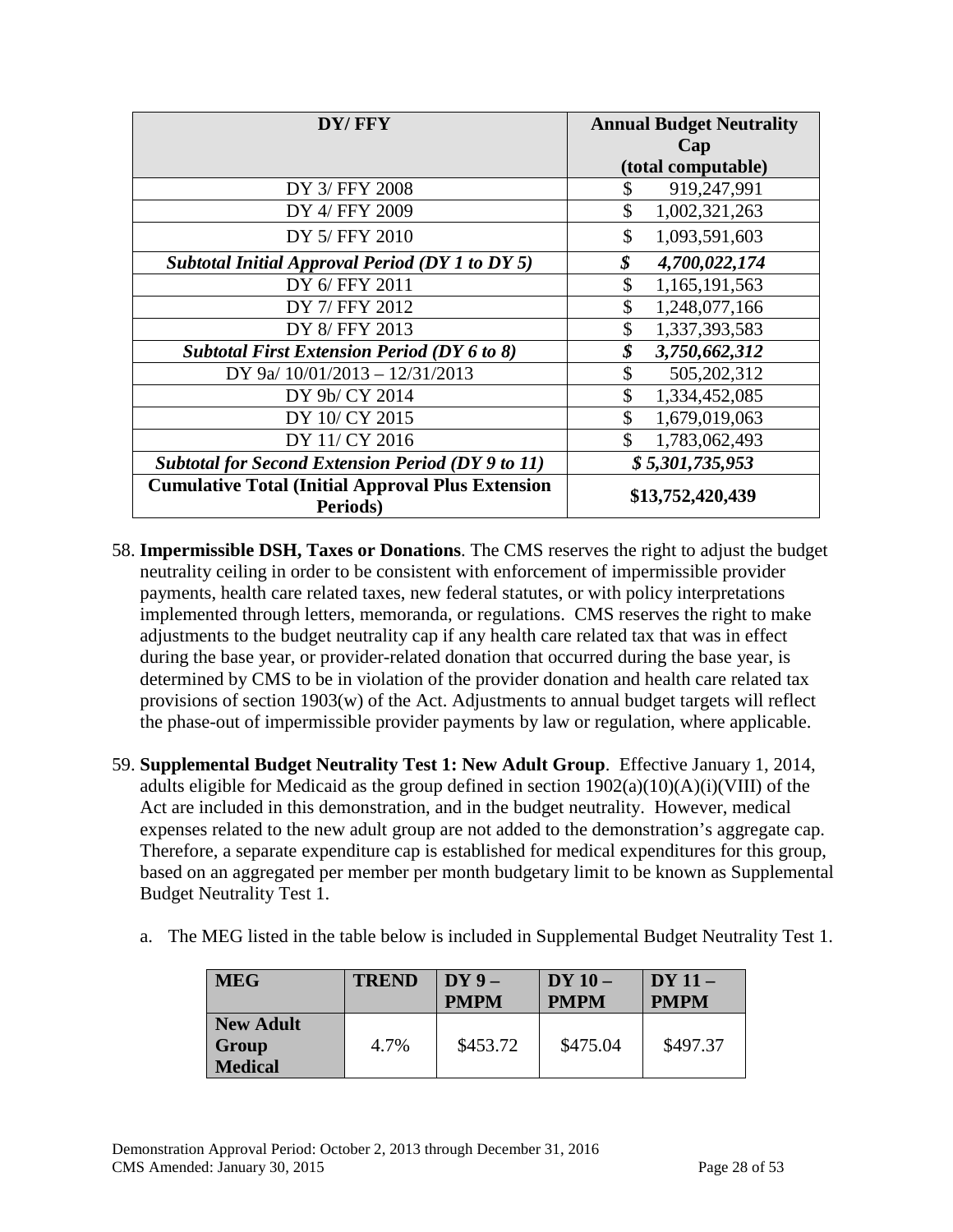- b. If the state's experience of the take up rate for the new adult group and other factors that affect the costs of this population indicates that the PMPM limit described above in subparagraph (a) may underestimate the actual costs of medical assistance for the new adult group, the state may submit an adjustment to subparagraph (a) for CMS review without submitting an amendment pursuant to STC 6. Adjustments to the PMPM limit for a demonstration year must be submitted to CMS by no later than October 1 of the demonstration year for which the adjustment would take effect.
- c. The Supplemental Cap 1 is calculated by taking the PMPM cost projection for the above group in each DY, times the number of eligible member months for that group and DY, and adding the products together across groups and DYs. The Federal share of the Supplemental Cap 1 is obtained by multiplying total computable Supplemental Cap 1 by the Composite Federal Share 1, defined in subparagraph (d) below.
- d. Supplemental Budget Neutrality Test 1 is a comparison between the Federal share of the Supplemental Cap 1 and total FFP reported by the state for the new adult group.
- e. If total FFP for the new adult group should exceed the Federal share of Supplemental Cap 1 after any adjustments made to the budget neutrality limit as described in subparagraph (b), the difference must be reported as a cost against the aggregate budget neutrality cap described in STC 57.
- f. Savings generated from the medical expenses related to the new adult group may not be used for MCO investments, designated state health programs, or any other expenditures under the aggregate budget neutrality cap.

As described in STC 48, all expenses related to administrative expenses and MCO investments for the new adult group are reported as a cost against the aggregate budget neutrality cap and are paid for by savings derived from elsewhere in the demonstration.

g. The Composite Federal Share is the ratio calculated by dividing the sum total of federal financial participation (FFP) received by the state on actual demonstration expenditures during the approval period, as reported through the MBES/CBES and summarized on Schedule C (with consideration of additional allowable demonstration offsets such as, but not limited to, premium collections) by total computable demonstration expenditures for the same period as reported on the same forms. There is 1 Composite Federal Share Ratio for this demonstration: Composite Federal Share 1, based on the expenditures for the new adult group under this STC. Should the demonstration be terminated prior to the end of the extension approval period, the Composite Federal Share will be determined based on actual expenditures for the period in which the demonstration was active. For the purpose of interim monitoring of budget neutrality, a reasonable estimate of Composite Federal Share may be developed and used through the same process or through an alternative mutually agreed upon method.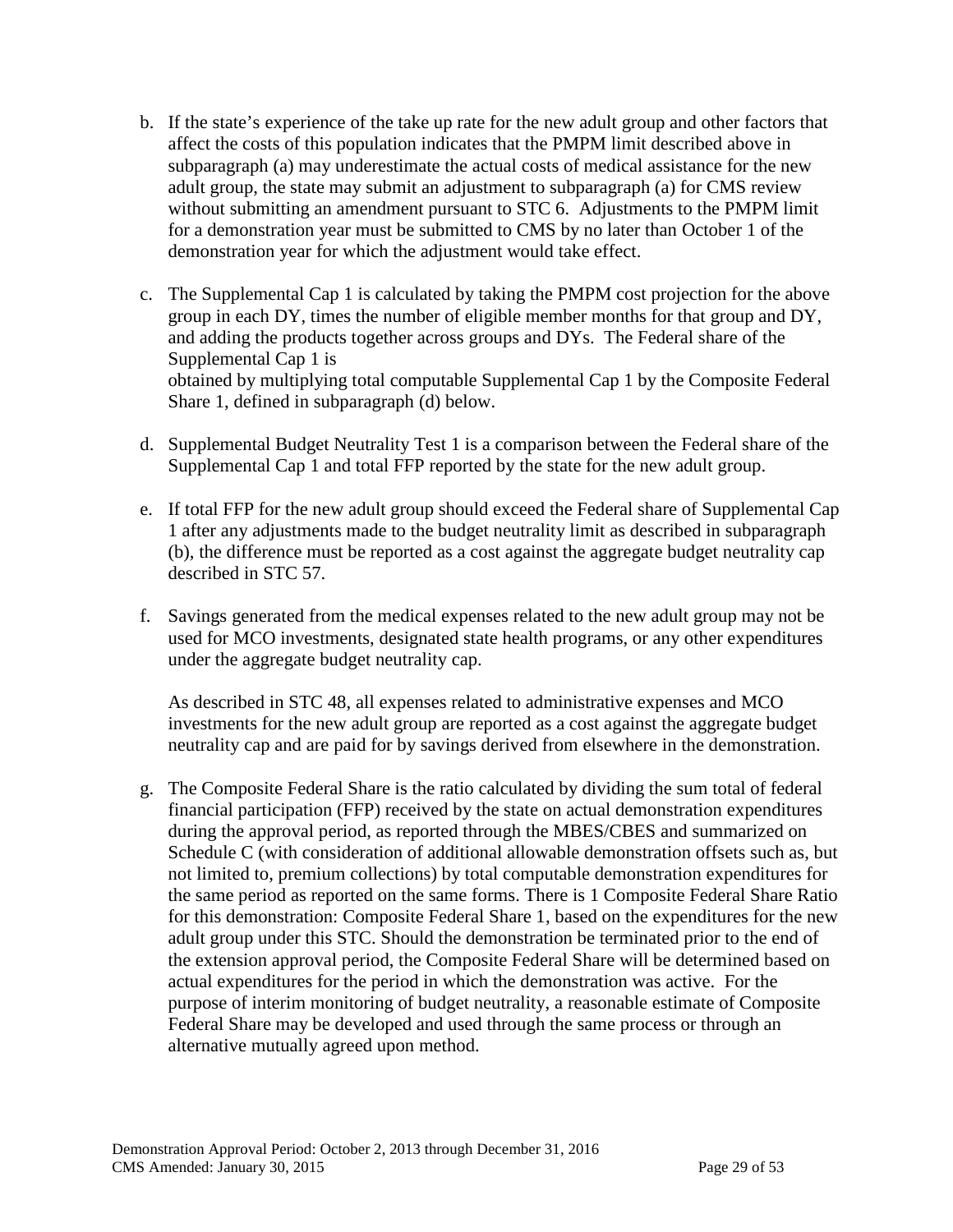- 60. **How the Limits will be Applied.** The limits set forth in STC 57 will apply to actual expenditures for the demonstration including claims incurred during the demonstration period but paid after the end of the demonstration, as reported by the state under section IX "Evaluation of the Demonstration." If at the end of the demonstration period the budget neutrality provision has been exceeded, the excess federal funds will be returned to CMS. There will be no new limit placed on the FFP that the state can claim for expenditures for recipients and program categories not listed. If the demonstration is terminated prior to the eleven and a quarter-year period, the budget neutrality test will be pro-rated based on the time period through the termination date.
- 61. **Enforcement of Budget Neutrality.** CMS will enforce budget neutrality over the life of the demonstration rather than on an annual basis. However, if the state's expenditures exceed the calculated cumulative budget neutrality expenditure cap by the percentage identified below for any of the demonstration years, the state must submit a corrective action plan to CMS for approval.
- 62. **Expenditure Review and Cumulative Target Calculation.** CMS will enforce budget neutrality over the life of the demonstration, rather than on an annual basis. However, no later than 6 months after the end of each demonstration year, CMS will calculate an annual expenditure target for the completed year. This amount will be compared with the actual FFP claimed by the state under budget neutrality. Using the schedule below as a guide, if the state exceeds the cumulative target, they must submit a corrective action plan to CMS for approval. The state will subsequently implement the approved corrective action plan.

| Year    | <b>Cumulative Target</b><br>(Total Computable)<br>Cost) | <b>Cumulative Target</b><br>Definition                  | Percentage  |
|---------|---------------------------------------------------------|---------------------------------------------------------|-------------|
| Year 9b | \$10,290,338,883                                        | Year 9b budget<br>estimate plus                         | 3 percent   |
| Year 10 | \$12,014,560,012                                        | Years 9b and 10<br>combined budget<br>estimate plus     | 1.5 percent |
| Year 11 | \$13,752,420,439                                        | Years 9b through 11<br>combined budget<br>estimate plus | 0 percent   |

### **XII. EVALUATION OF THE DEMONSTRATION**

<span id="page-37-0"></span>63. **Submission of Draft Evaluation Design.** The state must submit to CMS for approval a draft evaluation design for an overall evaluation of the demonstration no later than 120 days after CMS' approval of the demonstration amendment. At a minimum, the draft design must include a discussion of the goals and objectives set forth in section II "Program Description and Objectives", as well as the specific hypotheses that are being tested, including those indicators that focus specifically on the target populations and the public health outcomes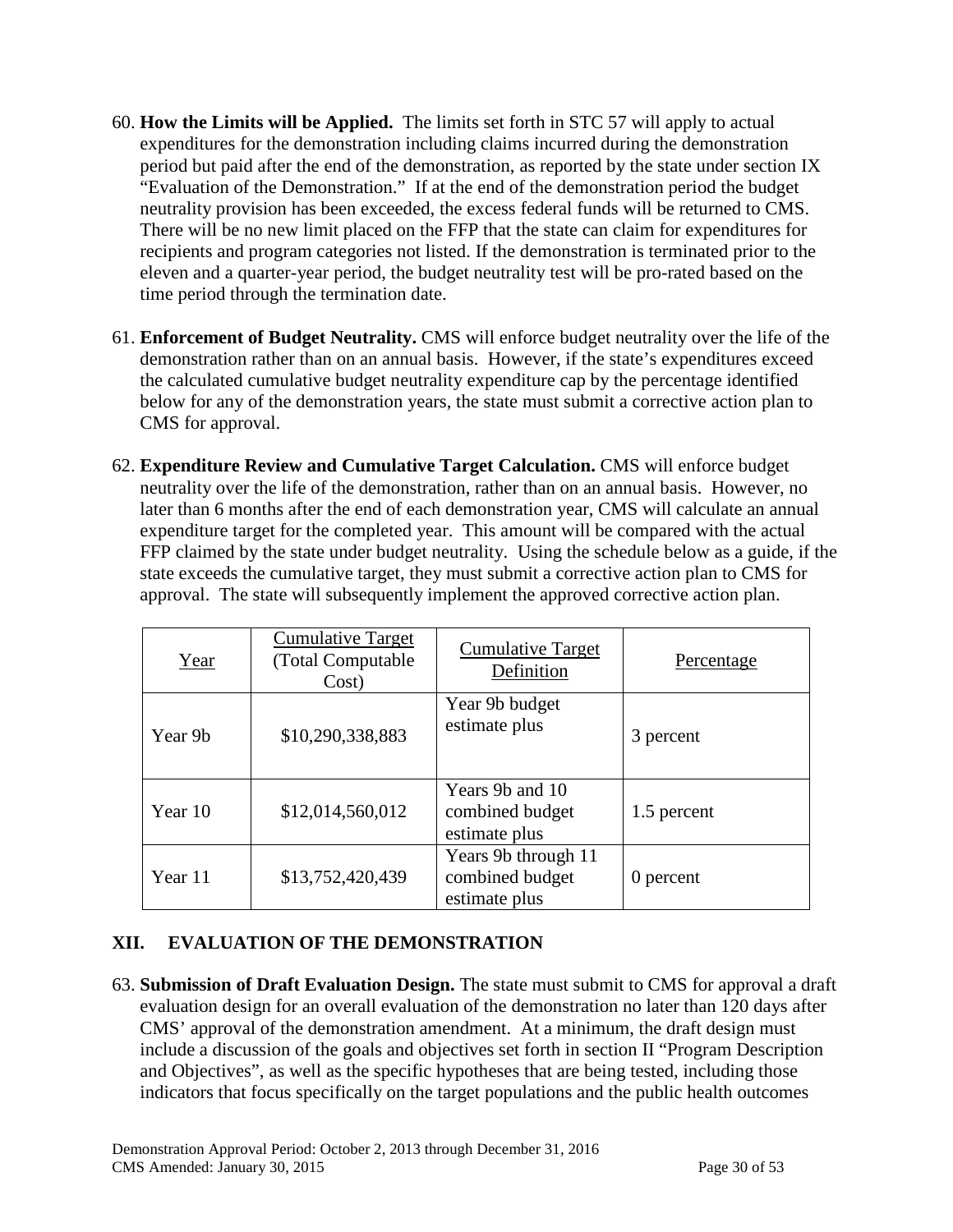generated from the use of demonstration funds. The evaluation must take into account lessons learned from the evaluation of demonstration periods prior to the current renewal period. The evaluation design must also discuss the state's plans to evaluate the Marketplace subsidy program. The draft design must discuss the outcome measures that will be used in evaluating the impact of the demonstration during the period of approval. It must discuss the data sources and sampling methodology for assessing these outcomes. The draft evaluation design must include how the state will evaluate the impact that charging premiums has on children's coverage. The draft evaluation design must include a detailed analysis plan that describes how the effects of the demonstration must be isolated from other initiatives occurring in the state. The draft design must identify whether the state will conduct the evaluation, or select an outside contractor for the evaluation.

- 64. **Interim Evaluation of Marketplace Subsidy Program.** The state must submit an interim evaluation of the Marketplace subsidy program to CMS by September 1, 2014 that meets the requirements specified in the CMS-approved evaluation design.
- 65. **Interim Evaluation Reports.** In the event the state requests to extend the demonstration beyond the current approval period under the authority of section 1115(a), (e), or (f) of the Act, the state must submit an interim evaluation report as part of the state's request for each subsequent renewal.
- <span id="page-38-0"></span>66. **Final Evaluation Design and Implementation.** CMS must provide comments on the draft evaluation design described in STC 63 within 60 days of receipt, and the state must submit a final design within 60 days after receipt of CMS comments. The state must implement the evaluation design and submit its progress in each of the quarterly and annual progress reports. The state must submit to CMS a draft of the evaluation report within 120 days after the expiration of the demonstration. CMS must provide comments within 60 days after receipt of the report. The state must submit the final evaluation report within 60 days after receipt of CMS comments.
- 67. **Cooperation with CMS Evaluators.** Should CMS conduct an independent evaluation of any component of the demonstration the state will cooperate fully with CMS or the independent evaluator selected by CMS. The state will submit the required data to the contractor or CMS as requested.

#### **XIII. USE OF DEMONSTRATION FUNDS**

- 68. **Use of Demonstration Funds.** Expenditures within the per member per month limit (calculated over the life of the demonstration) can include expenditures for the following purposes:
	- a. Reduce the rate of uninsured and/or underinsured in Vermont;
	- b. Increase the access to quality health care by uninsured, underinsured, and Medicaid beneficiaries;
	- c. Provide public health approaches and other innovative programs to improve the health outcomes, health status and quality of life for uninsured, underinsured and Medicaid-eligible individuals in Vermont; and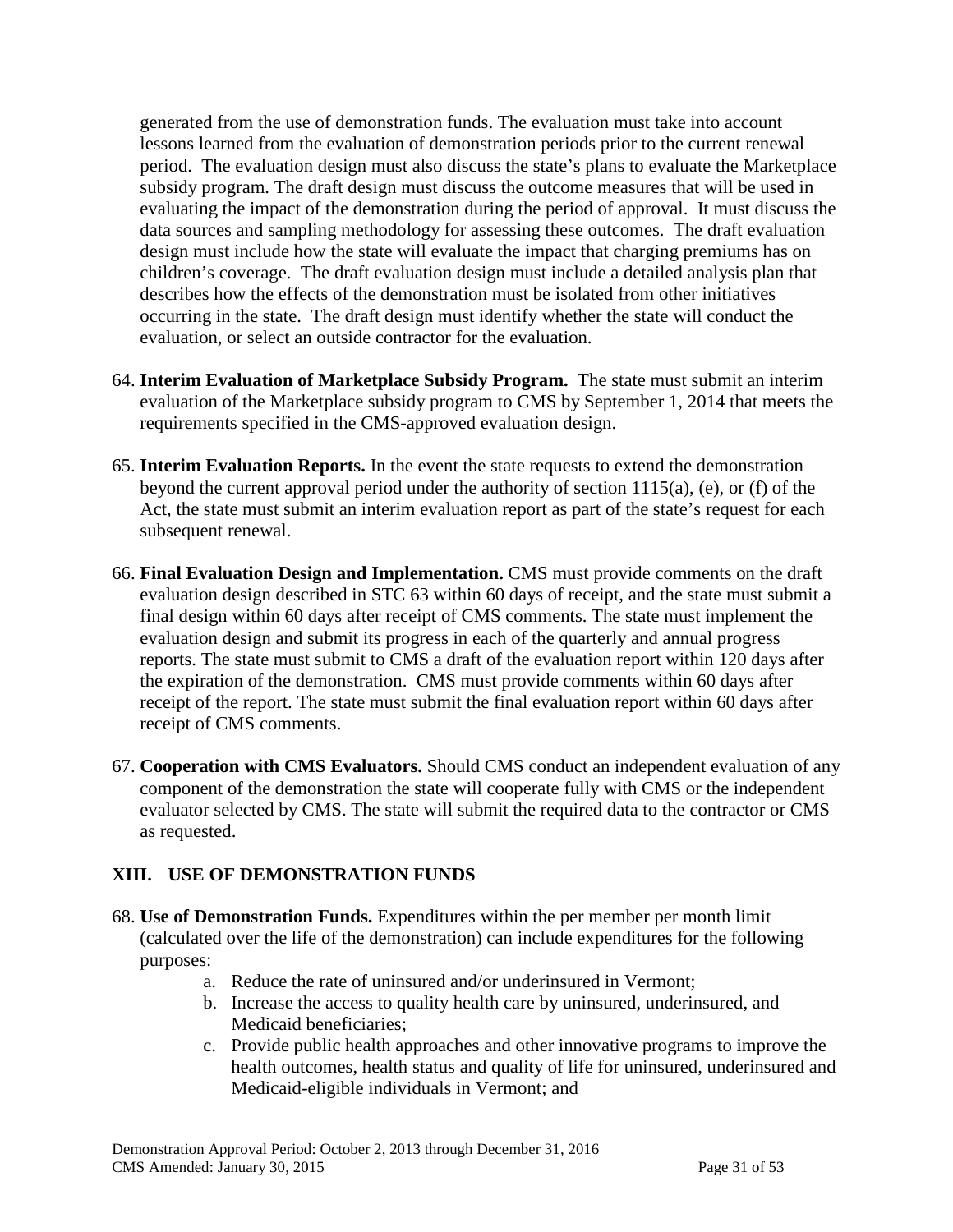d. Encourage the formation and maintenance of public-private partnerships in health care, including initiatives to support and improve the health care delivery system.

### **XIV. MEASUREMENT OF QUALITY OF CARE AND ACCESS TO CARE**

- 69. **Comprehensive State Quality Strategy (CQS).** The state shall adopt and implement a comprehensive, dynamic, and holistic continuous quality improvement strategy that integrates all aspects of quality improvement programs, processes, and requirements across the state's Medicaid program. This CQS must address quality improvement for all components of the state's Medicaid state plan and its section 1115 demonstration. The CQS must meet all the requirements of 42 CFR 438 and must include LTSS and HCBS quality components.
	- a. *CQS Elements*.The CQS must also address the following elements:
		- i. Goals. The state's goals for improvement, identified through claims and encounter data, quality metrics, and expenditure data. The goals should align with the three part aim but should be more specific in identifying pathways for the state to achieve these goals.
		- ii. Responsibilities. The CQS must identify Single State Agency and public managed care responsibilities. The Single State Agency retains ultimate authority and accountability for public managed care responsibilities and adherence to the CQS, including monitoring and evaluation of the public managed care model's compliance with requirements specific to the MLTSS assurances identified in STC 1(a)(vii)(2) below as well as the health and welfare of enrollees.
		- iii. Performance Improvement Projects (PIPs). The associated interventions for improvement in the goals. All PIP topics, tied to specific goals, must be included in the CQS.
		- iv. Performance Measures. The specific quality metrics for measuring improvement in the goals. The metrics should be aligned with the Medicaid and CHIP adult and child core measures, and should also align with other existing Medicare and Medicaid federal measure sets where possible and appropriate. The metrics should go beyond HEDIS and CAHPS data, and should reflect cost of care.
			- 1. Levels of Aggregation. Metrics should be measured at the following levels of aggregation: the state Medicaid agency, specific health care program (such as Choices for Care), if applicable, and potentially at each direct health services provider. The state will work with CMS to further define metrics, as appropriate, for collection.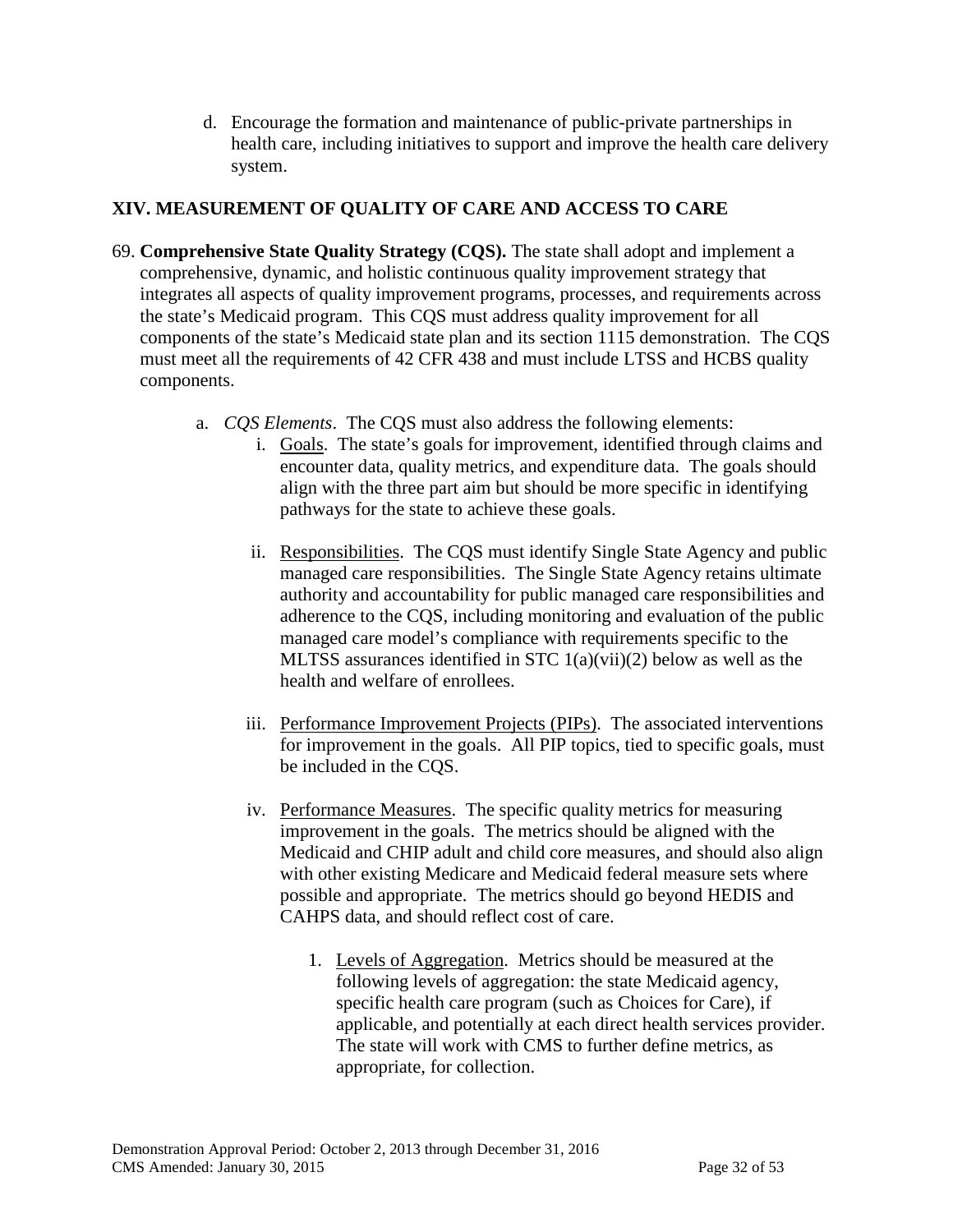- 2. Benchmarks and Targets. The specific methodology for determining benchmark and target performance on these metrics.
- v. Populations. Specific metrics related to each population covered by the Medicaid program, including children, pregnant women, non-disabled adults (including parents), individuals receiving HCBS services, and individuals receiving LTSS.
	- 1. HCBS performance measures in the areas of: level of care determinations, person-centered service planning process, outcome of person-centered goals, health and welfare, outcomes, quality of life, effectives process, community integration, and assuring there are qualified providers and appropriate HCBS settings.
	- 2. The CQS must include a special focus on MLTSS populations and address the following:
		- a. A self-assessment of MLTSS adherence to state and federal standards of care to include:
			- i. Assessment of existing initiatives designed to improve the delivery of MLTSS, including performance measures or PIPs directed to this population.
			- ii. Examination of processes to identify any potential corrective action steps toward improving the MLTSS system.
		- b. Person-Centered Planning and Integrated Care Settings
		- c. Comprehensive and Integrated Service packages
		- d. Qualifications of Providers
		- e. Participant Protections
- vi. Timeline. The CQS should include a timeline that considers metric development and specification, contract amendments, data submission and review, incentive disbursement (if available), and the re-basing of performance data.
- vii. Monitoring and Evaluation. This should include specific plans for continuous quality improvement, which includes transparency of performance on metrics and structured learning, as well as a rigorous and independent evaluation of the demonstration, as described in STC 63. The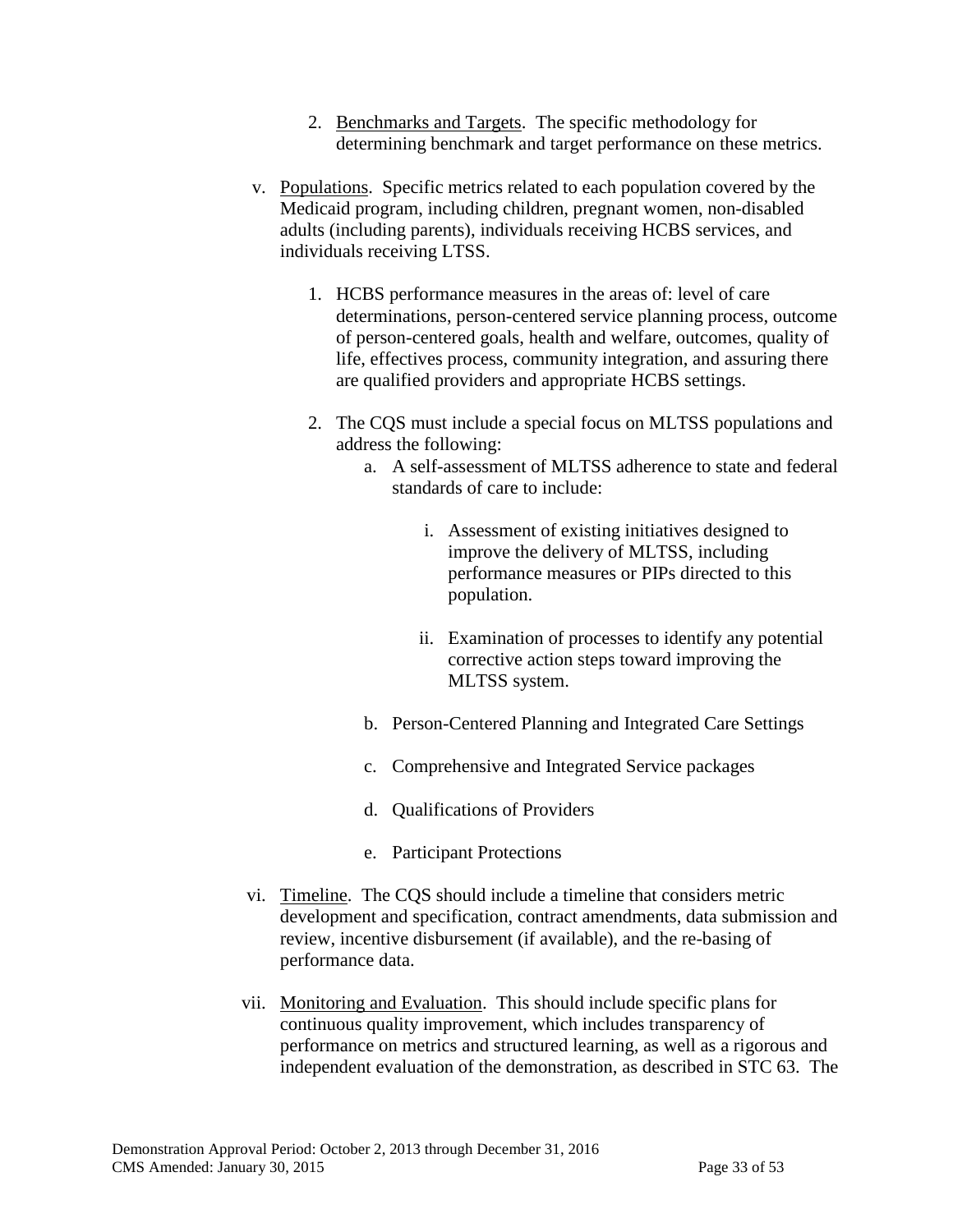evaluation in STC 63 should reflect all the programs covered by the CQS as mentioned above.

- viii. Performance improvement accountability. The state must include in its CQS a determination of how plans for financial incentives, if available, adequately align with the specific goals and performance improvement targets, and whether enhancements to these incentives are necessary (increased or restructured financial incentives, in-kind incentives, contract management, etc.).
- b. *CQS Public Engagement*.The state must solicit for and obtain the input of beneficiaries, the Medical Care Advisory Committee (MCAC), and other stakeholders in the development of its CQS, and make the draft CQS, as well as any significant revisions, available for public comment prior to submission to CMS.
- c. *State and Provider Responsibilities*. The CQS must include state Medicaid agency and any contracted service providers' responsibilities, including managed care entities, and providers enrolled in the state's FFS program. The state Medicaid agency must retain ultimate authority and accountability for ensuring the quality of and overseeing the operations of the program. The CQS must include distinctive components for discovery, remediation, and improvement.
- d. *CQS Development Timeline and Revision*.The state must revise (and submit to CMS for review) the CQS whenever this demonstration is renewed or materially amended, or when significant changes are made to the associated Medicaid programs and thus the content of the CQS. An outline and/or driver diagram for the revised CQS must be submitted to CMS with 90 days of approval of the demonstration renewal or material amendment. A draft of the revised CQS must be submitted to CMS for review within 180 days of approval of the demonstration renewal or material demonstration amendment.
	- i. A material amendment to the demonstration is one that makes changes to the populations that participate in managed care; changes the services included in the managed care program; changes how the managed care program operates; brings an existing program into the demonstration, or otherwise substantially impacts a component of the CQS.
	- ii. Any further revisions must be submitted accordingly:
		- 1. Modifications to the CQS due to changes in the Medicaid operating authorities must be submitted concurrent with the proposed changes to the operating authority (e.g., state plan or waiver amendments or waiver renewals); and/or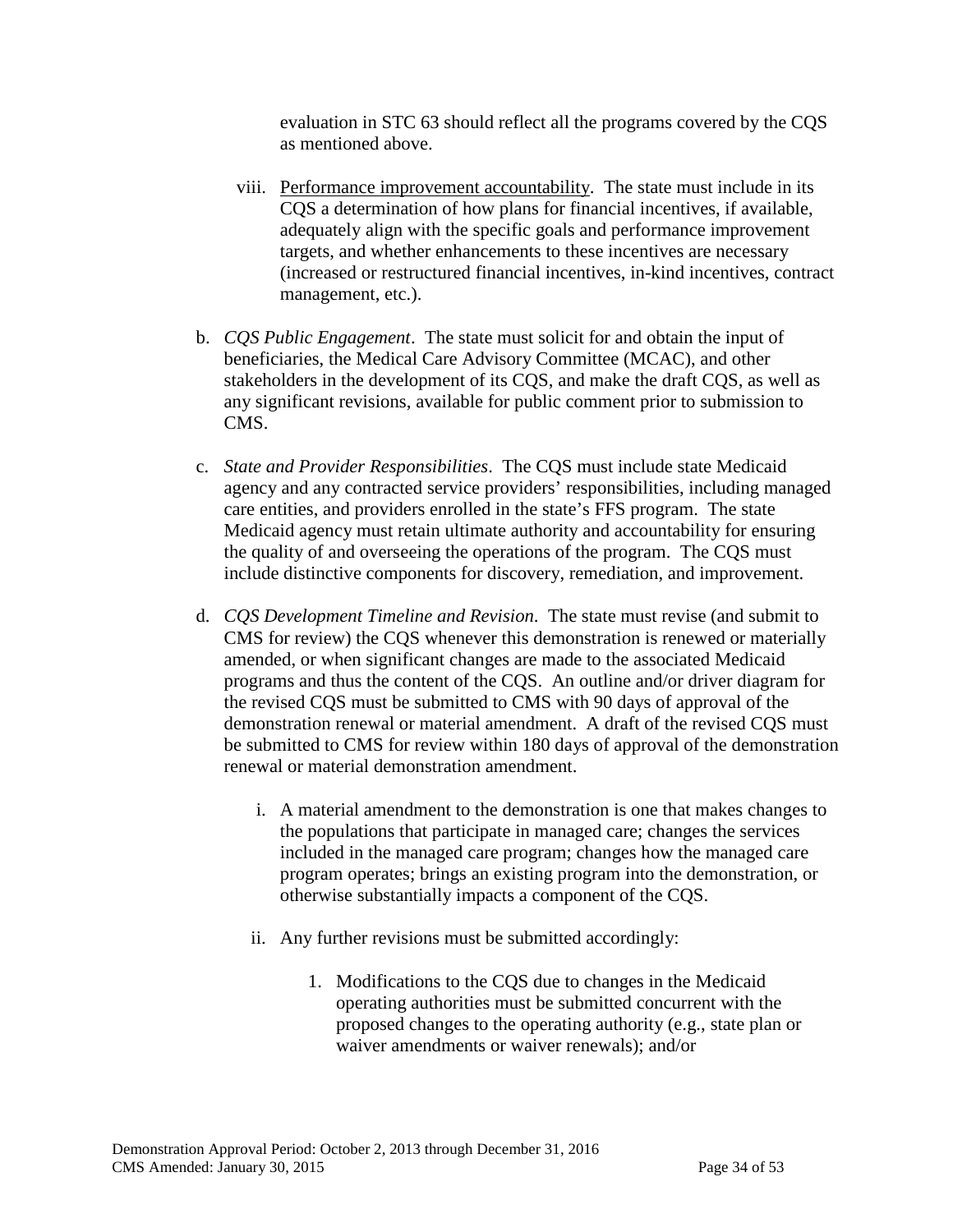- 2. Changes to an existing CQS due to fundamental changes to the CQS must be submitted for review to CMS no later than 60 days prior to the contractual implementation of such changes. If the changes to the CQS do not impact any provider contracts, the revisions to the CQS may be submitted to CMS no later than 60 days following the changes.
- iii. At a minimum, the CQS must be revised at least once every three years, but no more often than once per year (inclusive of any revisions per the requirements of STC  $69(d)(i)$ ).
- e. *CQS Annual Reports*. Consistent with 42 CFR §438.202(e)(2), the state must submit to CMS regular reports on the implementation and effectiveness of the CQS. Pursuant to STC 44, Annual Report, the state must include information on the implementation and effectives of its CQS in its annual demonstration reports, which should include a discussion of the CQS as it impacts the demonstration.

#### **XV. SCHEDULE OF THE STATE DELIVERABLES OF THE DEMONSTRATION PERIOD**

| <b>Date Specific</b>       | <b>Deliverable</b>                                          | <b>STC Reference</b> |
|----------------------------|-------------------------------------------------------------|----------------------|
| 120 days after<br>approval | <b>Submit Draft Evaluation Plan</b>                         | Section XI, STC 63   |
| September 1, 2014          | Interim Evaluation of Marketplace<br><b>Subsidy Program</b> | Section XII, STC 64  |
| April 30, 2017             | <b>Submit Final Evaluation Plan</b>                         | Section XI, STC 66   |

| <b>Recurring Date</b>                          | <b>Deliverable</b>                   | <b>STC Reference</b> |
|------------------------------------------------|--------------------------------------|----------------------|
| <b>Not later than April</b><br>1 <sup>st</sup> | Draft Annual Report                  | Section VIII, STC 44 |
|                                                | <b>Interagency Agreement</b>         | Section VI, STC 23   |
|                                                | <b>PMPM</b> limit calculation        | Section VI, STC 23   |
| <b>Quarterly</b>                               |                                      |                      |
|                                                | <b>Quarterly Operational Reports</b> | Section VIII, STC 43 |
|                                                | CMS-64 Reports                       | Section IX, STC 47   |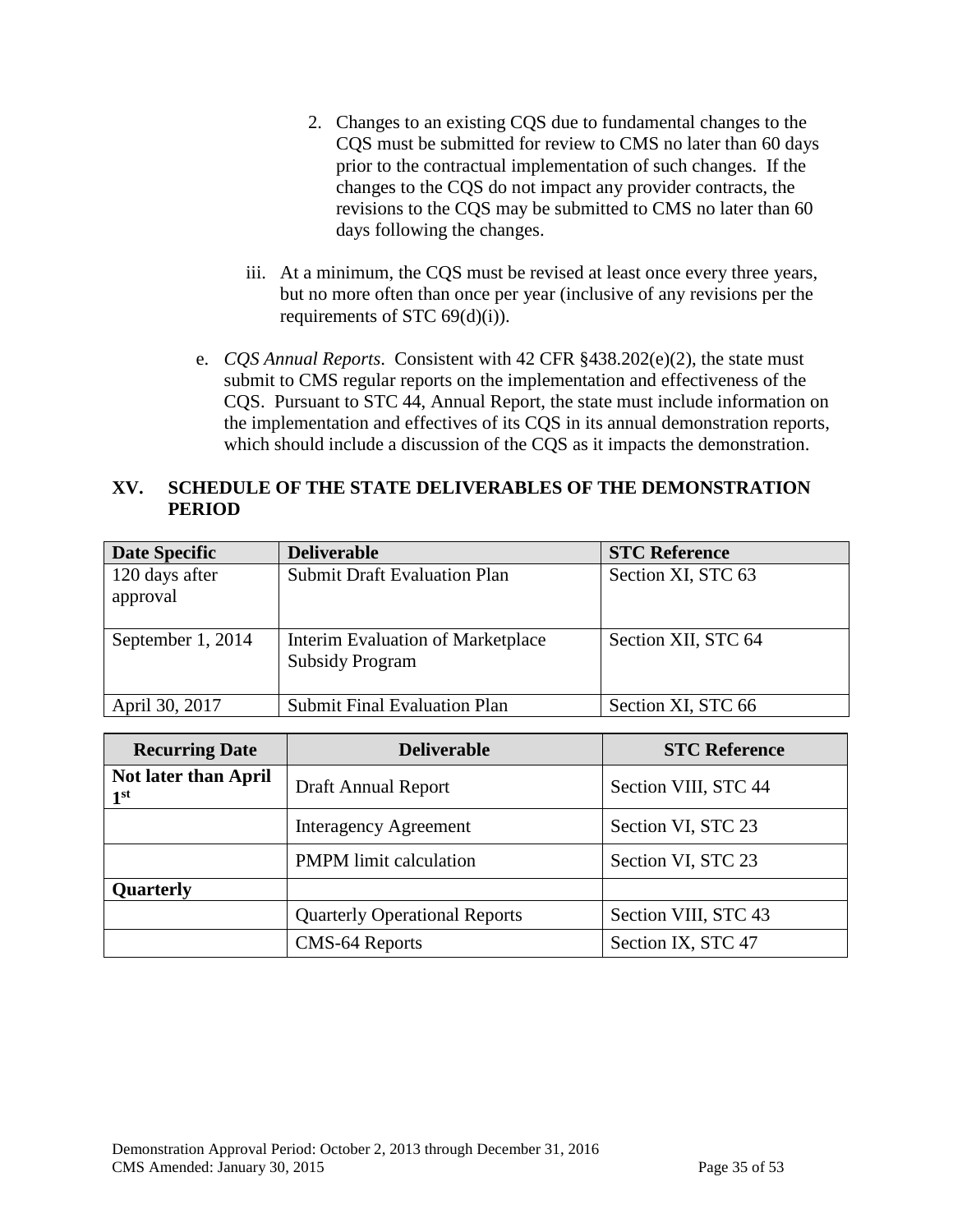#### **ATTACHMENT A: QUARTERLY REPORT CONTENT AND FORMAT**

Under section VIII, STC 43, the state is required to submit quarterly progress reports to CMS. The purpose of the quarterly report is to inform CMS of significant demonstration activity from the time of approval through completion of the demonstration. The reports are due to CMS 60 days after the end of each quarter.

The following report guidelines are intended as a framework and can be modified when agreed upon by CMS and the state. A complete quarterly progress report must include an updated budget neutrality monitoring workbook. An electronic copy of the report narrative, as well as the Microsoft Excel workbook is provided.

#### **NARRATIVE REPORT FORMAT:**

**Title Line One** – Vermont Global Commitment to Health **Title Line Two - Section 1115 Quarterly Report Demonstration/Quarter Reporting Period:** 

> Example: Demonstration Year: 6 (10/1/2010 – 9/30/2011) Federal Fiscal Quarter: 1/2010 (10/01/2010 – 12/31/2010)

#### **Introduction**

Information describing the goal of the demonstration, what it does, and key dates of approval/operation. (This should be the same for each report.)

#### **Enrollment Information**

Please complete the following table that outlines all enrollment activity under the demonstration. The state should indicate "N/A" where appropriate. If there was no activity under a particular enrollment category, the state should indicate that by "0".

#### **Enrollment Counts**

**Note:** Enrollment counts should be person counts, not member months.

| <b>Current</b>         | <b>Previously</b>      | <b>Variance</b> |
|------------------------|------------------------|-----------------|
| <b>Enrollees:</b>      | reported               |                 |
| last day of            | enrollees              |                 |
| the                    | last day of            |                 |
| quarter:<br>xx/xx/xxxx | quarter:<br>XX/XX/XXXX |                 |
|                        |                        |                 |

**Demonstration Population 1: Demonstration Population 2: Demonstration Population 3: Demonstration Population 4: Demonstration Population 5: Demonstration Population 6:**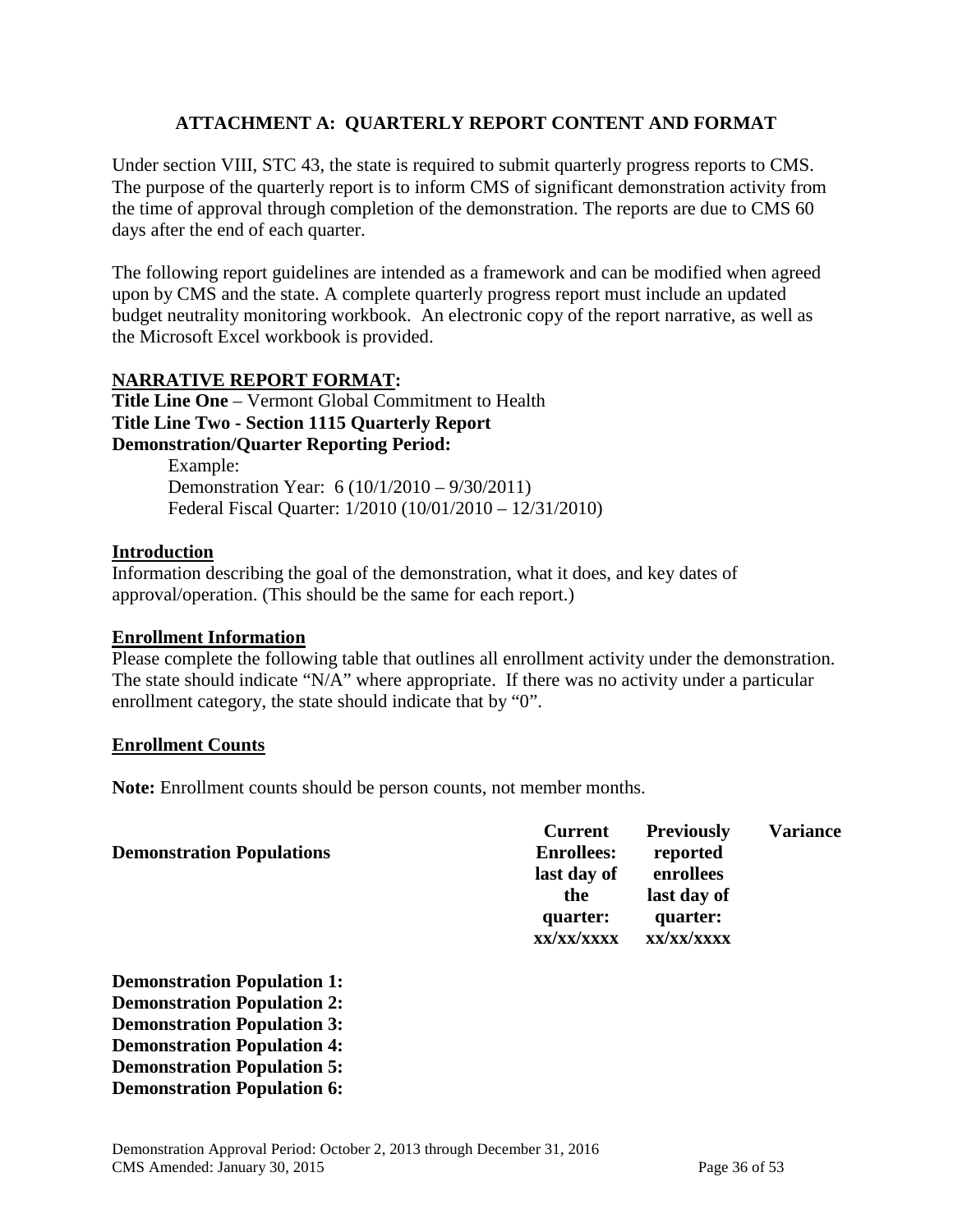#### **Outreach/Innovative Activities**

Summarize outreach activities and/or promising practices for the current quarter.

#### **Operational/Policy Developments/Issues**

Identify all significant program developments/issues/problems that have occurred in the current quarter, including but not limited to approval and contracting with new plans, benefit changes, and legislative activity.

#### **Expenditure Containment Initiatives**

Identify all current activities, by program and or Demonstration population. Include items such as status, and impact to date as well as short and long term challenges, successes and goals.

#### **Financial/Budget Neutrality Development/Issues**

Identify all significant developments/issues/problems with financial accounting, budget neutrality, and CMS 64 reporting for the current quarter. Identify the state's actions to address these issues.

#### **Member Month Reporting**

Enter the member months for each of the EGs for the quarter.

#### **A. For Use in Budget Neutrality Calculations**

| <b>Eligibility Group</b> | <b>Month 1</b> | Month 2 | Month 3 | <b>Total for Quarter</b><br><b>Ending XX/XX</b> |
|--------------------------|----------------|---------|---------|-------------------------------------------------|
| <b>Population 1:</b>     |                |         |         |                                                 |
| <b>Population 2:</b>     |                |         |         |                                                 |
| <b>Population 3:</b>     |                |         |         |                                                 |
| <b>Population 4:</b>     |                |         |         |                                                 |
| <b>Population 5:</b>     |                |         |         |                                                 |
| <b>Population 6:</b>     |                |         |         |                                                 |
| <b>Population 7:</b>     |                |         |         |                                                 |
| <b>Population 8:</b>     |                |         |         |                                                 |

#### **Consumer Issues**

A summary of the types of complaints or problems consumers identified about the program in the current quarter. Include any trends discovered, the resolution of complaints, and any actions taken or to be taken to prevent other occurrences. Also discuss feedback received from the other consumer groups.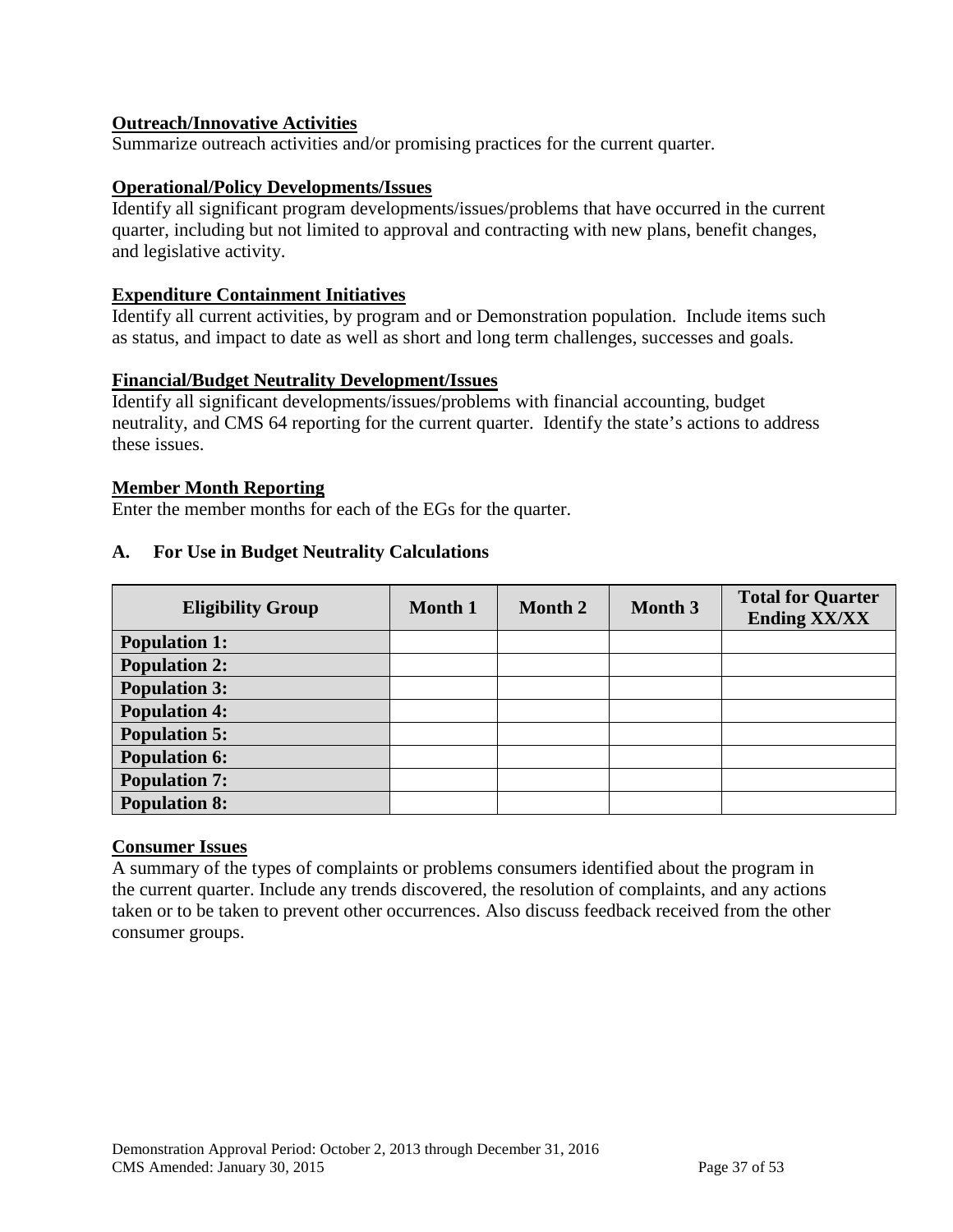#### **Quality Assurance/Monitoring Activity**

Identify any quality assurance/monitoring activity in current quarter.

#### **Demonstration Evaluation**

Discuss progress of evaluation design and planning.

## **Enclosures/Attachments**

Identify by title any attachments along with a brief description of what information the document contains.

#### **State Contact(s)**

Identify individuals by name, title, phone, fax, and address that CMS may contact should any questions arise.

#### **Date Submitted to CMS**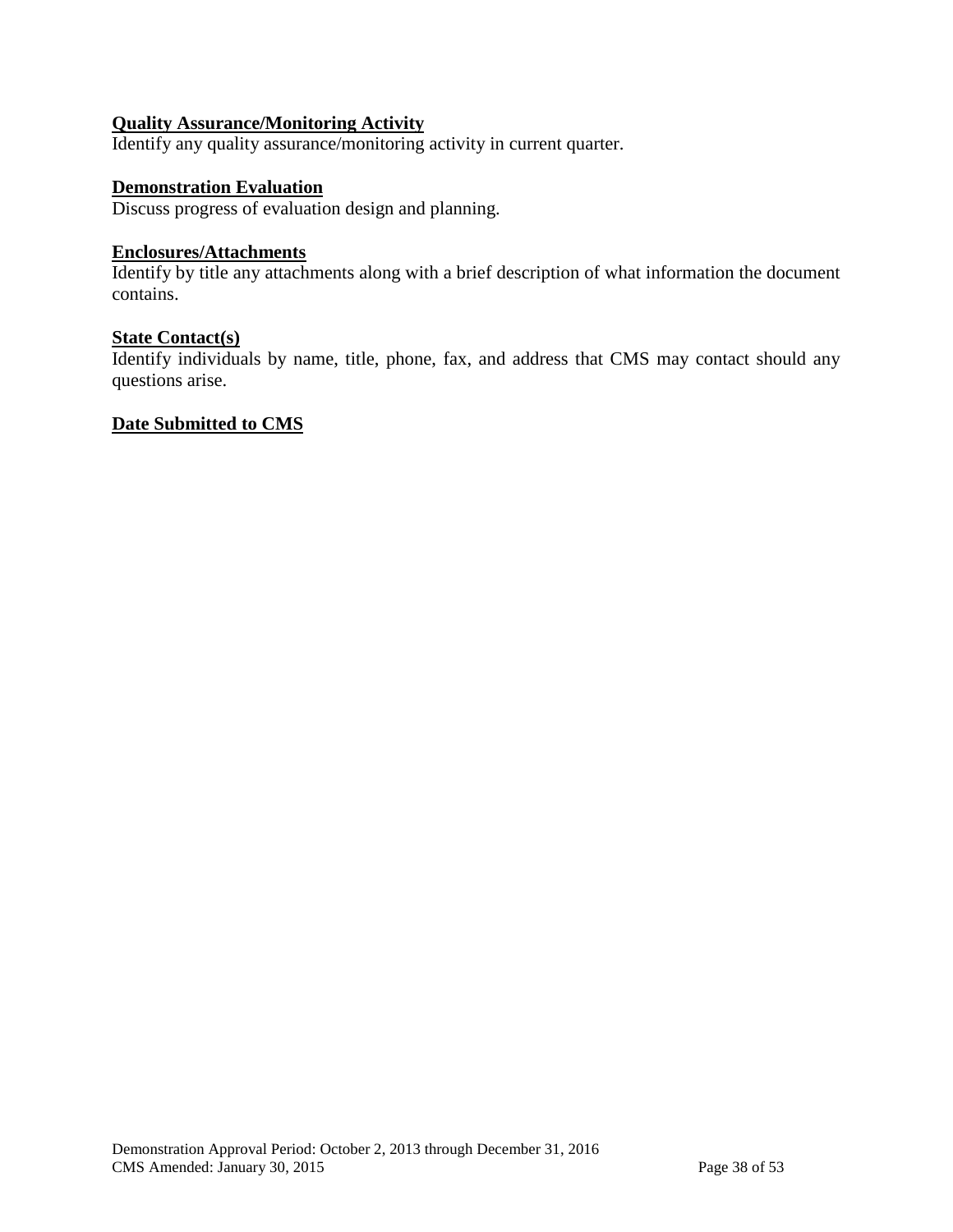| <b>Choices</b>                          | <b>Choices for Care Clinical Eligibility Categories*</b>                                                                                                                       |                                                                                                                                                                                                                                                                                                            |                                                                                                                                                                                                                                                                                                                      |                                                                                                                                                                                                                               |  |  |  |  |  |
|-----------------------------------------|--------------------------------------------------------------------------------------------------------------------------------------------------------------------------------|------------------------------------------------------------------------------------------------------------------------------------------------------------------------------------------------------------------------------------------------------------------------------------------------------------|----------------------------------------------------------------------------------------------------------------------------------------------------------------------------------------------------------------------------------------------------------------------------------------------------------------------|-------------------------------------------------------------------------------------------------------------------------------------------------------------------------------------------------------------------------------|--|--|--|--|--|
| for Care<br><b>Eligibility</b><br>Group | <b>Need for</b><br><b>Assistance with</b><br><b>Activities of</b><br><b>Daily Living</b><br>(ADLs)                                                                             | <b>Physical Health</b><br><b>Needs</b>                                                                                                                                                                                                                                                                     | <b>Behavioral</b><br><b>Health</b><br><b>Needs/Needs</b><br>Due to Impaired<br><b>Decision-Making</b>                                                                                                                                                                                                                | Unique<br><b>Circumstances</b>                                                                                                                                                                                                |  |  |  |  |  |
| <b>Highest</b>                          | Extensive or total<br>assistance daily<br>with eating,<br>toileting, bed<br>mobility or<br>transfer and<br>limited assistance<br>with any other<br>activity of daily<br>living | Skilled nursing<br>care on a daily<br>basis for a specific<br>condition/treatment<br>or unstable medical<br>condition                                                                                                                                                                                      | Severe<br>impairment with<br>decision-making<br>or moderate<br>impairment with<br>behavioral<br>symptoms (e.g.,<br>wandering,<br>aggression,<br>resistance to care)<br>that occur<br>frequently and are<br>not easily altered                                                                                        | Loss of<br>primary<br>caregiver; loss<br>of living<br>situation;<br>health and<br>welfare at<br>imminent risk<br>without<br>services; health<br>condition<br>would be at<br>imminent risk<br>or worsen<br>without<br>services |  |  |  |  |  |
| <b>High</b>                             | Extensive or total<br>assistance daily<br>with bathing,<br>dressing, eating,<br>toileting, mobility                                                                            | Skilled nursing<br>care, assessment<br>and monitoring of<br>care on less than<br>daily basis but<br>require an<br>aggregate of<br>personal care,<br>nursing care,<br>therapies and/or<br>medical treatments<br>on a daily basis;<br>skilled teaching to<br>regain or maintain<br>certain<br>skills/control | Impaired<br>judgment or loss<br>of decision-<br>making that:<br>Requires<br>$\bullet$<br>controlled<br>environment<br>to maintain<br>safety due to<br>behavioral<br>conditions<br>(e.g.,<br>wandering,<br>aggression)<br>Requires<br>$\bullet$<br>constant or<br>frequent<br>direction to<br>perform<br>certain ADLs | Health and<br>welfare at<br>imminent risk<br>without<br>services; health<br>condition<br>would worsen<br>without<br>services                                                                                                  |  |  |  |  |  |

#### **ATTACHMENT B. Summary of Choices for Care Eligibility Criteria**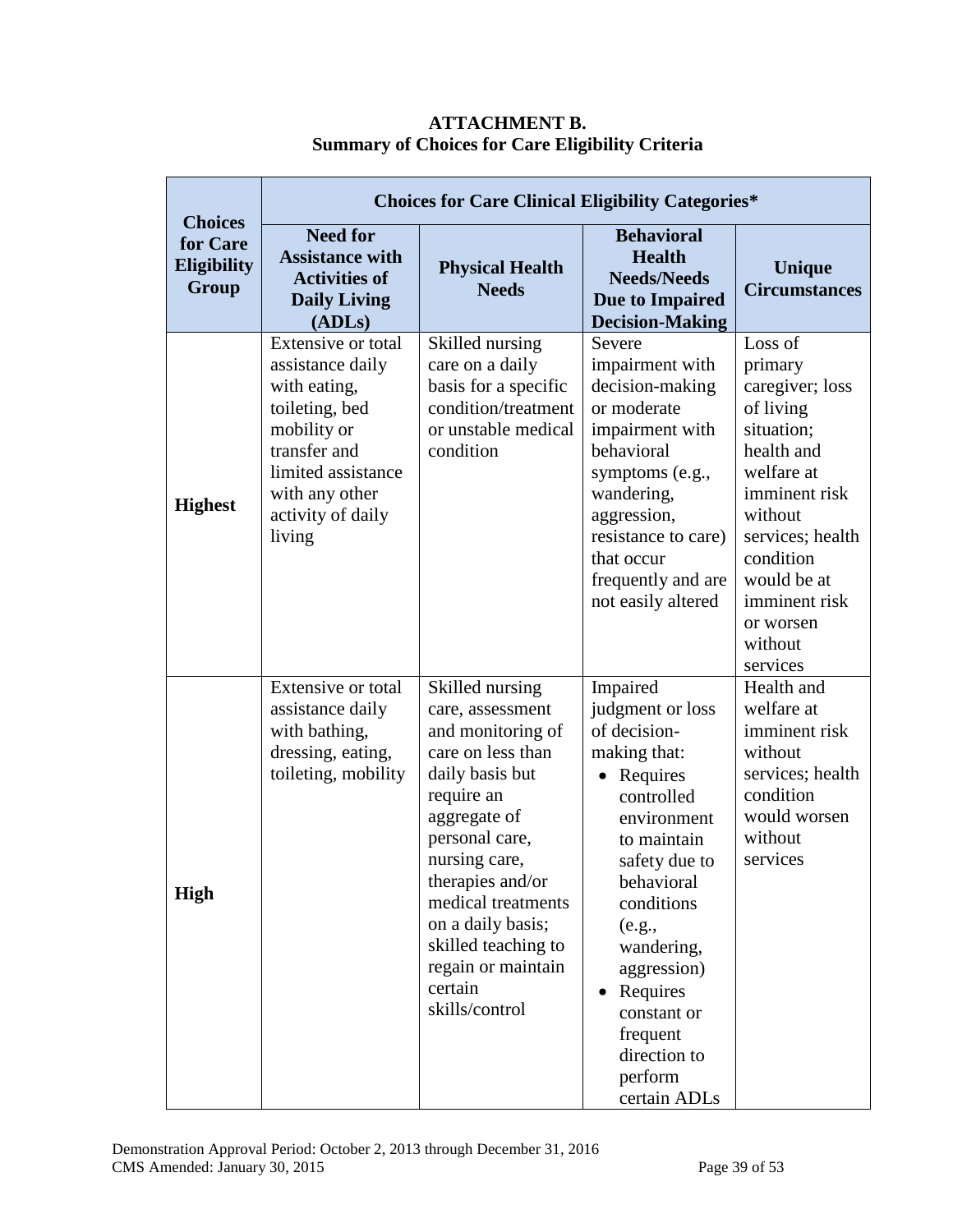| Moderate | Supervision or<br>assistance 3 or<br>more times in 7<br>days with one<br>ADL or<br>combination of<br>ADL and IADL's | Chronic condition<br>that requires<br>monitoring at least<br>monthly | Impaired<br>judgment or<br>decision-making<br>that requires<br>general<br>supervision on a<br>daily basis | Worsening<br>health<br>condition<br>without<br>services |
|----------|---------------------------------------------------------------------------------------------------------------------|----------------------------------------------------------------------|-----------------------------------------------------------------------------------------------------------|---------------------------------------------------------|

\*Persons must meet both clinical and financial eligibility requirements detailed in Vermont rule and policy.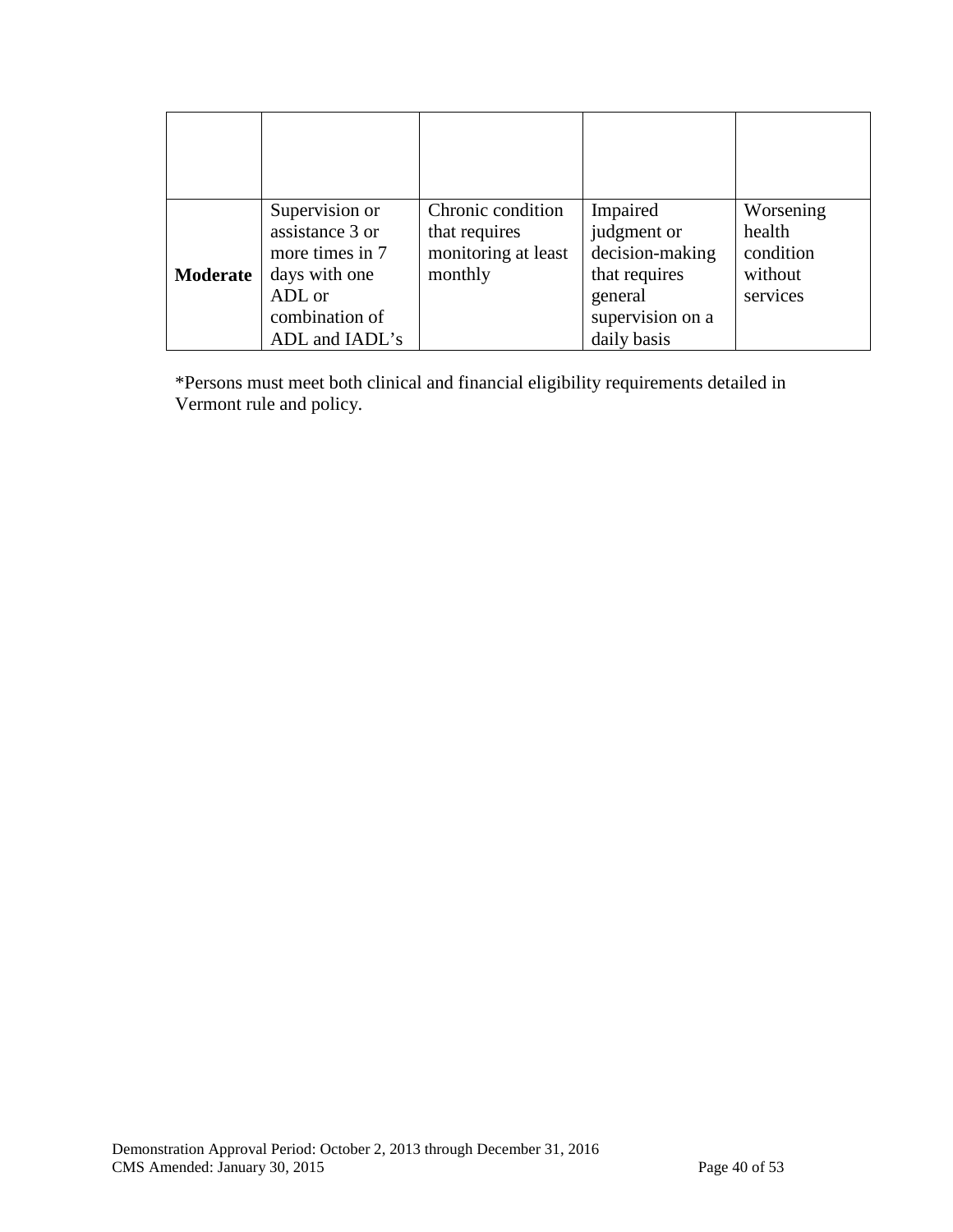#### **ATTACHMENT C Choices for Care Services by Demonstration Group**

All covered services are subject to medical necessity review. A complete description of covered services and limitations is contained in the Vermont approved title XIX State plan, the Choices for Care Operational Protocol, Vermont statutes, regulations, and policies and procedures.

Definitions of each service may be found in Attachment D.

| <b>Home and Community-Based Services</b>                                                                              |                     |                  |                |     |      |                                                                                                                                       |  |  |
|-----------------------------------------------------------------------------------------------------------------------|---------------------|------------------|----------------|-----|------|---------------------------------------------------------------------------------------------------------------------------------------|--|--|
| <b>Type of HCBS Service</b>                                                                                           | <b>Highest Need</b> | <b>High Need</b> | Moderate Need  | CRT | PACE | <b>Limitations</b>                                                                                                                    |  |  |
| <b>Adult Day Services</b>                                                                                             | X                   | X                | $\overline{X}$ | X   |      | Any limitation on this service are defined<br>by Vermont rules and policies                                                           |  |  |
| <b>Assistive Devices and</b><br><b>Home Modifications</b>                                                             | X                   | X                |                | X   |      |                                                                                                                                       |  |  |
| <b>Case Management</b>                                                                                                | X                   | X                | X              | X   |      |                                                                                                                                       |  |  |
| Companion                                                                                                             | X                   | X                |                | X   |      | Limited in combination with Respite<br>Service                                                                                        |  |  |
| Homemaker                                                                                                             | X                   | X                | X              | X   |      | Excluded if participant receives Personal<br>Care services since homemaker activities<br>are included among Personal Care<br>services |  |  |
| Incidental purchases<br>paid out of cash<br>allotments to<br>participants who are<br>self-directing their<br>services | $\boldsymbol{X}$    | X                |                |     |      | Limited to Flexible Choices participants<br>who are self-directing their services                                                     |  |  |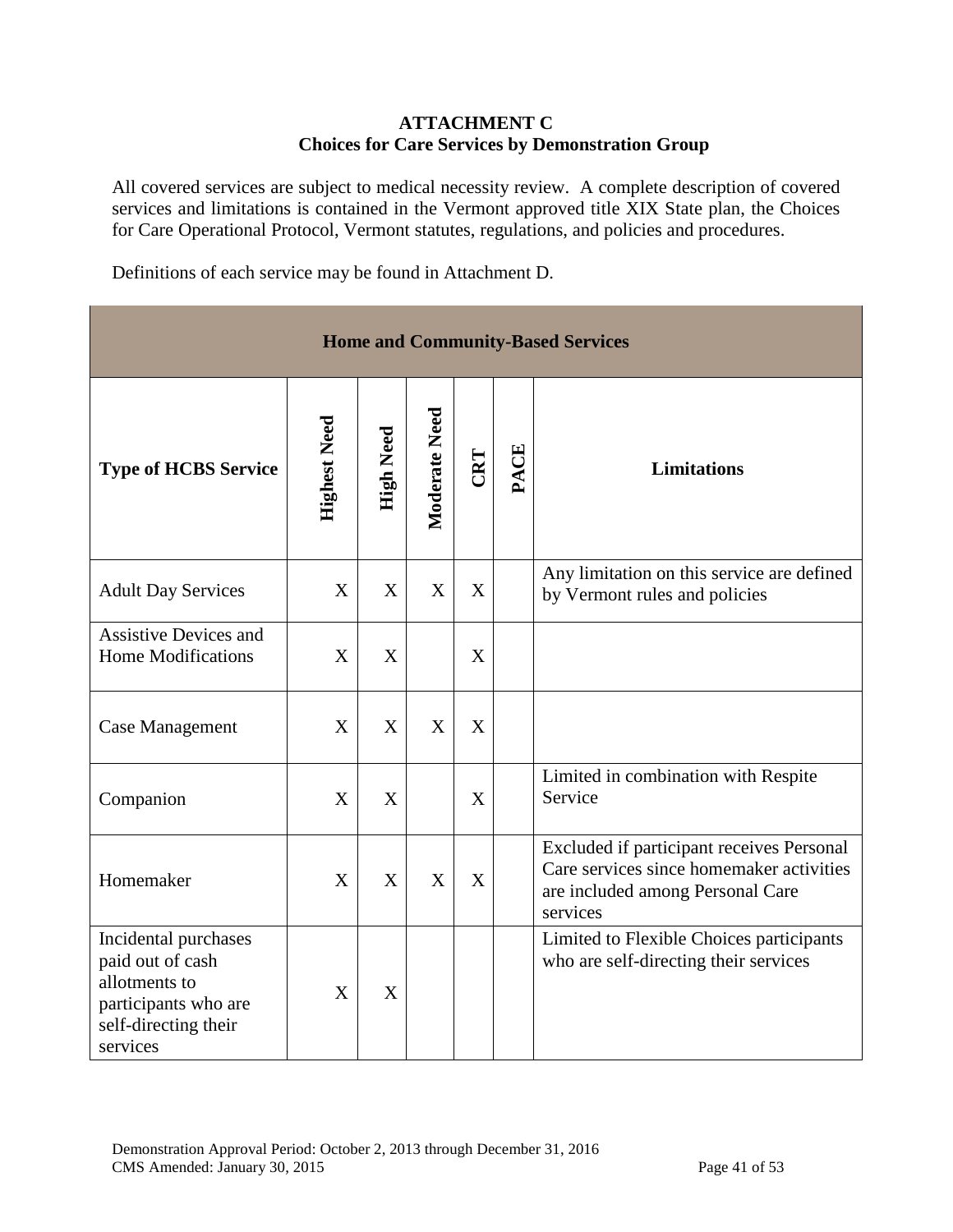| <b>Nursing Overview</b>                      | $\boldsymbol{\mathrm{X}}$ | X                |               |     |      | Limited to participants residing in<br><b>Enhanced Residential Care</b>                                                                                         |
|----------------------------------------------|---------------------------|------------------|---------------|-----|------|-----------------------------------------------------------------------------------------------------------------------------------------------------------------|
| <b>Type of HCBS</b><br><b>Service</b>        | <b>Highest Need</b>       | <b>High Need</b> | Moderate Need | CRT | PACE | <b>Limitations</b>                                                                                                                                              |
| Personal Care                                | X                         | X                |               | X   |      | Includes assistance with ADLs and<br>limited IADLs; laundry, meal<br>preparation; medication management and<br>non-medical transportation.                      |
| Personal Emergency<br><b>Response System</b> | X                         | X                |               | X   |      |                                                                                                                                                                 |
| <b>Respite Care</b>                          | X                         | X                |               | X   |      | Limited in combination with Companion<br>Service for individuals residing at home.                                                                              |
| Social and Recreational<br><b>Activities</b> | $\boldsymbol{X}$          | X                |               |     |      | Limited to participants residing in<br><b>Enhanced Residential Care</b>                                                                                         |
| Supervision                                  | X                         | X                |               |     |      | Limited to participants residing in<br><b>Enhanced Residential Care</b>                                                                                         |
| <b>Transportation Services</b>               | X                         | X                |               | X   |      | Non-medical transportation. Limited to<br>participants residing in Enhanced<br>Residential Care. Included in Personal<br>Care for individuals residing at home. |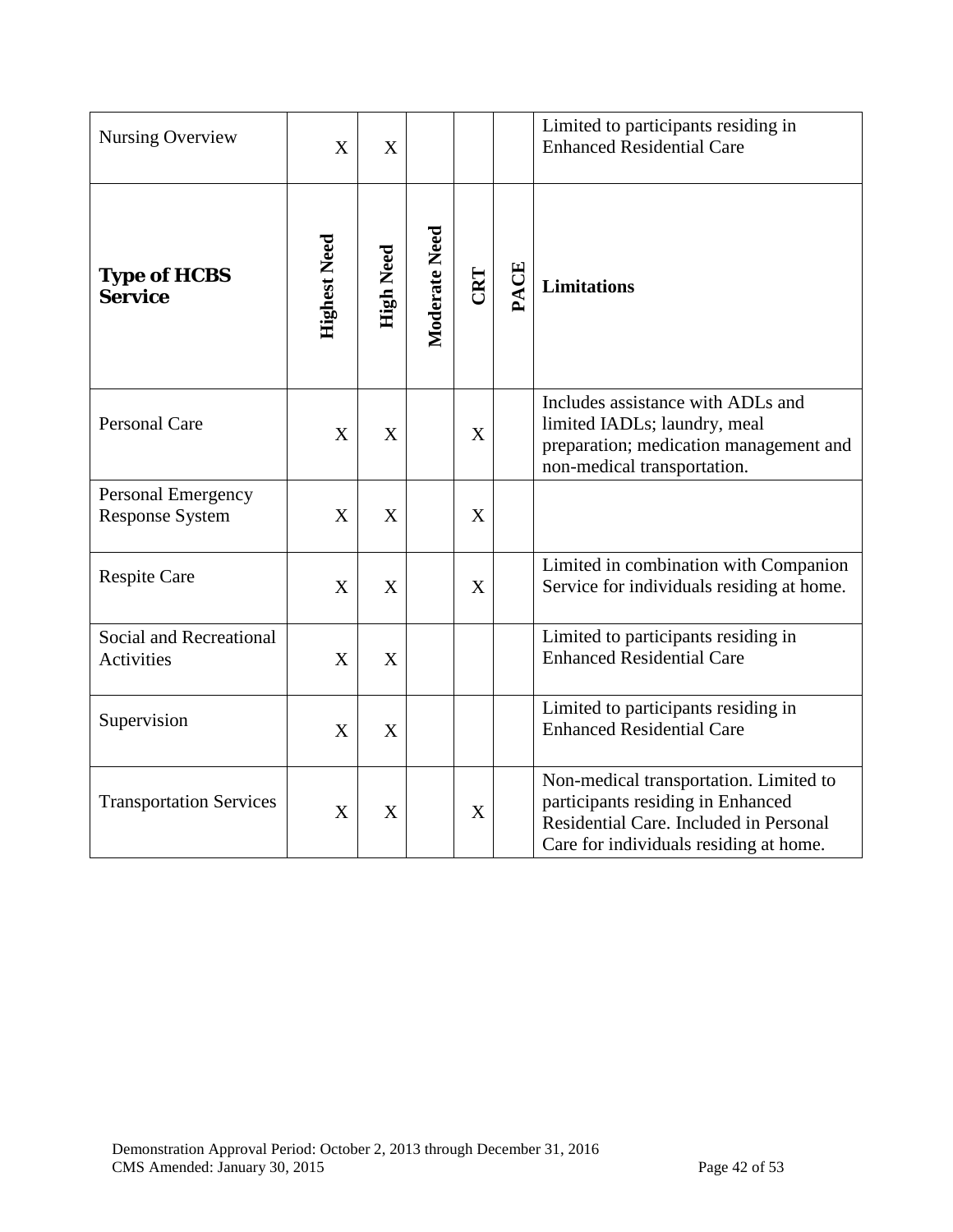#### **ATTACHMENT D: Choices for Care Long Term Services and Supports Definitions**

#### **Long Term Services and Supports Service Definitions & Waiting List Procedures**

Comprehensive descriptions and coverage policies, prior authorization, applicant rules and limitations are defined by the Medicaid State Plan, Vermont statutes and rules and program policies.

#### **Choices for Care**

**Adult day services**: Community -based non-residential services that provide a range of professional health, social and therapeutic services delivered in a safe, supportive environment. **Assistive devices and home modifications**: An "Assistive Device" is defined as an item which is used to increase, maintain, or improve functional capabilities. Such devices are intended to replace functional abilities lost to the individual because of his or her disability and must be used in performing Activities of Daily Living (ADL) or Instrumental Activities of Daily Living (IADL). A "Home Modification" is defined as a physical adaptation to the home which is necessary to allow safe access to and use of, the individual's primary living space, bathroom, kitchen, or main exit/entrance to the home.

**Case management**: Assistance to participants in gaining access to needed long-term care Medicaid services and other state plan and/or medical, social and community services. This includes comprehensive assessment and reassessments, treatment and support planning, obtaining and monitoring the provision of services included in the service care plan and assessing the quality, effectiveness and efficiency of CFC services.

**Enhanced Residential Care Home Services**: A package of services provided by an approved Level III Residential Care Home (RCH) or an Assisted Living Residence (ALR). In addition to services provided to all RCH/ALR residents, these residential settings also provide a Registered Nurse on-site, personal care services and daily social and recreational activity opportunities.

**Adult Family Care:** 24-hour care and support option in which participants live in and receive services from an Adult Family Care Home which is contracted by an Authorized Agency

**Companion care**: Non-medical supervision and socialization for participants who are unable to care for themselves.

**Homemaker services:** Assistance with activities that help to maintain a safe, healthy environment for individuals residing in their homes. Such services contribute to the prevention, delay, or reduction of risk of harm or hospital, nursing home, or other institutional care.

**Personal care**: Assistance with Activities of Daily Living (ADLs) like eating, dressing, walking, transferring, toileting and bathing and Instrumental Activities of Daily Living (IADLs) such as cooking, cleaning and shopping.

**Personal Emergency Systems**: Electronic devices which enable individuals at high risk to secure help in an emergency.

**Respite care:** Alternate care giving arrangements to facilitate planned short term and time limited breaks for unpaid care givers.

**Flexible choices (Self Directed Care):** Participant or surrogate directed home and community based option which converts a participant's Home Based Service Plan into a cash allowance. Working with a consultant, the participant develops a budget which details expenditure of the allowance and guides the participant's acquisition of services to meet their needs.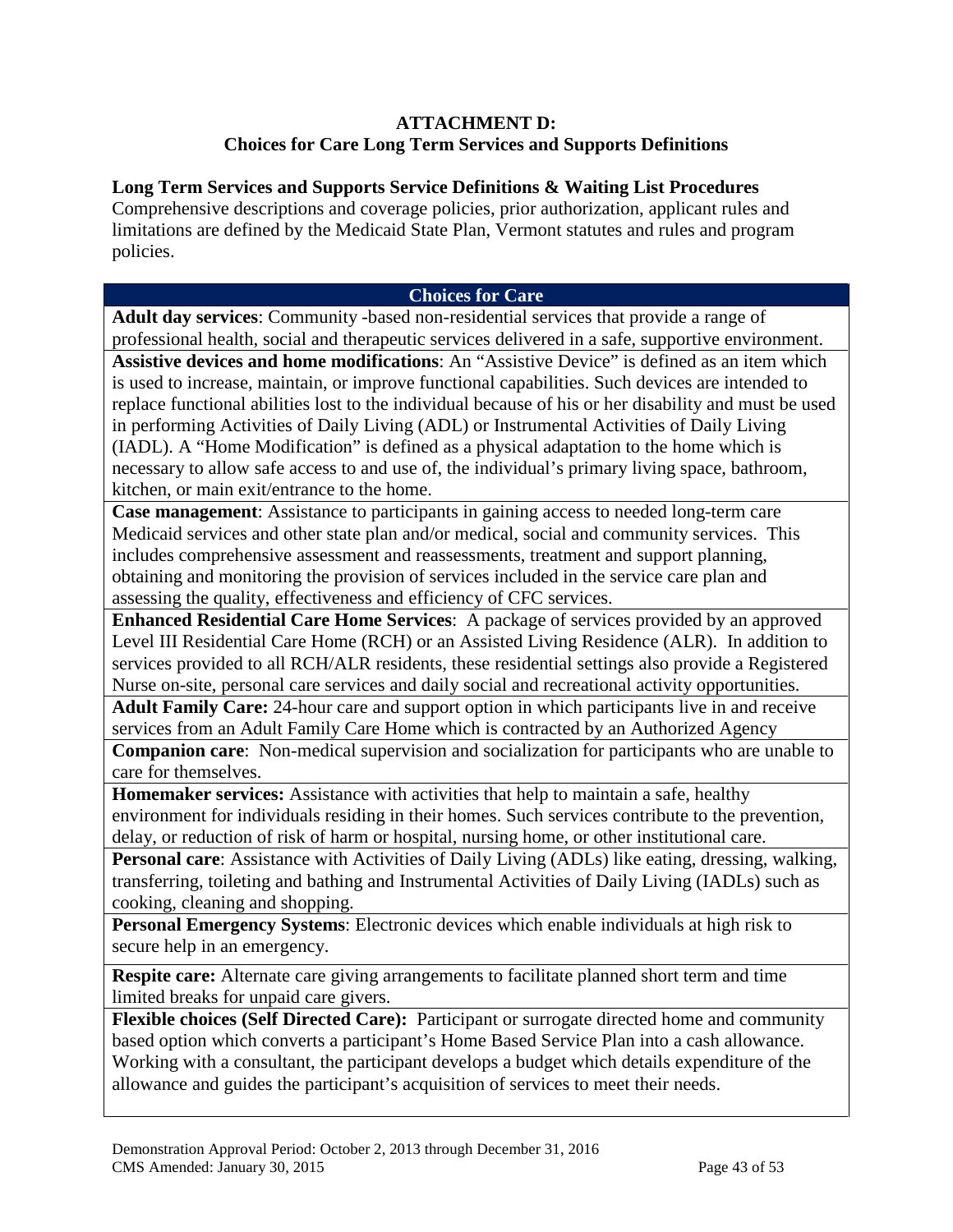**Nursing Facility:** Health-related services (above the level of room and board) not available in the community, needed regularly due to a mental or physical condition that includes provision of or arranging, nursing or related services and specialized rehabilitative services to attain or maintain the highest practicable physical, mental, and psychosocial wellbeing of each resident.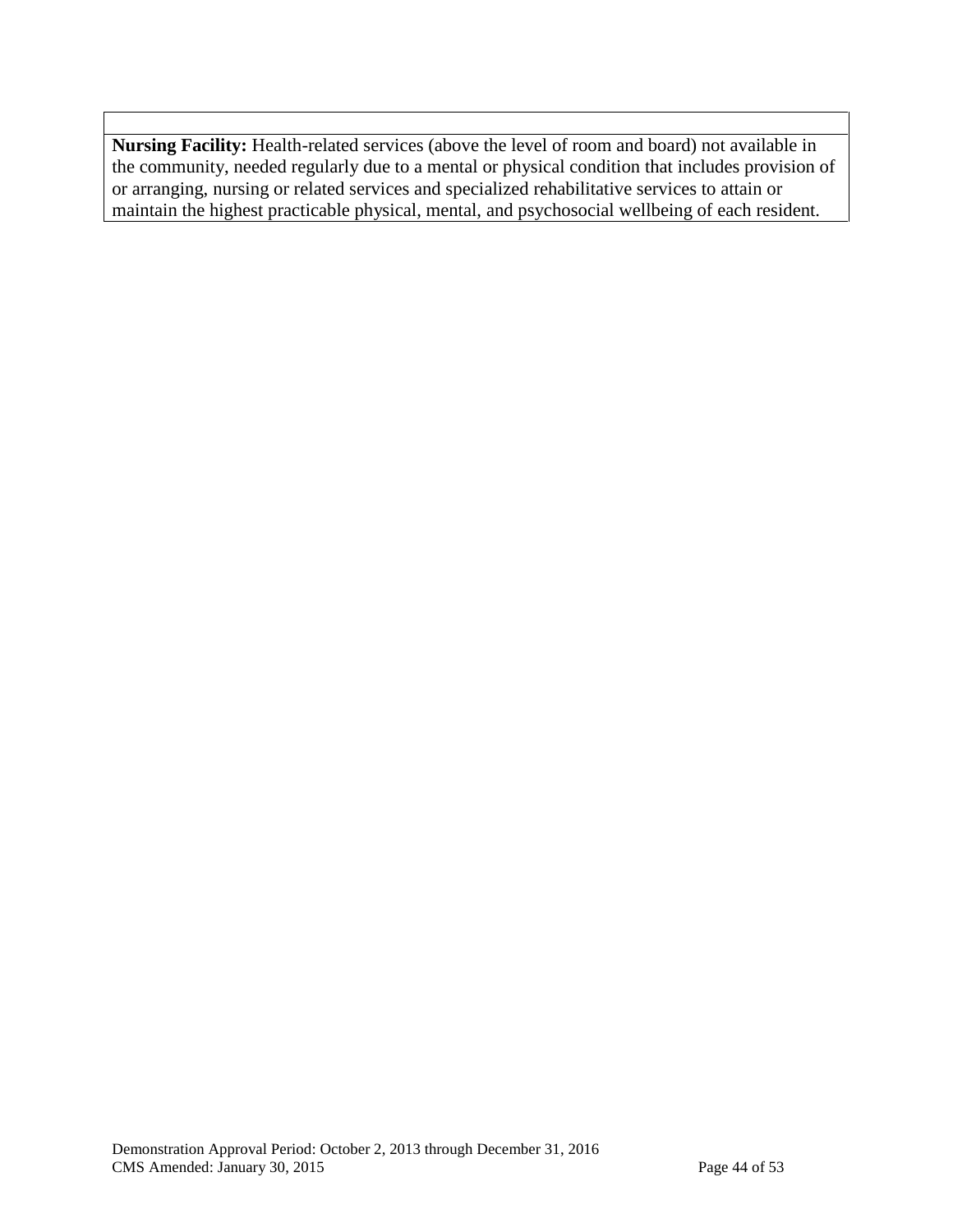#### **ATTACHMENT E: Global Commitment Specialized Program Service Definitions**

Vermont's specialized programs rely on person centered planning to develop individualized plans of care. Specialized programs support a continuum of care from short term crisis or family support to intensive 24/7 home and community based wraparound services. These programs include both State Plan recognized and specialized non-State Plan services and providers to support enrollees in home and/or community settings. The state may require: additional provider agreements, certifications or training not found in the State plan; specific assessment tools, level of care or other planning processes; and/or prior authorizations to support these programs. This attachment is for summary purposes only, complete service definitions, approved provider types, applicant rules, prior authorizations, limitations and exclusions can be found in Vermont statute, rule and policy.

### **Traumatic Brain Injury Program (TBI) Services**

**Crisis Support Services**: Time limited services and supports that assist an individual to resolve a severe behavioral, psychological or emotional crisis safely in their community. This includes 24/7 availability, one to one support and case management, hospital diversion programs, mobile outreach, community crisis placements and/or intensive in home support.

**Psychological and Counseling Supports**: Services provided by or under the direction of licensed practitioners that include, but may not be limited to: clinical assessment; medication and psychiatric consultation; individual, family and group therapy or specialized behavioral or health services.

**Case Management**: Assistance to enrollees in gaining access to needed waiver, medical, social, educational and other services regardless of the funding source for the services to which access is gained. Case management includes comprehensive assessment; treatment planning and plan of care development, service coordination, monitoring and collateral contacts with persons involved and/or designated by the enrollee.

**Community Supports**: Individualized support services that may be provided in a family setting, group home, supervised apartment, other community residential setting or in the individual's own apartment/home. Support may include 24-hour care and supervision as part of authorized treatment plan goals and objectives.

**Habilitation**: Comprehensive and integrated one to one training and support by authorized Life Skills Aides (LSA) to provide training in specific activities of daily living identified in the treatment plan designed to promote independent living and community re-integration.

**Respite Care:** Alternative caregiving arrangements to facilitate planned short term and time limited breaks for caregivers.

**Supported Employment**: Job coaching, on and off site support, and consultation with employers to support competitive employment in integrated community work settings.

**Environmental and Assistive Technology**: Physical adaptations, devices or technology in the home necessary to ensure health and safety or to enable greater independence. Eligible items may include, but are not limited to: durable medical equipment; safety devices; physical endurance equipment prescribed by a licensed health professional; accessibility devices and equipment. This may include services/supports, deposits, rentals or other items which are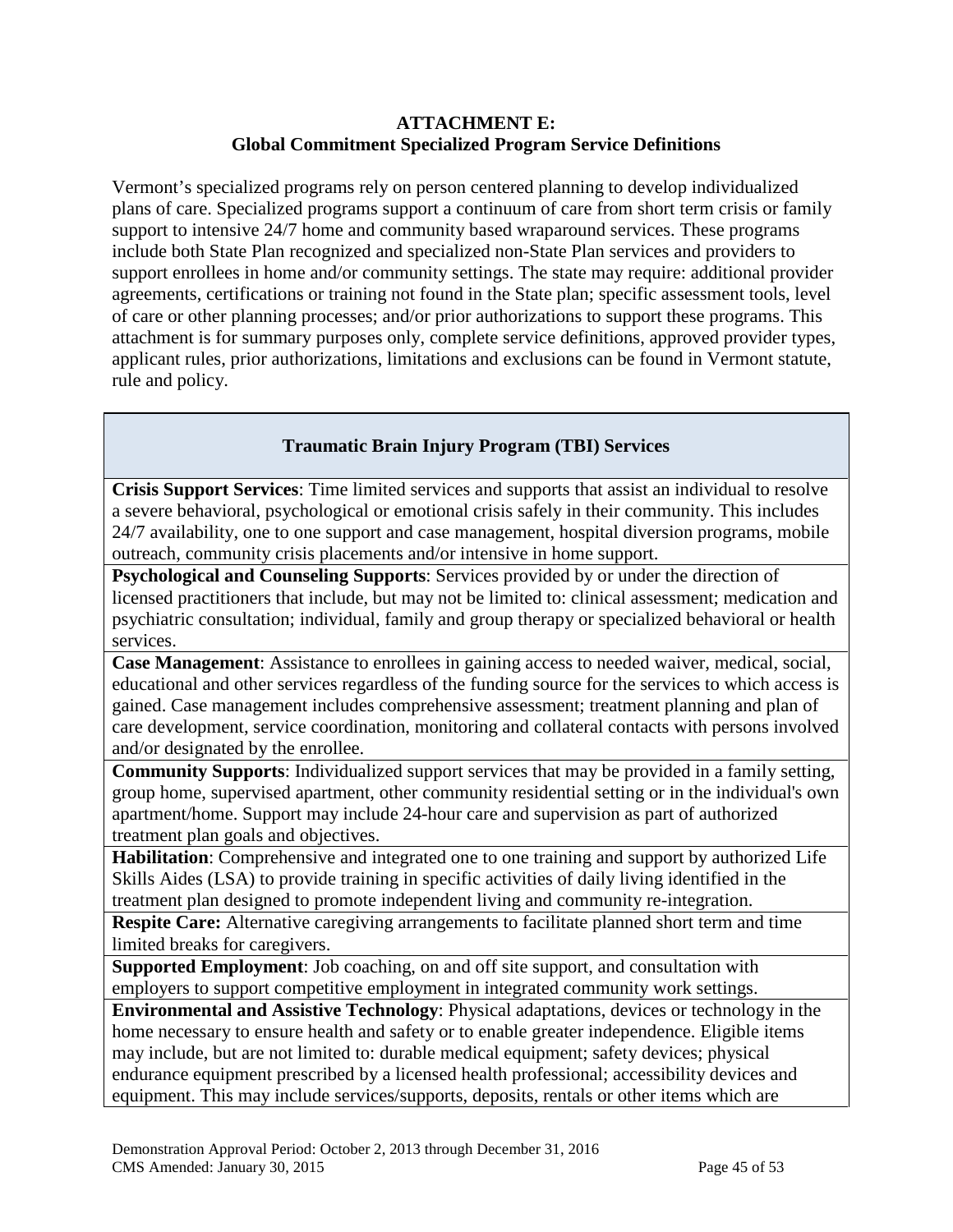determined to be necessary to improve functional independence.

**Self-Directed Care:** When an individual, their family or surrogate meets requirements and chooses to manage some or all of their TBI services, the person has the responsibility of hiring his or her own staff and overseeing the administrative responsibilities associated with receiving TBI funding, including contracting for services, developing a service plan, fulfilling the responsibilities of the employer, and planning for back-up support or respite in the case of an emergency.

### **Services for Children and Youth under 21 Experiencing Severe Emotional Disturbance/ Mental Illness and Their Families**

**Service Coordination**: Case management and assistance to individuals and families in planning, developing, choosing, gaining access to, coordinating and monitoring the provision of medical, social, educational and other services and supports, including discharge planning, advocacy, monitoring and supporting them to make and assess their own decisions.

**Community Supports** (Individual or Group): Specific, individualized and goal-oriented services which assist individuals in developing skills and social supports necessary to promote growth.

**Skilled Therapy Services:** Services provided by or under the direction of licensed practitioners that include, but may not be limited to: clinical assessment; medication and psychiatric consultation; individual, family and group therapy or specialized behavioral and health services.

**Residential Treatment:** Out of home treatment services that include:

- *Transitional Living*: Short-term out of home care for adolescents requiring intensive supports in order to transition to independent living.
- *Therapeutic Foster Care*: Short-term out-of-home care to assist in skill development and remediation of intensive mental health issues to support a return to the family.
- *Residential Treatment:* Intensive out of home care for mental health treatment, skill building, family reintegration and/or specialized assessment services to assist recovery and skill building that supports return to the family home.

### **Flexible Support:**

- *Family Education*: In home support and treatment for the purpose of enhancing the family's ability to meet their child's emotional needs.
- *Specialized Rehabilitation or Treatment Plan Services*: Services, supports or devices used to increase, maintain, or improve functional capabilities or health outcomes identified as the result of an approved assessment, treatment plan and/or prior approval.

**Counseling:** Services directed toward the development and restoration of skills or the elimination of psychosocial or barriers that impede the development or modification of skills necessary for independent functioning in the community. Services may include approved peer supported and recovery services.

**Respite**: Alternative care giving arrangements to facilitate planned short term and time limited breaks for care givers.

**Supported Employment**: Job coaching, on and off site support, and consultation with employers to support competitive employment in integrated community work settings.

**Crisis Supports:** Time limited services and supports that assist an individual to resolve a severe behavioral, psychological or emotional crisis safely in their community. This includes 247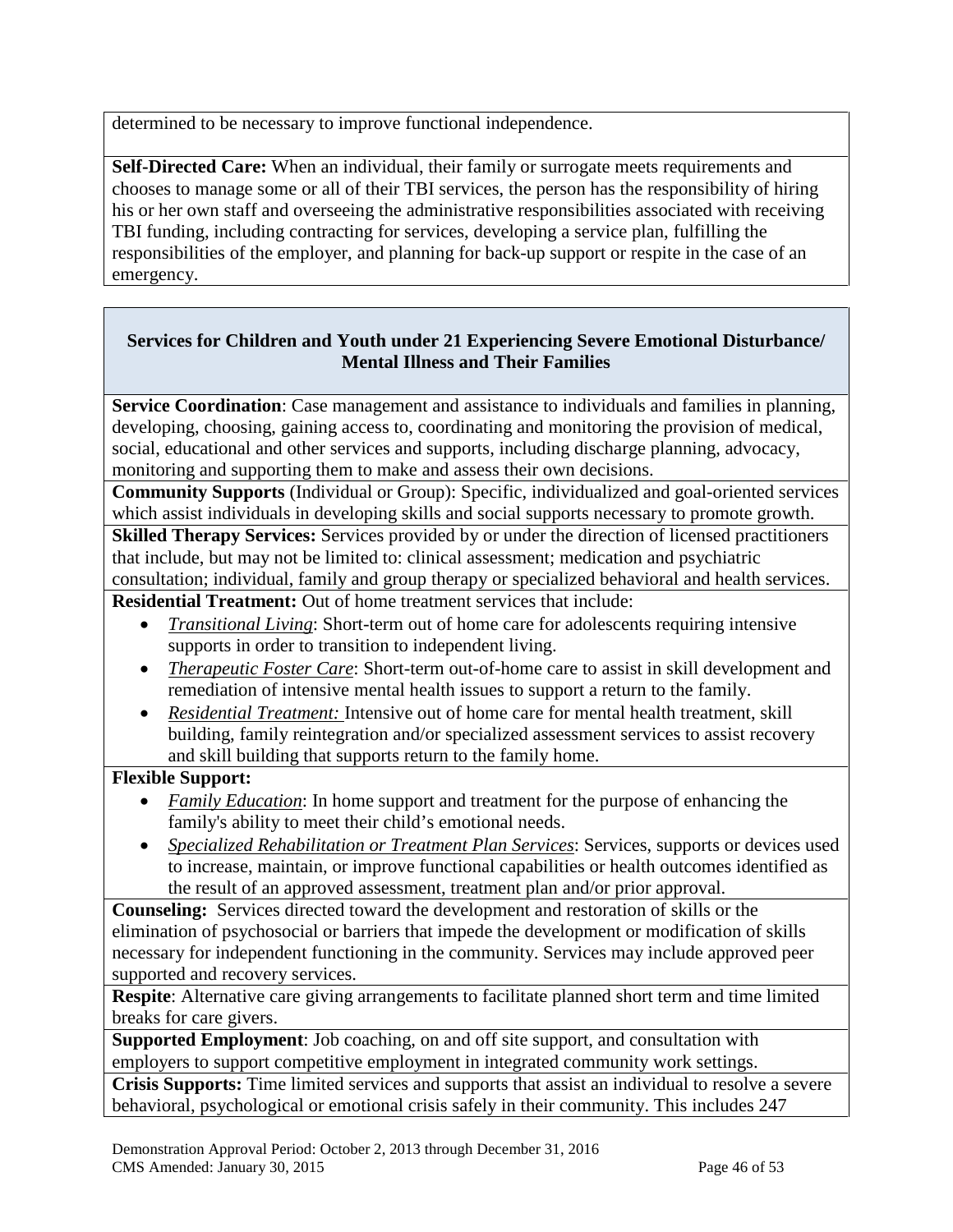availability, one to one support, and case management, hospital diversion programs, mobile outreach, community crisis placements and/or intensive in home support.

**Environmental Safety Devices**: Devices or technology necessary to ensure health and safety or to enable independence. This does not include structurally permanent modifications.

#### **Community Rehabilitation and Treatment**

**Service Coordination:** Case management and assistance to individuals and families in planning, developing, choosing, gaining access to, coordinating and monitoring the provision of medical, social, educational and other services and supports, including discharge planning, advocacy, monitoring and supporting them to make and assess their own decisions.

**Community Supports:** (Individual or Group): Specific, individualized and goal-oriented services which assist individuals in developing skills and social supports necessary to promote growth.

#### **Flexible Support:**

- *Day Recovery/Psychoeducation, Including Recovery Education:* Group recovery activities in a milieu that promotes wellness, empowerment, a sense of community, personal responsibility, self-esteem and hope. These activities are consumer-centered; they provide socialization, daily skills development, crisis support, and promotion of selfadvocacy.
- *Family Psychoeducation and Support for Families and Significant Others*: To support recovery and assist individual in managing their symptoms

**Skilled Therapy Services:** Services provided by or under the direction of licensed practitioners that include, but may not be limited to: clinical assessment; individual, group, and family therapy or diagnosis-specific practices; medication evaluation, management and consultation with Primary Care; inpatient behavioral health services; partial hospitalization.

#### **Residential Treatment**

- *Residential Treatment:* Intensive mental health treatment, skill building, community reintegration and/or specialized assessment services to assist recovery and skill building to support community living, but not provided in institutions for mental disease (IMD). Treatment may include the use of approved peer supported and peer run alternatives.
- *Housing and Home Supports*: Mental Health services and supports based on the clinical needs of individuals in and around their residences. This may include support to a person in his or her own home; a family home; sharing a home with others (e.g., in an apartment, group home, shared living arrangement).

**Crisis Support:** Time limited services and supports that assist individuals to resolve a severe behavioral, psychological or emotional crisis safely in their community. This includes 24-hour 7 day week availability, one to one support, case management, hospital diversion programs, mobile outreach, community crisis placements and/or intensive in home support.

**Environmental Safety Devices:** Devices or technology necessary to ensure health and safety or to enable independence. This does not include structurally permanent modifications.

**Counseling:** Services directed toward the development and restoration of skills or the elimination of psychosocial or barriers that impede the development or modification of skills necessary for independent functioning in the community. May include approved peer supported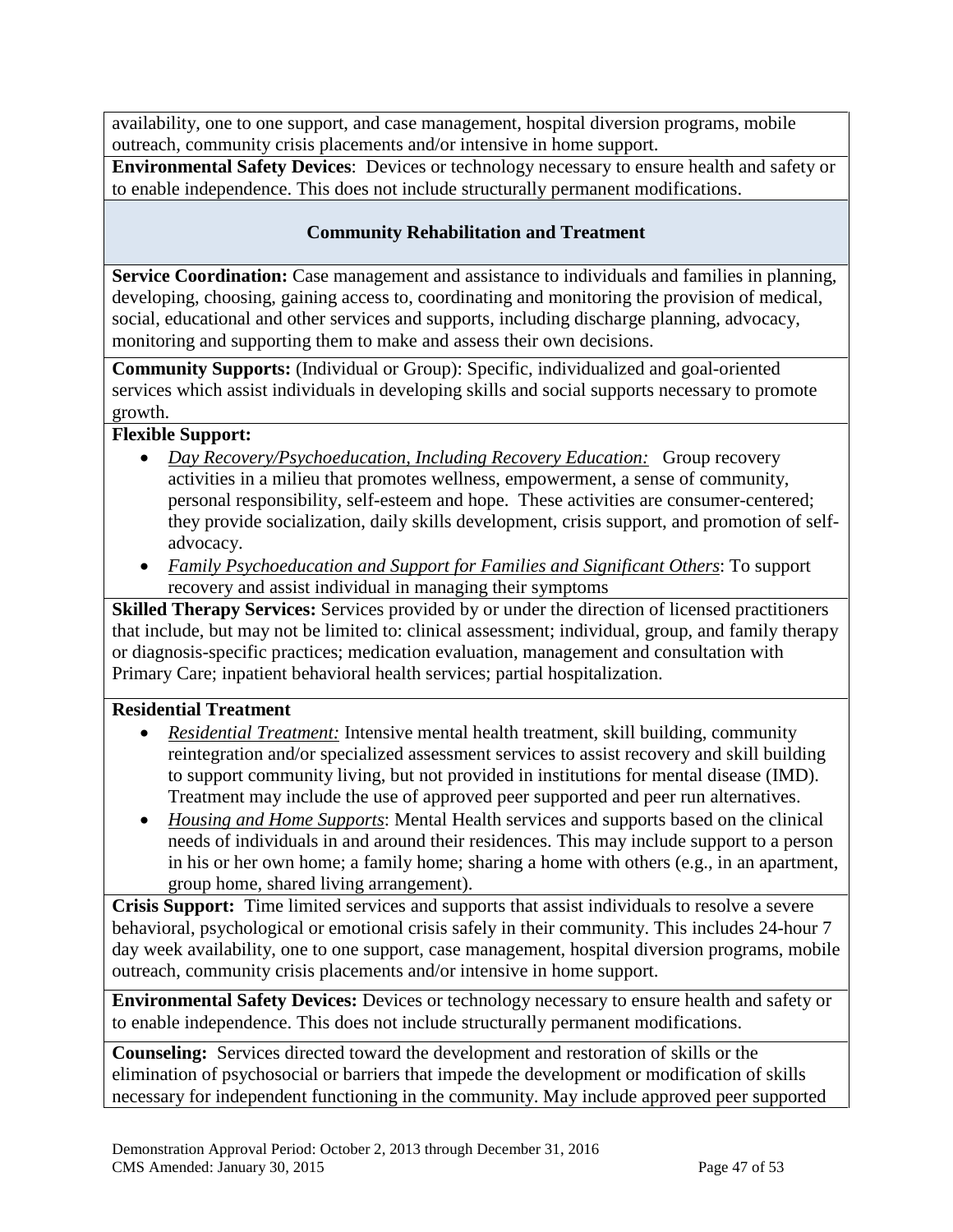and/or peer run recovery services.

**Respite:** Alternative care giving arrangements to facilitate planned short term and time limited breaks for care givers.

**Supported Employment:** Job coaching, on and off site support, and consultation with employers to support competitive employment in integrated community work settings.

#### **Developmental Disability Services**

**Service Coordination:** Case management and assistance to individuals and families in planning, developing, choosing, gaining access to, coordinating and monitoring the provision of medical, social, educational and other services and supports, including planning, advocacy, monitoring and supporting them to make and assess their own decisions.

**Residential Habilitation:** Home supports, services and supervision to an individual in and around their residence up to 24 hours a day. This may include support to a person in his or her own home; sharing a home with others (e.g., in an apartment, group home, shared living arrangement); or who lives with his or her family.

**Day Habilitation**: Community supports that are specific individualized and goal oriented services which assist individuals in developing skills and social supports necessary to promote positive growth. This may also include support for persons to prevent them from entering more restrictive levels of care such as:

- *Flexible Family Funding:* One time support to assist a family not receiving other specialized services in maintaining their family member in home and diverting the use of more costly home and community based services or restrictive levels of care.
- *Specialized Treatment Plan Services:* Services, supports or devices used to increase, maintain, or improve functional capabilities or health outcomes identified as the result of an approved assessment, plan of care and/or prior approval.

**Supported Employment:** Job coaching, on and off site support, and consultation with employers to support competitive employment in integrated community work settings.

**Crisis Services:** Time limited intensive services and supports that assist individuals to resolve a severe behavioral, psychological or emotional crisis safely in their community. This includes 24/7 availability, case management, hospital diversion programs, mobile outreach, community crisis placements and/or intensive in home support.

**Clinical Interventions:** Assessment, therapeutic, medication or medical services provided by clinical or medical staff.

**Respite:** Alternative care giving arrangements to facilitate planned short term and time limited breaks for care givers.

**Self-Directed Care:** When an individual, their family or surrogate meets requirements and chooses to manage some or all of their developmental services, the person has the responsibility of hiring his or her own staff and overseeing the administrative responsibilities associated with receiving developmental services funding, including contracting for services, developing a service plan, fulfilling the responsibilities of the employer, and planning for back-up support or respite in the case of an emergency.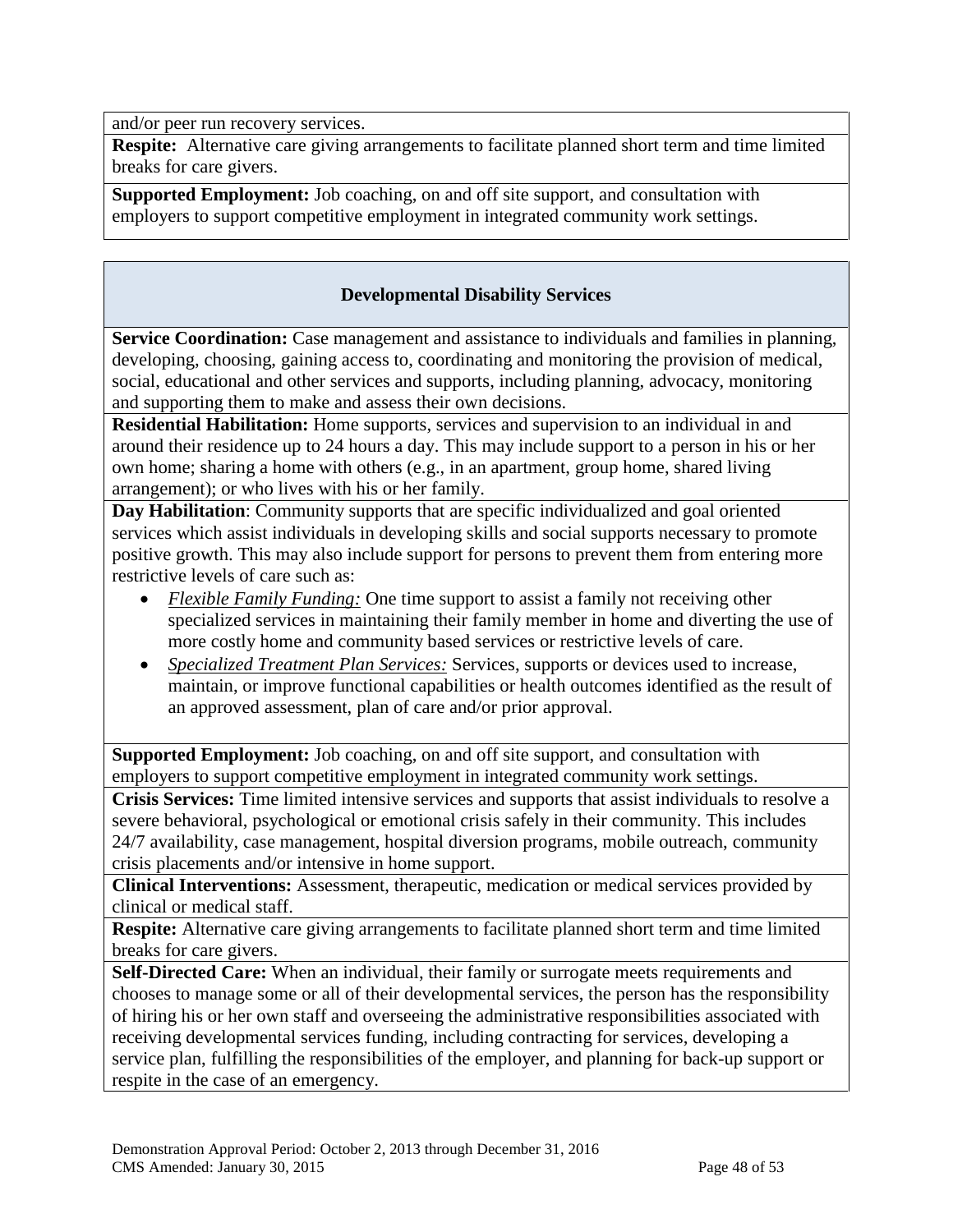#### **ATTACHMENT F: Choices for Care Wait List Procedure Description**

#### **Choices for Care - Waiting List Procedures High Needs**

Active participants who meet the "High Needs" clinical criteria at reassessment will not be terminated from services as long as they continue to meet all other CFC eligibility criteria.

New CFC applicants who meet the "High Needs" clinical criteria may be placed on a waiting list if state funds are not available at the time of referral, using the following procedures:

- 1. If funds are not available at time of application, Department of Disabilities, Aging and Independent Living (DAIL) staff will complete a High Needs Wait List Score Sheet.
- 2. A score will be generated based on the individuals Activities of Daily Living (ADL), Cognition, Behavior, Medical Conditions/Treatments and Risk Factors.
- 3. DAIL staff will then place the individual on a waiting list in order of score.
- 4. DAIL staff will notify the individual in writing that they have been found clinically eligible for the High Needs Group and have been placed on a wait list. The case management agency that the applicant chose on the application will be in contact with them. Appeal rights will also be included in the notice.
- 5. DAIL staff will forward a copy of the CFC program application and Wait List Score Sheet to the Case Management (CM) agency indicated on the application. The application will not be sent if the CM agency assisted in completing the application.
- 6. The case manager/agency will make contact individuals on the "High Needs" wait list on a monthly basis to monitor if they have had a change in their health or functional needs and complete the High Needs Waiting List Monthly Follow-Up Sheet. The initial contact will occur no later than 14 days after receiving the referral.
- 7. If the individual has had a significant health or functional status change the case manager will contact DAIL staff. DAIL staff shall reassess for clinical eligibility determination and/or rescore for wait list. Agencies are encouraged to use the Triggers for High Needs Wait List Referral for Clinical Review as a guide to determine if another clinical assessment is warranted.
- 8. DAIL staff and providers will review the wait list with the CFC waiver team at monthly meetings.
- 9. Each case management agency designee (determined by the CM agency) will ensure that a copy of the follow-up sheet for all applicants on the High Needs wait list monitored by their agency and send to DAIL Waterbury by the 5th of each month.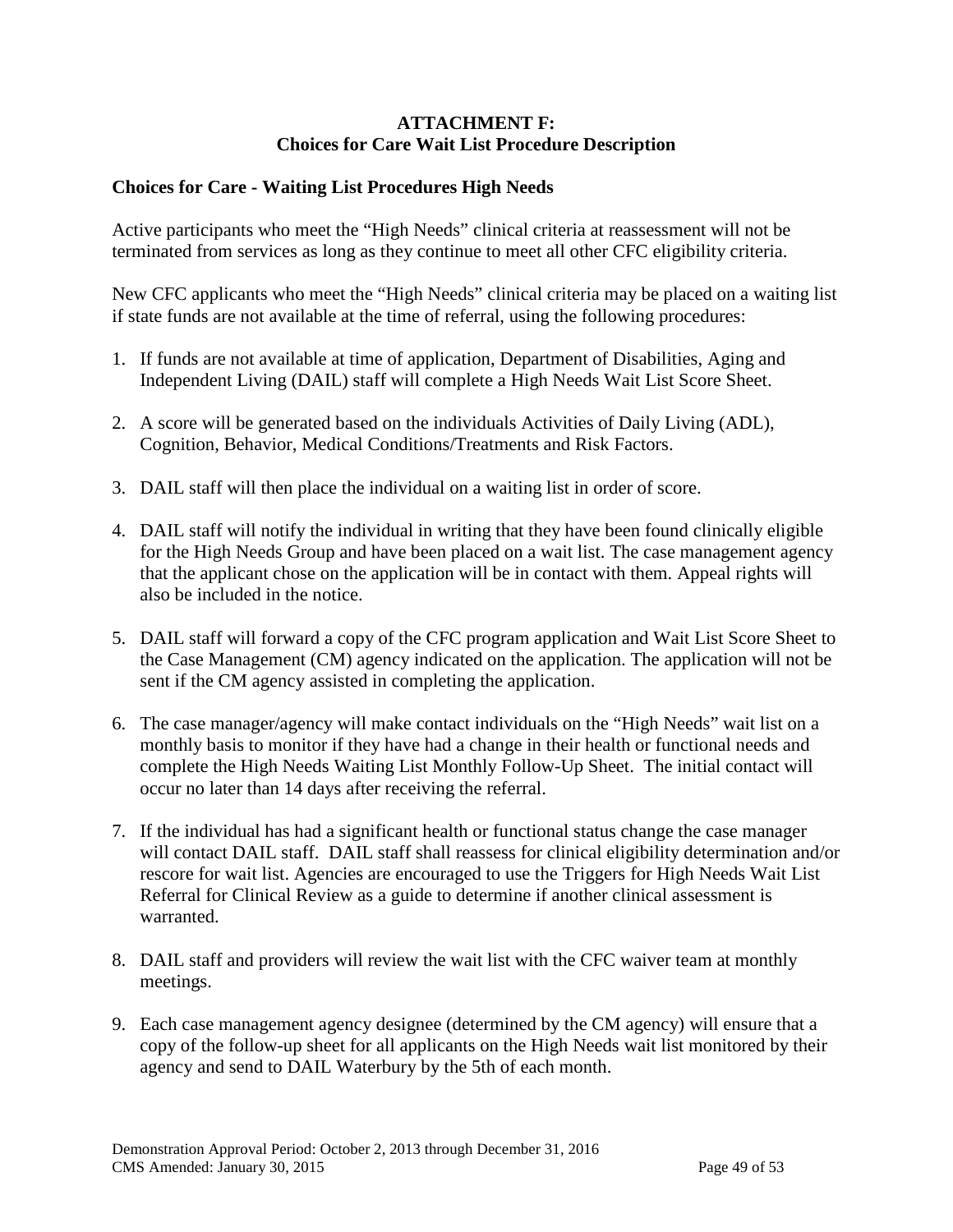- 10. DAIL staff in Waterbury will follow up with the CM agency if any High Needs Waiting List Monthly Follow-up Sheets are missing.
- 11. Applicants on a waiting list shall be admitted to the Choices for Care waiver as funds become available, according to procedures established by the Department and implemented by regional Choices for Care waiver teams. The Choices for Care waiver teams shall use professional judgment in managing admissions to the Choices for Care waiver, admitting individuals with the most pressing needs. The teams shall consider the following factors:
	- a. Unmet needs for ADL assistance;
	- b. Unmet needs for IADL assistance;
	- c. Behavioral symptoms;
	- d. Cognitive functioning;
	- e. Formal support services;
	- f. Informal supports;
	- g. Date of application;
	- h. Need for admission to or continued stay in a nursing facility;
	- i. Other risk factors, including evidence of emergency need; and
	- j. Priority score.

12. When funding is allocated to an individual, DAIL staff will notify the individual and continue the CFC application process.

#### **Choices for Care Moderate Needs Waiting List**

Moderate Needs applicants may be placed on a waiting list if funds are not available or capacity at Adult Day is not available at the time of application, using the following procedures:

- 1. If funding, or capacity at Adult Day, is not available at time of application, the case manager (CM) will notify the individual in writing and will send a copy of the notice and application to the requested Service Providers.
- 2. The Homemaker Agency or Adult Day provider (Moderate Needs Providers) will place the individual on their waiting list.
- 3. Applicants on Community Medicaid are considered first priority, then chronological order by date of application.
- 4. Participants who are already active on Moderate Needs and wish to add a second service will be put on the wait list according to their original Moderate Needs application date
- 5. The wait list should contain only those people who are still waiting for funding on the last day of the reporting month.
- 6. The wait list shall not contain the names of people who have an active Moderate Needs service authorization and are waiting for staffing or additional hours.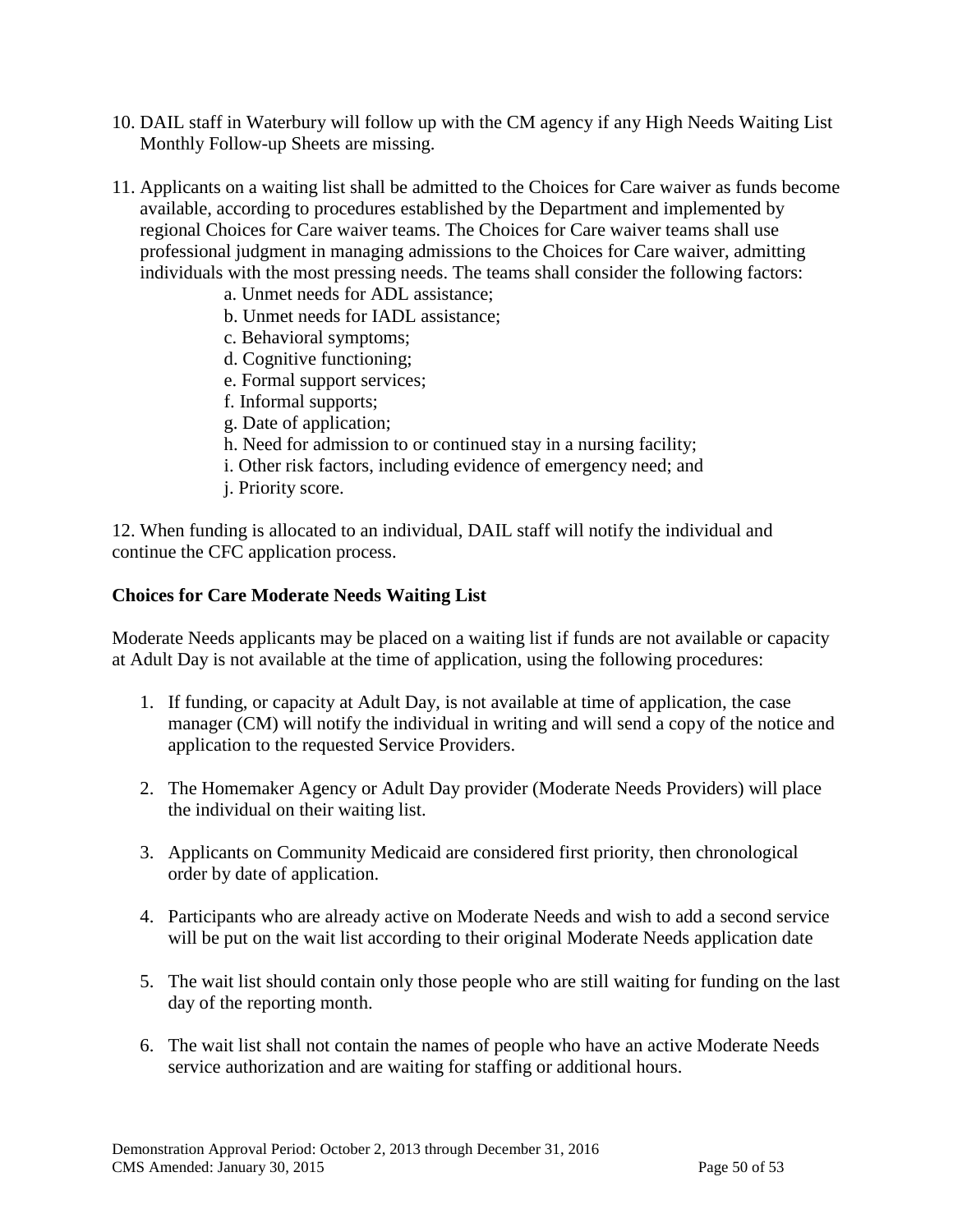- 7. The Moderate Needs Providers must forward a copy of the wait list to DAIL by the 15th of the month following the reporting month. *For example, the January report is due at DAIL by February 15th and must contain everyone waiting for funding as of January 31st.*
- 8. Providers who have no wait list must either send a blank wait list or send an email to DAIL by the 15th of the month stating they have no wait list.
- 9. When funding is allocated to an applicant the Moderate Needs Providers will indicate such date on the wait list and notify the Moderate Needs case manager.
- 10. The CM will notify the applicant when funding becomes available and continue the eligibility process. The CM shall put the date the applicant came off the wait list on the Moderate Needs application.
- 11. If the individual is already receiving other Moderate Needs services, the CM will complete a Moderate Needs Group Change Form and send to the Moderate Needs Coordinator. The Moderate Needs Coordinator will complete and send a new Service Authorization to the individual, case manager and provider(s).
- 12. The effective date of the service will be the date the individual was taken off the wait list or a later date as requested by the CM.
- 13. The DAIL Moderate Needs Coordinator will review the provider's wait list upon receiving a new Moderate Needs application to ensure that Medicaid applicants are served before non-Medicaid applicants.
- 14. Providers must assure that all people listed on their wait list are still waiting for funding to be served. This is accomplished contacting people on the wait list at least once every six months.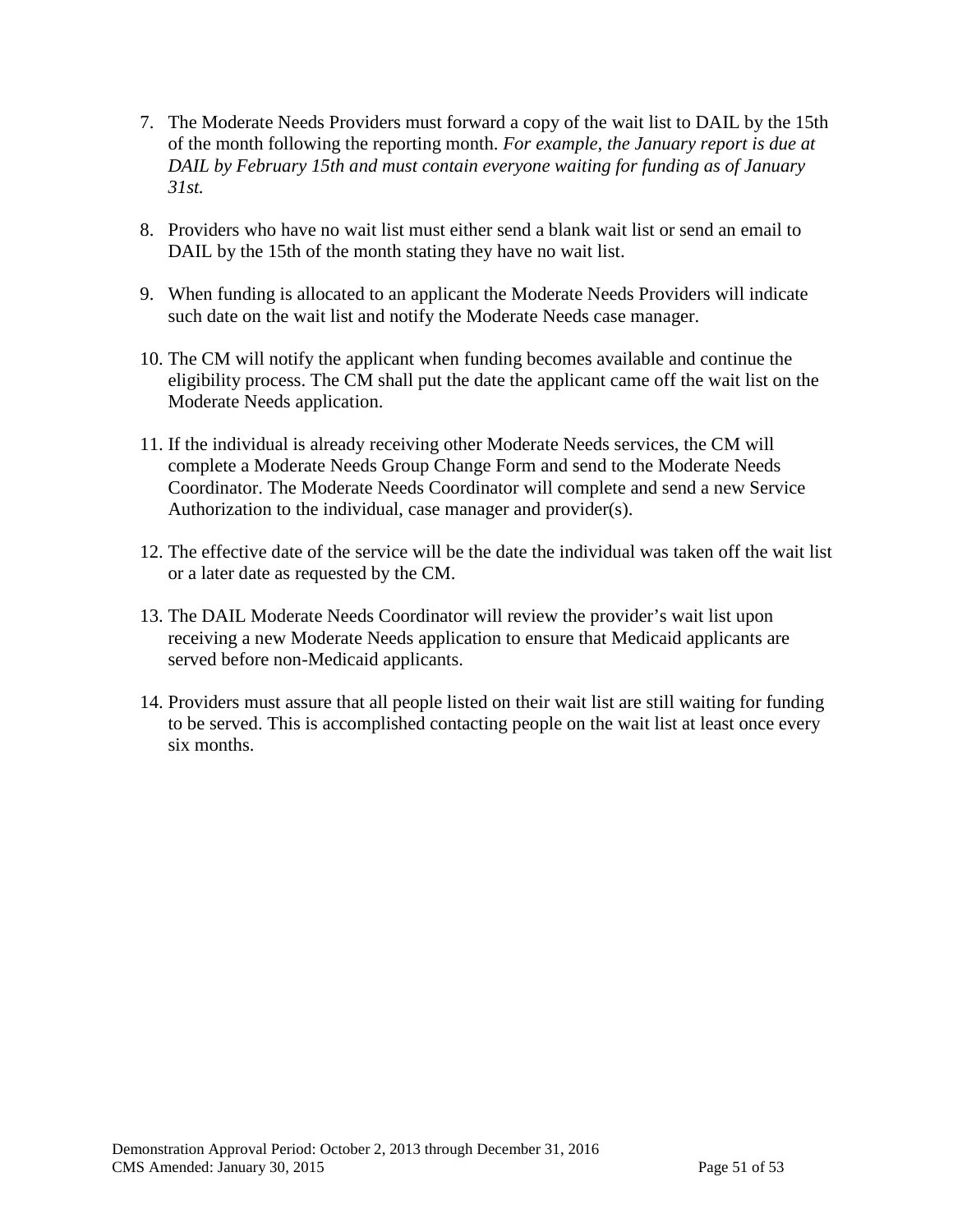#### **ATTACHMENT G: Premiums and Co-Payments for Demonstration Populations**

Premiums for children age 0 through age 18 in Population 1 are charged according to the following chart:

| Group                                                           | <b>Premiums</b>   |
|-----------------------------------------------------------------|-------------------|
| Children with income $> 195\%$ percent through 237% of the FPL  | \$15/month/family |
| Underinsured Children with income $>$ 237% through 312% FPL     | \$20/month/family |
| Uninsured Children with income $>$ 237% through 312% of the FPL | \$60/month/family |

| <b>Population</b>                                                                                                                                                                                                                                                     | <b>Premiums</b>                                                                                                      | <b>Co-Payments</b>                                                                      | <b>State Program</b><br><b>Name</b>                                |
|-----------------------------------------------------------------------------------------------------------------------------------------------------------------------------------------------------------------------------------------------------------------------|----------------------------------------------------------------------------------------------------------------------|-----------------------------------------------------------------------------------------|--------------------------------------------------------------------|
| <b>Demonstration Population 7:</b><br>Medicare beneficiaries with<br>income at or below 150 percent of<br>the FPL, who may be enrolled in<br>the Medicare Savings Program<br>(MSP) but are not otherwise<br>categorically eligible for full<br>benefits.              | Premiums not to<br>exceed the following:<br>0-150% FPL:<br>\$15/month/person                                         | Not to exceed the<br>nominal co-<br>payments specified<br>in the Medicaid<br>State plan | <b>VHAP</b><br>Pharmacy/<br>VPharm1                                |
| <b>Demonstration Population 8:</b><br>Medicare beneficiaries with<br>income above 150 percent and up<br>to and including 225 percent of the<br>FPL, who may be enrolled in the<br>Medicare Savings Program (MSP),<br>but are not otherwise categorically<br>eligible. | Premiums not to<br>exceed the following:<br>151-175% FPL:<br>\$20/month/person<br>176-225% FPL:<br>\$50/month/person | Not to exceed the<br>nominal co-<br>payments specified<br>in the Medicaid<br>State plan | VScript/VPhar<br>$m2$ or<br><b>VScript</b><br>Expanded/<br>VPharm3 |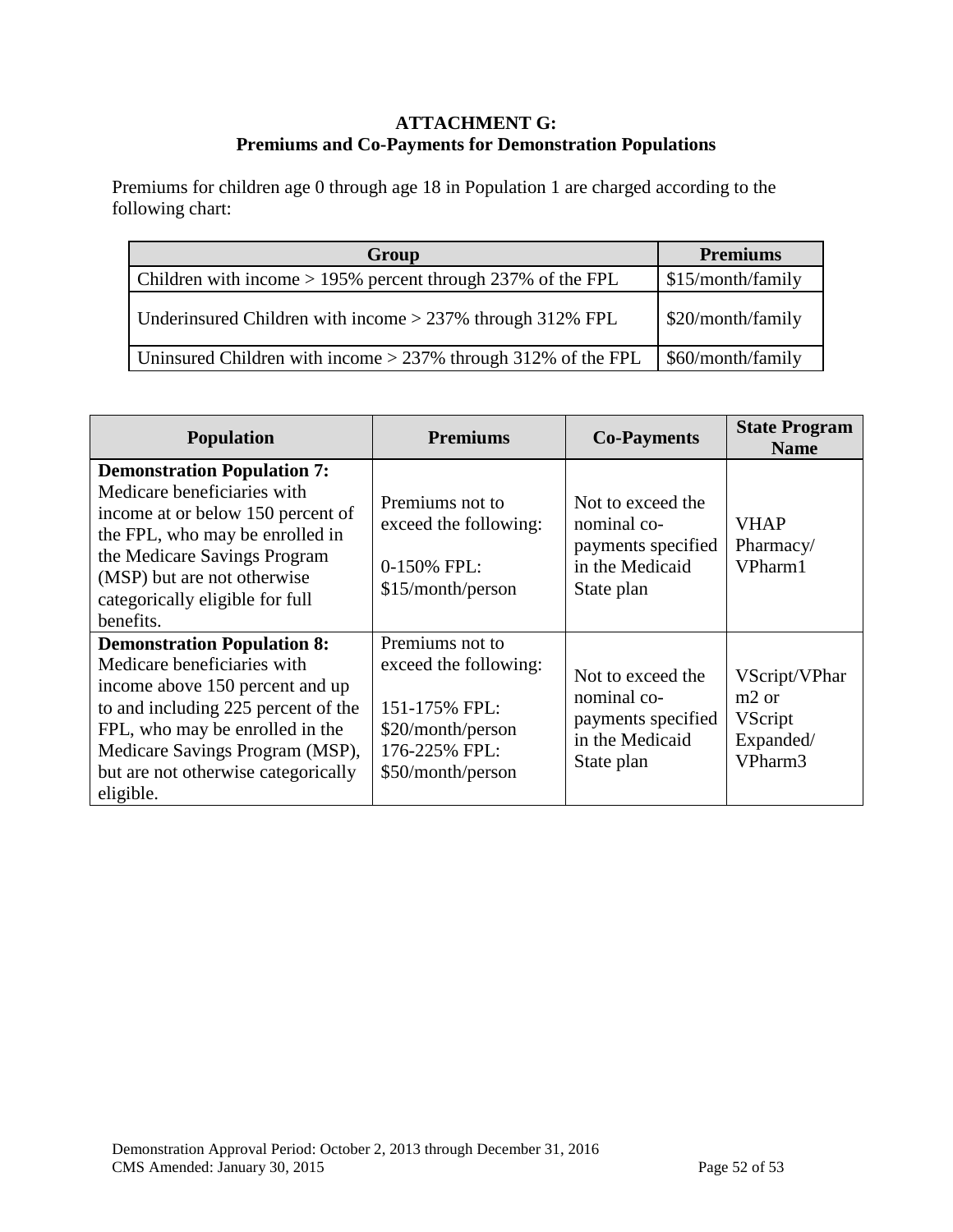#### **ATTACHMENT H Choices for Care Companion Aide Pilot Project and Payment Methodology**

#### **Purpose**

The purpose of the Companion Aide Pilot Project is to provide assistance to nursing facilities in advancing culture change with a focus on person-centered dementia care. The goal of the pilot is to provide financial assistance to interested and eligible facilities that are committed to personcentered dementia care through a dedicated "Companion Aide." The Companion Aide is a trained licensed nursing assistant (LNA) who will champion person-centered dementia care with the goal of improving the lives of people with dementia, as evidenced by positive changes such as a reduction of the use of psychotropic drugs, incidence of resident to resident altercations, and improved staff satisfaction.

The pilot allows the state to provide funding to nursing facilities to hire additional LNA staff who will be specialized "Companion Aides."

#### **Pilot Development**

According to the Alzheimer's Association, 69 percent of nursing home residents have some degree of cognitive impairment; 45 percent have moderate to severe cognitive impairment (*U.S. Department of Health and Human Services, Centers for Medicare &Medicaid Services. Nursing Home Data Compendium, 2010 Edition*). In 2012, CMS commenced a national partnership to improve dementia care to reduce inappropriate medication use. Vermont is participating in this partnership.

With the increasing number of Vermonters diagnosed with Alzheimer's disease and related disorders (ADRD), one of the state's priorities is to continually seek ways to improve the system of care for people with ADRD. In 2013, the Department of Disabilities, Aging and Independent Living (DAIL) identified several problems:

- Vermont hospitals reported difficulty finding nursing facility options for people with cognitive impairment;
- Division of Licensing and Protection reports a significant increase in resident to resident incidents involving residents with dementia;
- Residents with dementia are at increased risk for involuntary discharge;
- Residents with dementia are at increased risk for receiving inappropriate medications;
- Facilities reported needing additional support to manage care for people with dementia.

The state underwent significant public notice regarding the project as shown in the timeline below:

- September 2013 August 2014: Workgroup and Stakeholder Meetings
- October 2013: Choices for Care System Gap Analysis
- January 2014: Legislative Testimony on pilot in SFY15 Budget
- May 2014: SFY 15 Budget passed
- August 2014: Draft regulations
- September 2014: DAIL advisory board update
- September 8, 2014: ICAR approval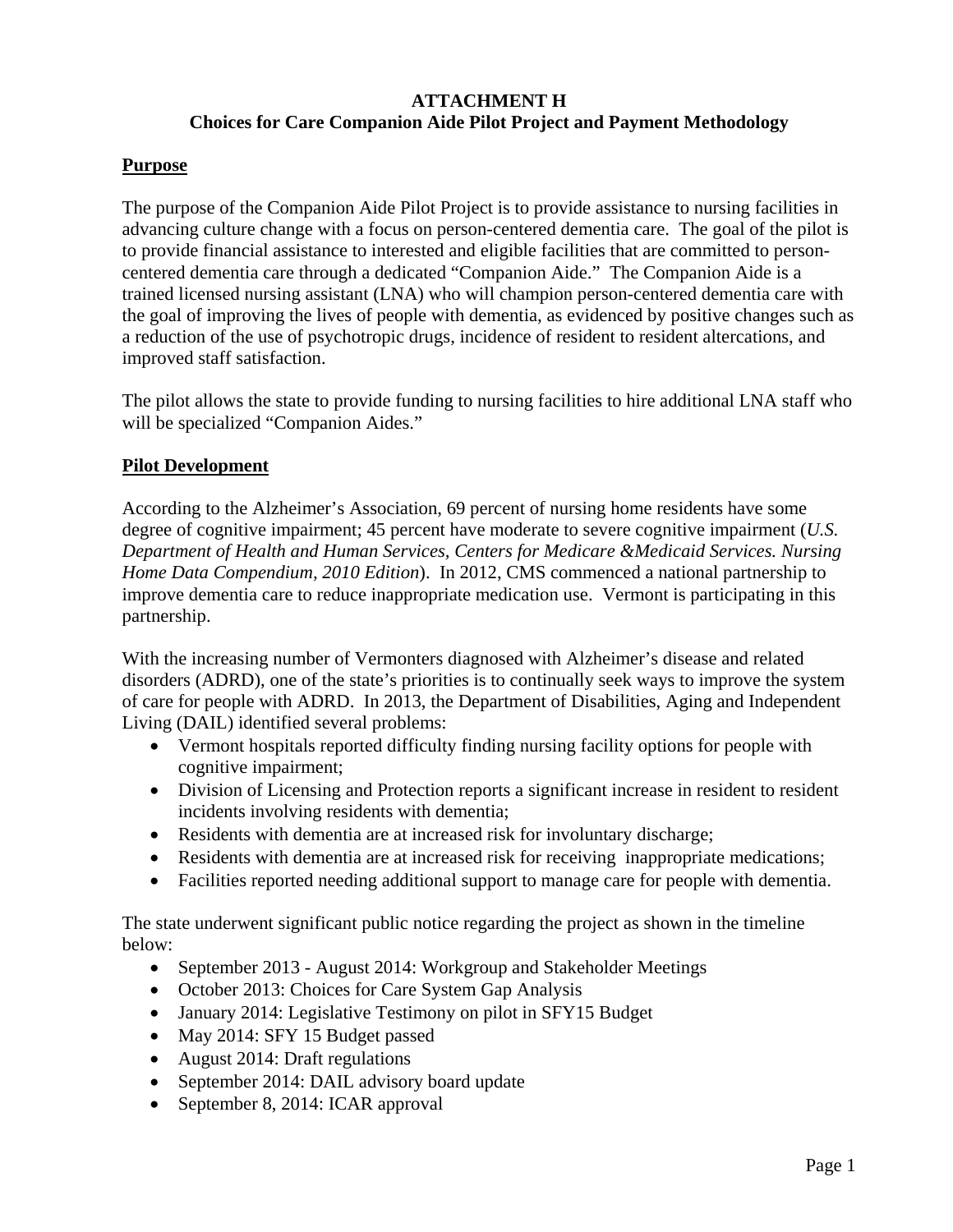- November 20, 2014: Medicaid Exchange and Advisory Board
- September 18, November 14, December 22, 2014: Notice of proposed rulemaking to interested parties
- September 18 November 4, 2014: Written comments accepted
- October 2, 2014: Presentation at Vermont Health Care Association (VHCA) Conference
- October 24, 2014: Public hearing
- November 20, 2014: Final rules filed
- December 4, 2014: Legislative Committee on Administrative Rules (LCAR) hearing
- December 22, 2014: LCAR approval
- March 1, 2015: Projected Start Date

#### **Pilot Description**

The pilot provides funding of approximately \$479,000 per year over a period of approximately 2 years to provide financial assistance to interested and eligible facilities that are committed to person-centered dementia care through a dedicated "Companion Aide." The Companion Aide is a trained LNA who will champion person-centered dementia care and be a supportive resource for the resident and co-workers.

Eligible nursing facilities are committed to furthering advances in long term care collectively known as *culture change* with a focus on person-centered dementia care. This is evidenced by routinely providing training such as "Hand in Hand" or other CMS approved curriculum related to culture change for all staff and by making other changes to assist residents to exercise their preferences in various situations. The facility must collect data and complete the Artifacts of Culture Change Tool, Care Practice and Environment sections (Developed by the Centers for Medicare & Medicare Services and Edu-Catering, LLP) to evaluate the success of this enhancement to dementia care (See Reporting Requirements). Expenditures for the Companion Aides are contingent on the Companion Aides meeting the requirements outlined in the job description. Companion Aides must also be part of an overall facility wide effort to improve the lives of residents with various forms of dementia.

Companion Aides must be a respected agent for promoting culture change in each facility selected to participate in the pilot. The hours worked by Companion Aides during calendar 2015 will match the number of Full Time Equivalents (2,080 hours per FTE) as calculated on the Agency of Human Services Division of Rate-Setting Budget Form submitted with the nursing facility's application. The Companion Aide's monthly hours can be utilized for general LNA duties in the following limited instances: an event that results from the occurrence of natural causes that could not have been prevented by the exercise of foresight or caution; an inevitable accident (i.e., snow storms or floods) so that other LNAs on a large scale cannot make it into work; or for short-term assistance in emergency situations (when a resident has fallen or needs immediate assistance). The facility must track how many hours a Companion Aide works in his/her Companion Aide role. The time when a Companion Aide is reassigned for general LNA work must be tracked separately.

DAIL will offer guidance and support to the facilities to assist them in empowering staff by identifying tools to help them better understand and care for people with dementia and identify approaches that are person-centered to improve quality of care and life for people with dementia.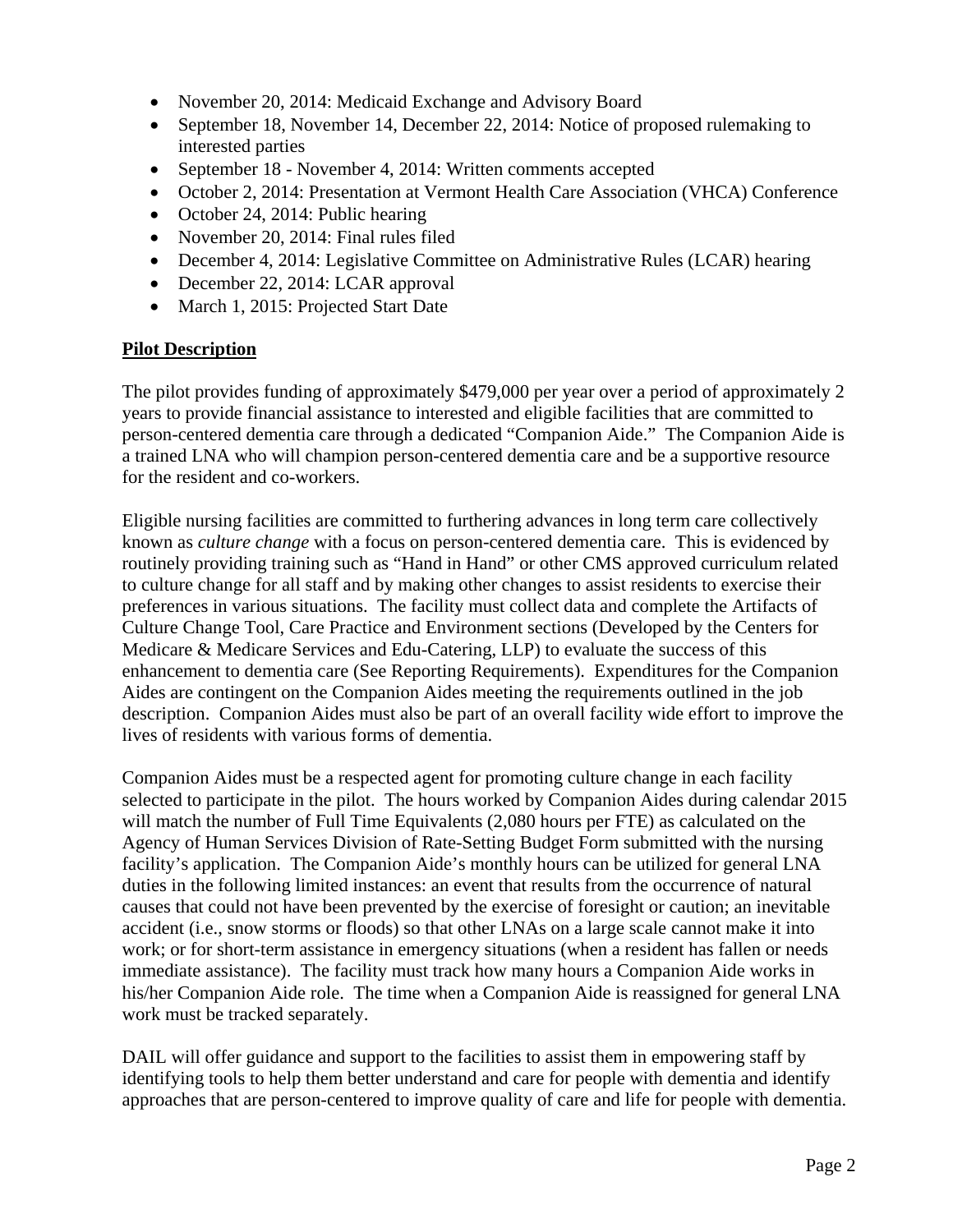The pilot is projected to run from March 1, 2015, through the end of the current demonstration period—December 31, 2016. If the Global Commitment to Health demonstration is renewed past December 31, 2016, the state expects to continue funding the pilot through June 30, 2017.

#### **Application and Selection Process**

All Vermont nursing facilities received an invitation to apply for the Companion Pilot project. The invitation included the following:

- Companion Aide Pilot Project Description;
- Companion Aide Job Description;
- Application Form;
- Budget Form;
- Artifact of Culture Change Form (Care Practice and Environment sections); and
- Ongoing Reporting Requirements Form.

Applications contained facility specific data including:

- Total residents as of June 15, 2014;
- Total residents with Alzheimer's or Dementia as a primary diagnosis based on data reported on the Minimum Data Set (MDS) forms on June 15, 2014;
- Total residents with a positive response for the uses of antipsychotic medications on the MDS forms for the picture date of June 15, 2014 (Q2 2014);
- Number of resident to resident incidents which occurred in the six months from January 1, 2014 to June 30, 2014;
- LNA Turnover: and
- Number of involuntary discharges due to behavioral issues over the last 12 months.

One nursing facility from each of five geographical regions of the state was selected to participate in the pilot. In each geographical region, the nursing facility whose application showed the highest proportion of residents with diagnoses of dementia or Alzheimer's was selected to participate in the pilot. The state's goal was to increase the number of LNAs in the facilities that had the highest proportion of residents with diagnoses of dementia or Alzheimer's. These facilities would benefit the most from the dedicated Companion Aides.

#### **Reporting Requirements**

Each facility must submit an annual report by November 10, 2015, and November 10, 2016, with the following information:

- Number of resident to resident incidents in a prescribed six month period;
- Number of residents with use of antipsychotic medications, as reported on the MDS forms;
- LNA Turnover:
- Number of involuntary discharges based on behavioral issues;
- Most recent resident and employee satisfaction surveys;
- Number of hours Companion Aides paid for the last calendar year;
- Number of different individuals who were staffed as Companion Aides over the last calendar year;
- Average length of service of the Companion Aides;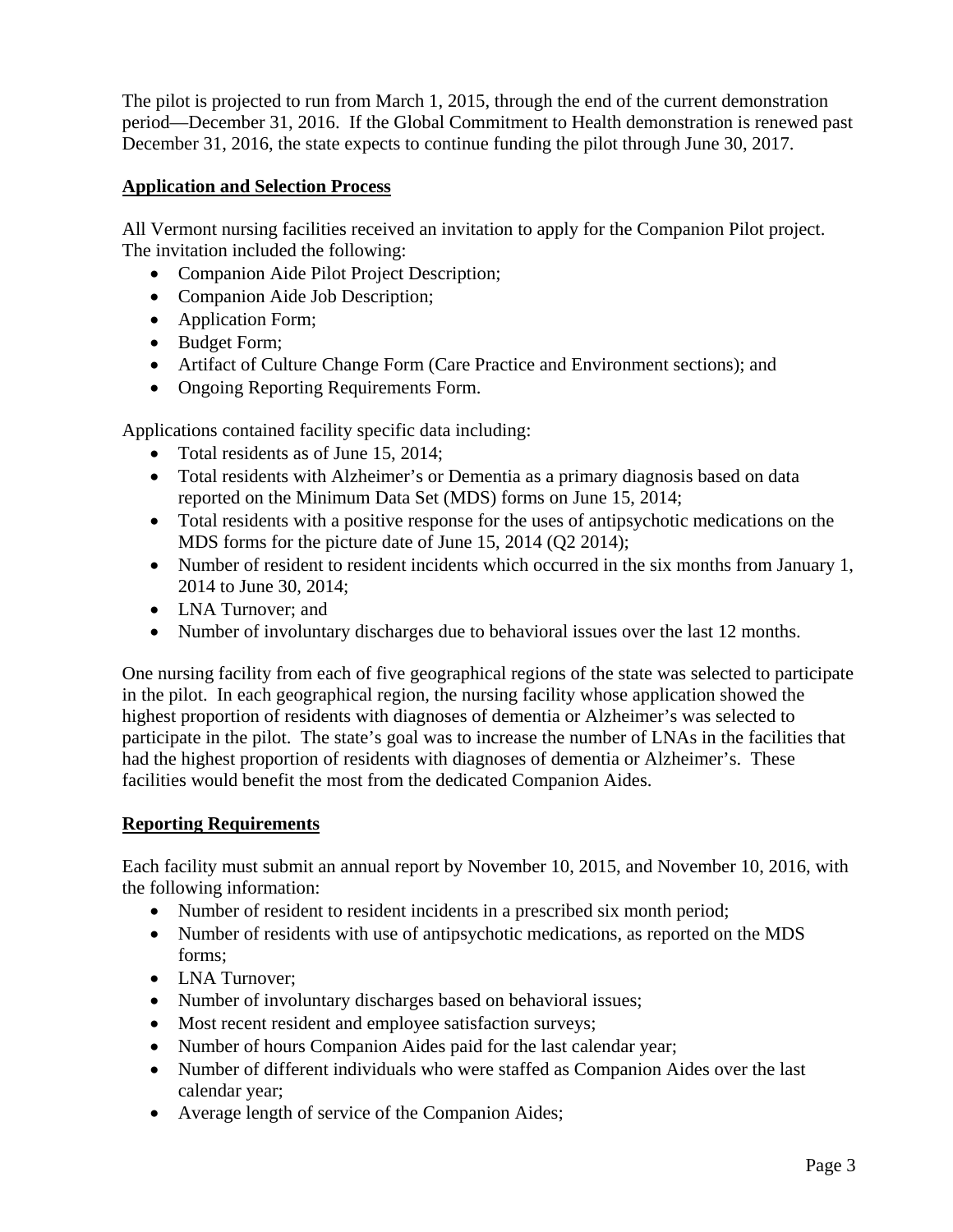- Description of specialized training provided to Companion Aides; and,
- Artifact of Culture Change form (Care Practice and Environment sections).

#### **Companion Aide Job Functions**

Each facility is responsible for ensuring the Companion Aides are trained to perform the specific duties listed below.

Specific duties to be performed for residents with dementia:

- Get to know who the resident is and communicate the "who" to the care team;
- Interact with family and resident to get information on the resident's life and preferred daily routine;
- Be present and listen to the resident;
- Help identify unmet needs and help to meet them;
- Attend the resident's care planning meetings and use the "who" and observations of unmet needs to help drive care;
- Create and monitor use of the Music and Memory intervention;
- Accompany the resident on walks (indoors and out of doors);
- Identify preferences and engage the resident in individualized and small group activities;
- Support participation in the resident's preferred activities that enhance quality of life; this could include, but need not be limited to, creative, recreational, spiritual, and social activities;
- Encourage residents to eat or take nourishments; and
- Assist the staff development coordinator or OASIS trainer with "just-in-time" trainings on person-centered dementia care as able.

Each Companion Aide will assist the staff development coordinator or OASIS trainer with trainings on person-centered dementia care and participate in quality improvement initiatives in the facility as able.

### **Companion Aide Qualifications and Training**

Each facility is responsible for ensuring the Companion Aides meet the qualification and training outlined below.

Companion Aides must have the following qualifications:

- Licensed Nursing Assistant (LNA) through the Vermont Secretary of State Office of Professional Regulation following the training and competency standards prescribed by the Vermont State Board of Nursing (https://www.sec.state.vt.us/professionalregulation/professions/nursing/licensed-nursing-assistants.aspx);
- Have prior training in dementia care with at least two years of experience working in a nursing home setting; and
- The staff person must attest that the role is chosen, not assigned. To qualify, the employee must want to do this.

Companion Aides must demonstrate satisfactory completion of the following Person-Centered dementia care training in the first year: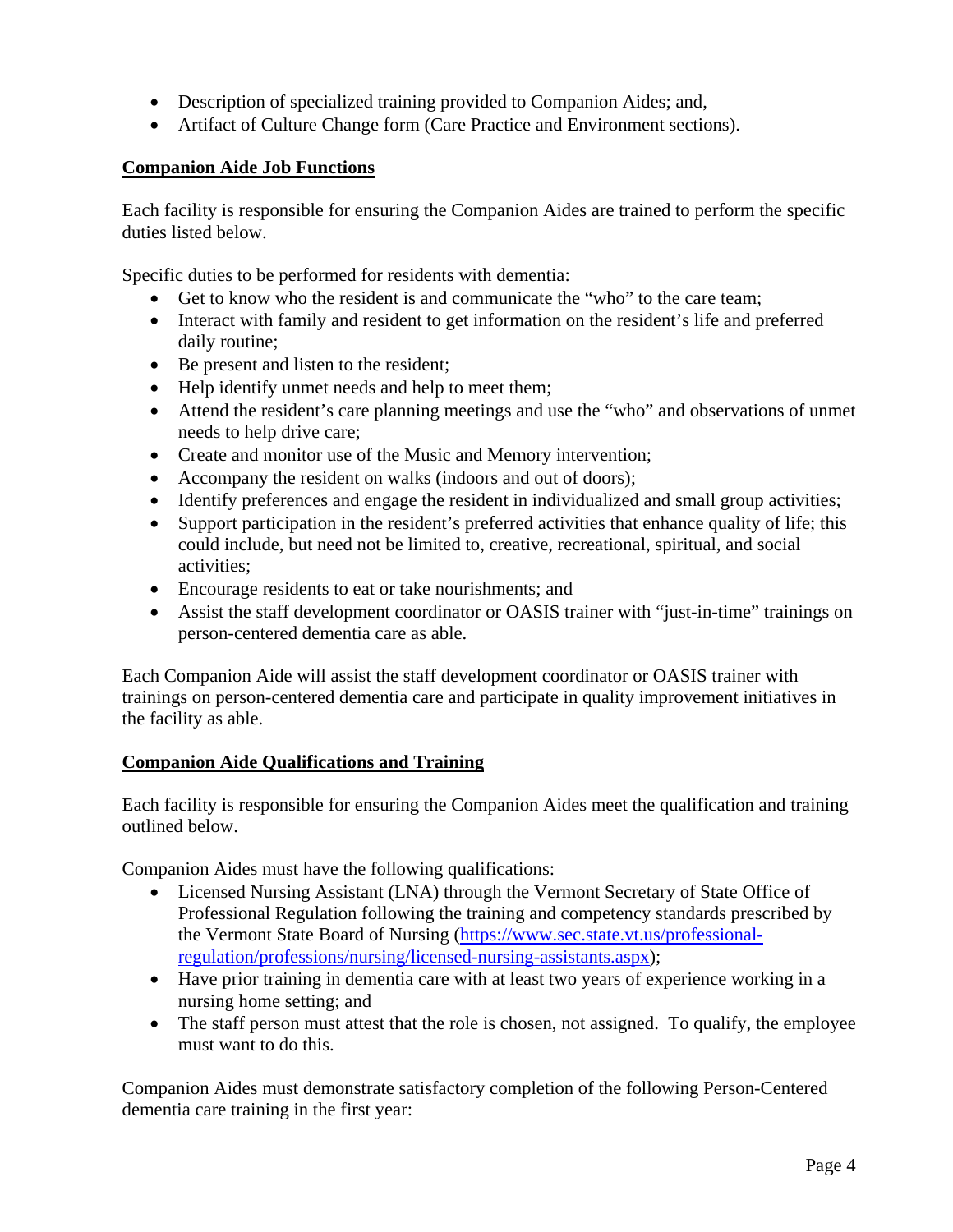- a. The facility's basic dementia care program (as provided by the Alzheimer's Association). This must be evidenced by a passing score on an examination or a certificate of completion;
- b. Basic dementia care training (as provided by the Alzheimer's Association and others),
- c. Basic TBI training (on-line Michigan course); and
- d. Hand and Hand or other approved CMS trainings and pass core competencies at the end of each module.

Each Companion Aide must take an annual refresher on person-centered dementia care using an approved curriculum by DAIL in year two of the pilot. Each Companion Aide must be in good standing with the facility as evidenced by at least one satisfactory performance evaluation during the previous rating period.

#### **Rate Adjustment Calculations**

Vermont currently utilizes a case-mix payment system for nursing facilities which is established in state regulation. A per diem rate is set for each facility based on the historic allowable costs of that facility. Allowable costs include salary and fringe benefits of LNA staff at wage rates set by each facility. For details on Vermont's rate-setting methodology, please refer to *Methods, Standards and Principles for Establishing Medicaid Payment Rates for Long-Term Care Facilities* found at http://humanservices.vermont.gov/departments/office-of-the-secretary/ahsdrs/nursing-homes/.

The nursing facility rate adjustment for the pilot will include only the salary and fringe benefit costs for the approved number of Companion Aides at the selected facilities. The hourly salaries and fringe benefit rates will be reported on the Companion Aide application and reviewed by the Division of Rate Setting.

The selected facilities will be funded at a ratio of five Companion Aides per 100 total filled beds. As of December 2014, the average number of filled beds in a Vermont facility is 74. The calculated number of Companion Aides shall be rounded up or down to determine the number of Companion Aide Full Time Equivalents at 40 hours per week (40 hours/week  $X$  52 weeks/year = 2,080 hours/year). The resulting number of aides to be funded will vary with the number of total filled beds at the selected facilities.

The number of total beds filled shall equal the total number of residents reported on the June 15, 2014 MDS picture date (Q2 2014) summary report supplied to the Division of Licensing and Protection.

The original per diem adjustment for Companion Aides will be inflated on July 1, 2015, and July 1, 2016, using the same methodology as detailed in Subsection 5.8 of the rate-setting regulations. http://humanservices.vermont.gov/departments/office-of-the-secretary/ahs-drs/nursing-homes/.